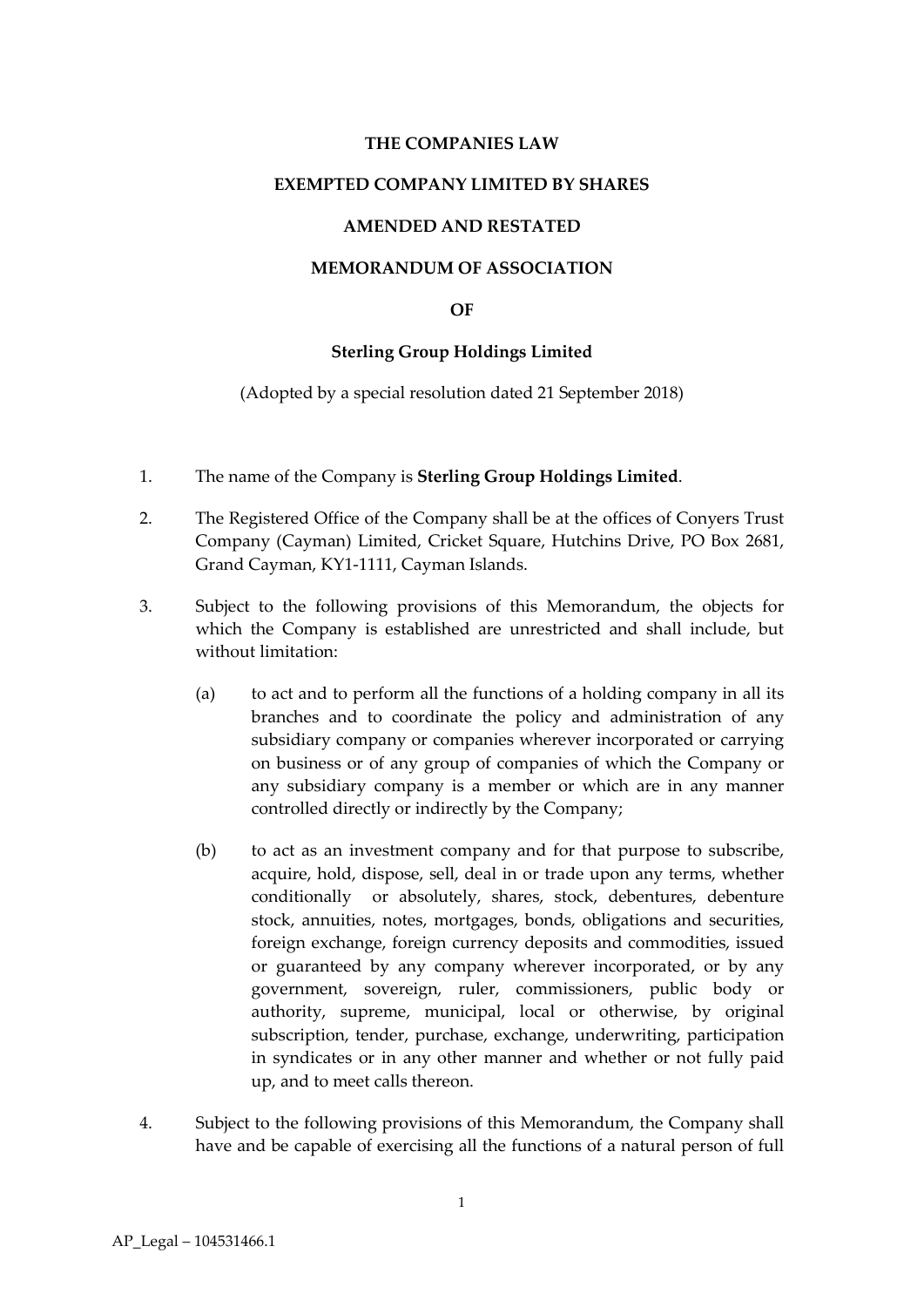capacity irrespective of any question of corporate benefit, as provided by Section 27(2) of the Companies Law (Revised).

- 5. Nothing in this Memorandum shall permit the Company to carry on a business for which a licence is required under the laws of the Cayman Islands unless duly licensed.
- 6. The Company shall not trade in the Cayman Islands with any person, firm or corporation except in furtherance of the business of the Company carried on outside the Cayman Islands; provided that nothing in this clause shall be construed as to prevent the Company effecting and concluding contracts in the Cayman Islands, and exercising in the Cayman Islands all of its powers necessary for the carrying on of its business outside the Cayman Islands.
- 7. The liability of each member is limited to the amount from time to time unpaid on such member's shares.
- 8. The share capital of the Company is HK\$100,000,000 divided into 10,000,000,000 shares of a nominal or par value of HK\$0.01 each, with the power for the Company, insofar as is permitted by law, to redeem or purchase any of its shares and to increase or reduce the said share capital subject to the provisions of the Companies Law (Revised) and the Articles of Association of the Company and to issue any part of its capital, whether original, redeemed or increased, with or without any preference, priority or special privilege or subject to any postponement of rights or to any conditions or restrictions; and so that, unless the conditions of issue shall otherwise expressly declare, every issue of shares, whether declared to be preference or otherwise, shall be subject to the power hereinbefore contained.
- 9. The Company may exercise the power contained in the Companies Law to deregister in the Cayman Islands and be registered by way of continuation in another jurisdiction.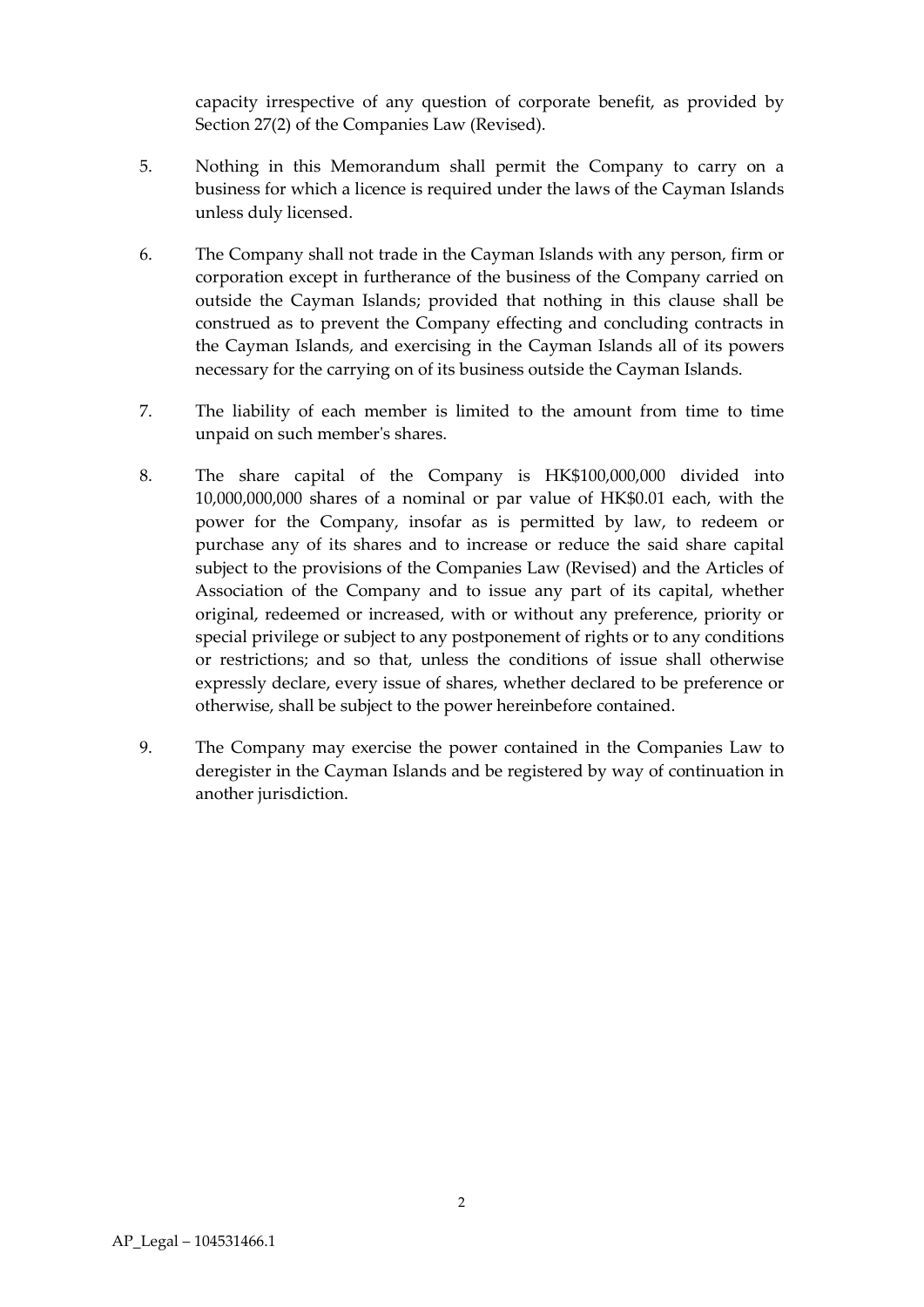The Companies Law (Revised) Company Limited by Shares

# AMENDED AND RESTATED ARTICLES OF ASSOCIATION

OF

Sterling Group Holdings Limited

(Conditionally adopted by a special resolution dated 21 September 2018 with effect from the listing of shares of the Company on The Stock Exchange of Hong Kong Limited and with effect from 19 October 2018)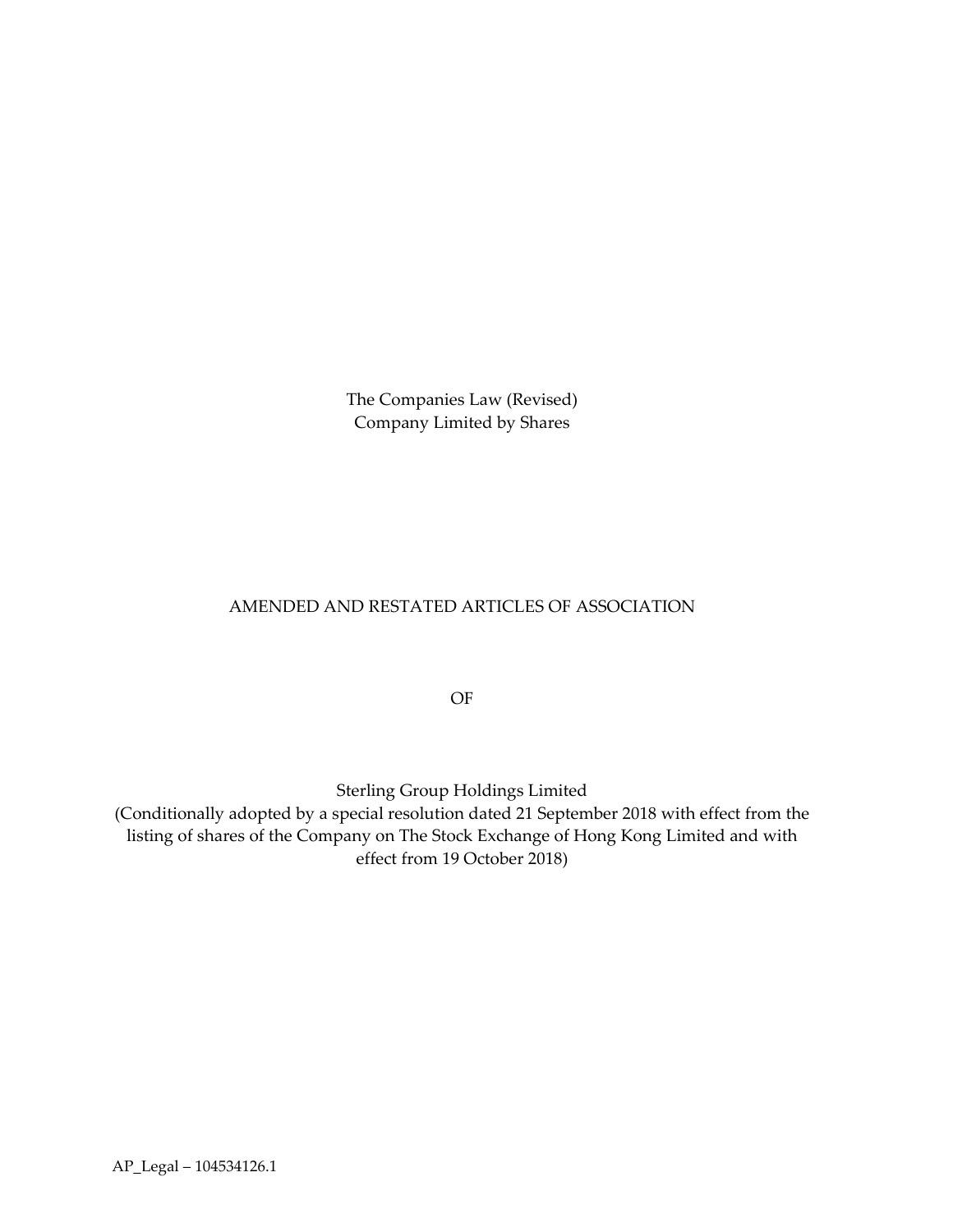# I N D E X

| <b>SUBJECT</b>                         | Article No.    |
|----------------------------------------|----------------|
| Table A                                | 1              |
| Interpretation                         | $\overline{2}$ |
| <b>Share Capital</b>                   | 3              |
| <b>Alteration Of Capital</b>           | $4 - 7$        |
| <b>Share Rights</b>                    | $8-9$          |
| Variation Of Rights                    | $10 - 11$      |
| <b>Shares</b>                          | $12 - 15$      |
| <b>Share Certificates</b>              | $16-21$        |
| Lien                                   | $22 - 24$      |
| Calls On Shares                        | 25-33          |
| Forfeiture Of Shares                   | 34-42          |
| <b>Register Of Members</b>             | 43-44          |
| <b>Record Dates</b>                    | 45             |
| <b>Transfer Of Shares</b>              | 46-51          |
| <b>Transmission Of Shares</b>          | 52-54          |
| <b>Untraceable Members</b>             | 55             |
| <b>General Meetings</b>                | 56-58          |
| Notice Of General Meetings             | 59-60          |
| Proceedings At General Meetings        | 61-65          |
| Voting                                 | 66-74          |
| Proxies                                | 75-80          |
| Corporations Acting By Representatives | 81             |
| <b>Written Resolutions Of Members</b>  | 82             |
| <b>Board Of Directors</b>              | 83             |
| <b>Retirement Of Directors</b>         | 84-85          |
| Disqualification Of Directors          | 86             |
| <b>Executive Directors</b>             | 87-88          |
| <b>Alternate Directors</b>             | 89-92          |
| Directors' Fees And Expenses           | 93-96          |
| Directors' Interests                   | 97-100         |
| <b>General Powers Of The Directors</b> | 101-106        |
| <b>Borrowing Powers</b>                | 107-110        |
| Proceedings Of The Directors           | 111-120        |
| Managers                               | 121-123        |
| Officers                               | 124-127        |
| Register of Directors and Officers     | 128            |
| Minutes                                | 129            |
| Seal                                   | 130            |
| <b>Authentication Of Documents</b>     | 131            |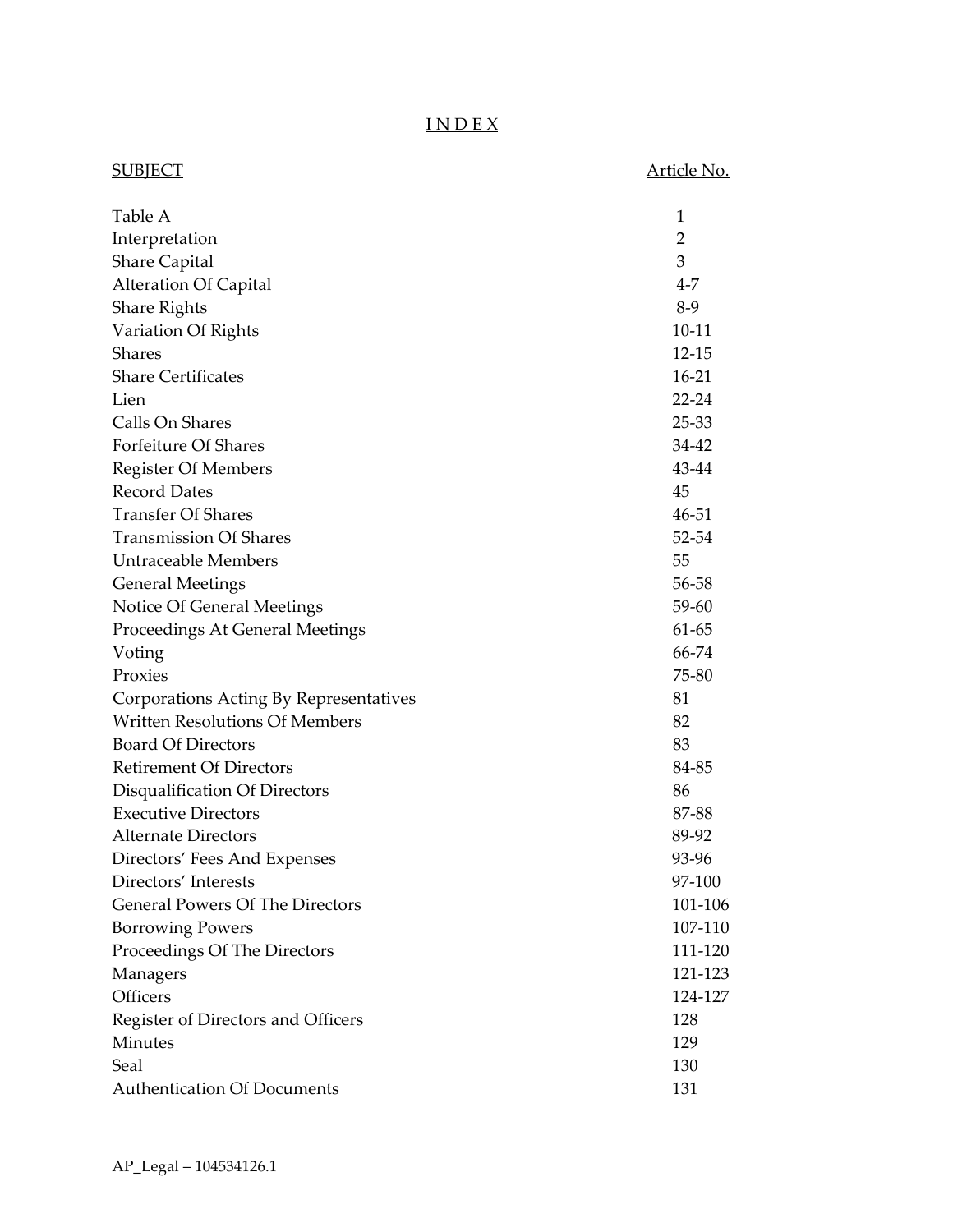| <b>Destruction Of Documents</b>                     | 132     |
|-----------------------------------------------------|---------|
| Dividends And Other Payments                        | 133-142 |
| Reserves                                            | 143     |
| Capitalisation                                      | 144-145 |
| <b>Subscription Rights Reserve</b>                  | 146     |
| <b>Accounting Records</b>                           | 147-151 |
| Audit                                               | 152-157 |
| <b>Notices</b>                                      | 158-160 |
| Signatures                                          | 161     |
| Winding Up                                          | 162-163 |
| Indemnity                                           | 164     |
| Amendment To Memorandum and Articles of Association |         |
| And Name of Company                                 | 165     |
| Information                                         | 166     |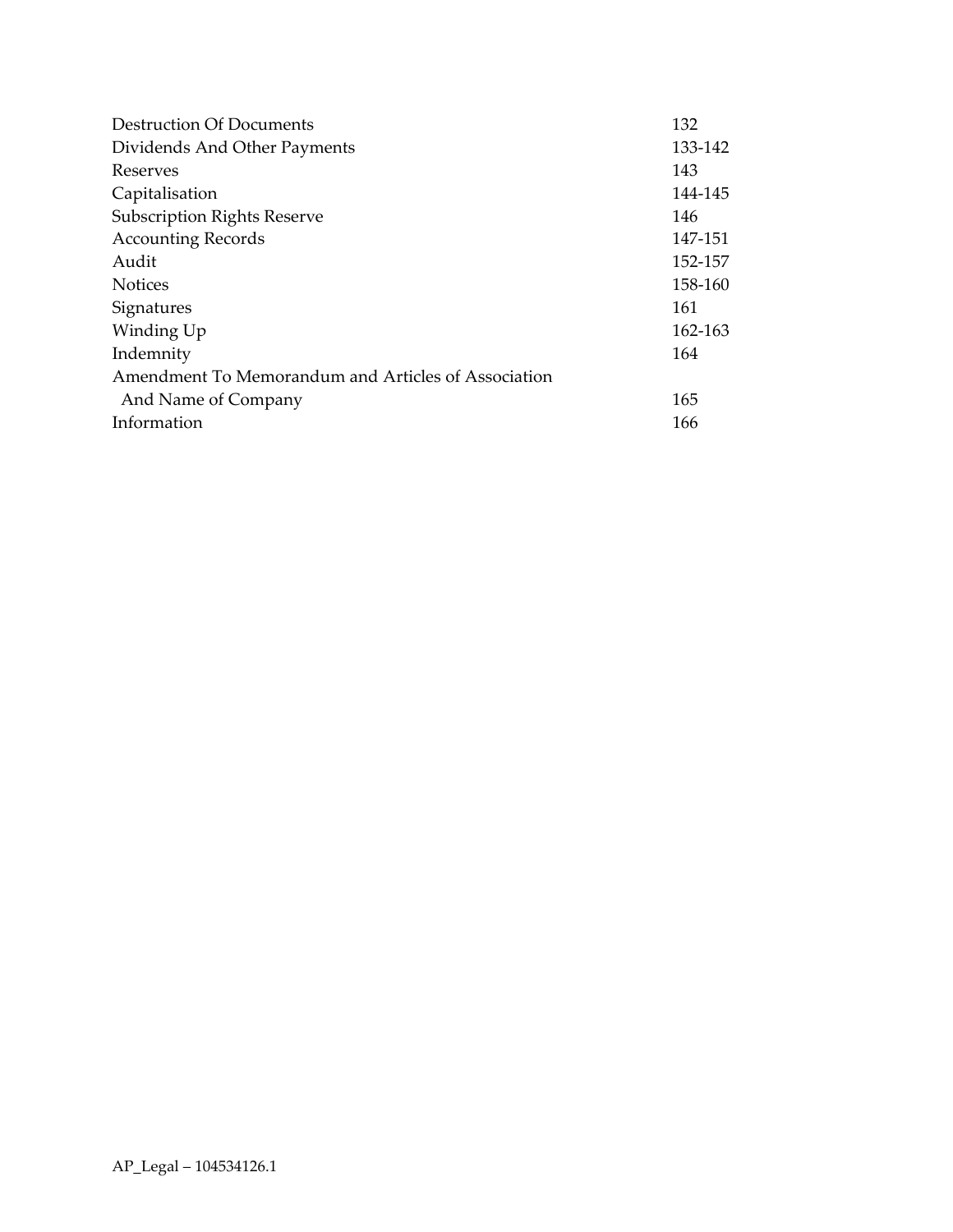# THE COMPANIES LAW (REVISED) COMPANY LIMITED BY SHARES

## AMENDED AND RESTATED ARTICLES OF ASSOCIATION

OF

Sterling Group Holdings Limited (Conditionally adopted by a special resolution dated 21 September 2018 with effect from the listing of shares of the Company on The Stock Exchange of Hong Kong Limited and with effect from 19 October 2018)

## TABLE A

1. The regulations in Table A in the Schedule to the Companies Law (Revised) do not apply to the Company.

#### INTERPRETATION

2. (1) In these Articles, unless the context otherwise requires, the words standing in the first column of the following table shall bear the meaning set opposite them respectively in the second column.

| <b>WORD</b>            | <b>MEANING</b>                                                                                                                                                                                                                                                                      |
|------------------------|-------------------------------------------------------------------------------------------------------------------------------------------------------------------------------------------------------------------------------------------------------------------------------------|
| "Articles"             | these Articles in their present form or as supplemented<br>or amended or substituted from time to time.                                                                                                                                                                             |
| "Auditor"              | the auditor of the Company for the time being and may<br>include any individual or partnership.                                                                                                                                                                                     |
| "Board" or "Directors" | the board of directors of the Company or the directors<br>present at a meeting of directors of the Company at<br>which a quorum is present.                                                                                                                                         |
| "business day"         | shall mean a day on which the Designated Stock<br>Exchange generally is open for the business of dealing<br>in securities in Hong Kong. For the avoidance of doubt,<br>where the Designated Stock Exchange is closed for the<br>business of dealing in securities in Hong Kong on a |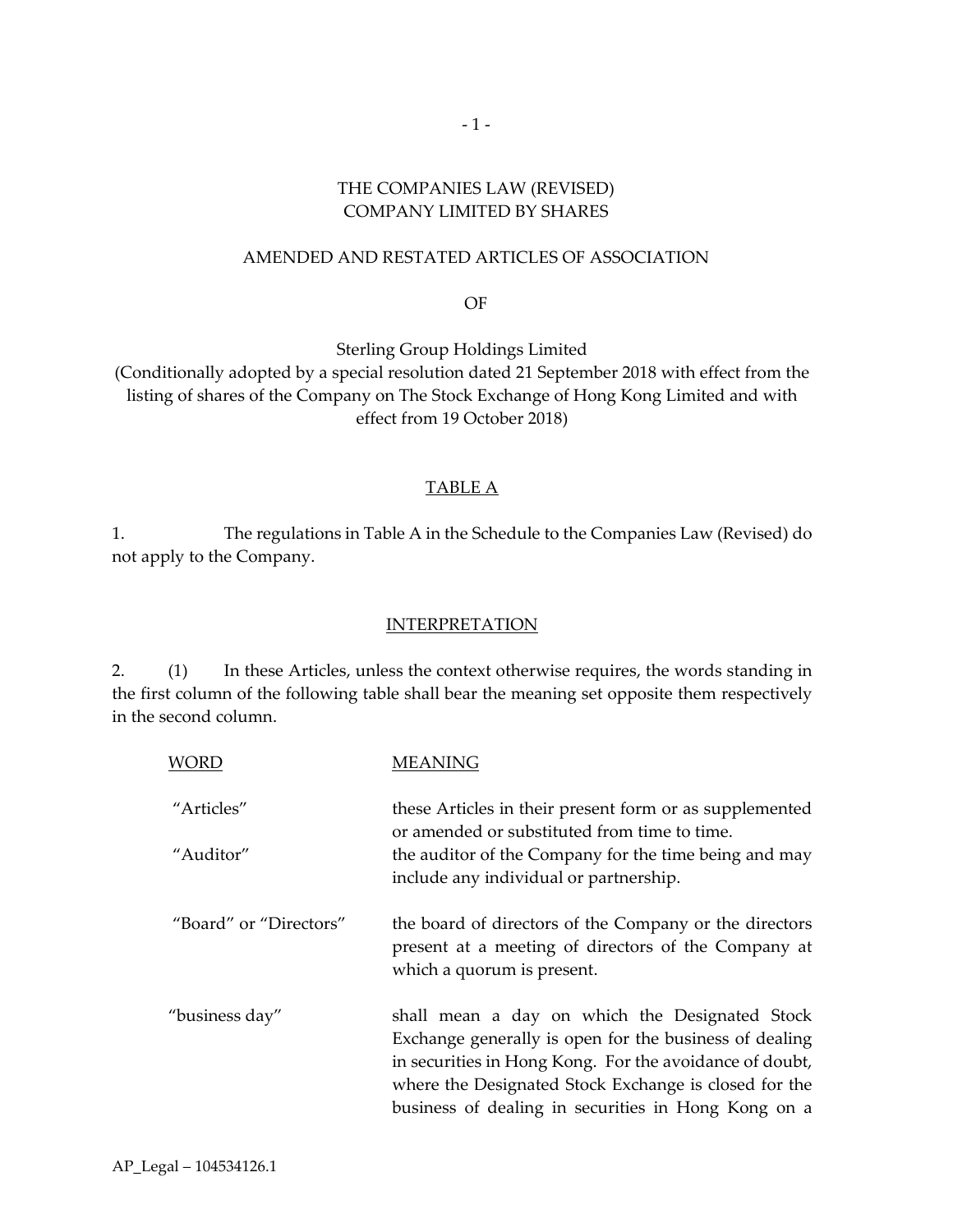|                                       | business day for the reason of a Number 8 or higher<br>Typhoon Signal, Black Rainstorm Warning or other<br>similar event, such day shall for the purposes of these<br>Articles be counted as a business day.                                                                                                                                                                                                                                       |                |
|---------------------------------------|----------------------------------------------------------------------------------------------------------------------------------------------------------------------------------------------------------------------------------------------------------------------------------------------------------------------------------------------------------------------------------------------------------------------------------------------------|----------------|
| "capital"                             | the share capital of the Company from time to time.                                                                                                                                                                                                                                                                                                                                                                                                |                |
| "clear days"                          | in relation to the period of a notice that period<br>excluding the day when the notice is given or deemed<br>to be given and the day for which it is given or on which<br>it is to take effect.                                                                                                                                                                                                                                                    |                |
| "clearing house"                      | a clearing house recognised by the laws of the<br>jurisdiction in which the shares of the Company are<br>listed or quoted on a stock exchange in such<br>jurisdiction.                                                                                                                                                                                                                                                                             |                |
| "close associate"                     | in relation to any Director, shall have the same meaning<br>as defined in the rules of the Designated Stock<br>Exchange ("Listing Rules") as modified from time to<br>time, except that for purposes of Article 100 where the<br>transaction or arrangement to be approved by the<br>Board is a connected transaction referred to in the<br>Listing Rules, it shall have the same meaning as that<br>ascribed to "associate" in the Listing Rules. | App. 3<br>4(1) |
| "Company"                             | Sterling Group Holdings Limited.                                                                                                                                                                                                                                                                                                                                                                                                                   |                |
| "competent regulatory<br>authority"   | a competent regulatory authority in the territory<br>where the shares of the Company are listed or quoted<br>on a stock exchange in such territory.                                                                                                                                                                                                                                                                                                |                |
| "debenture" and<br>"debenture holder" | include debenture stock and debenture<br>stockholder respectively.                                                                                                                                                                                                                                                                                                                                                                                 |                |
| "Designated Stock<br>Exchange"        | a stock exchange in respect of which the shares of<br>the Company are listed or quoted and where such stock<br>exchange deems such listing or quotation to be the<br>primary listing or quotation of the shares of the<br>Company.                                                                                                                                                                                                                 |                |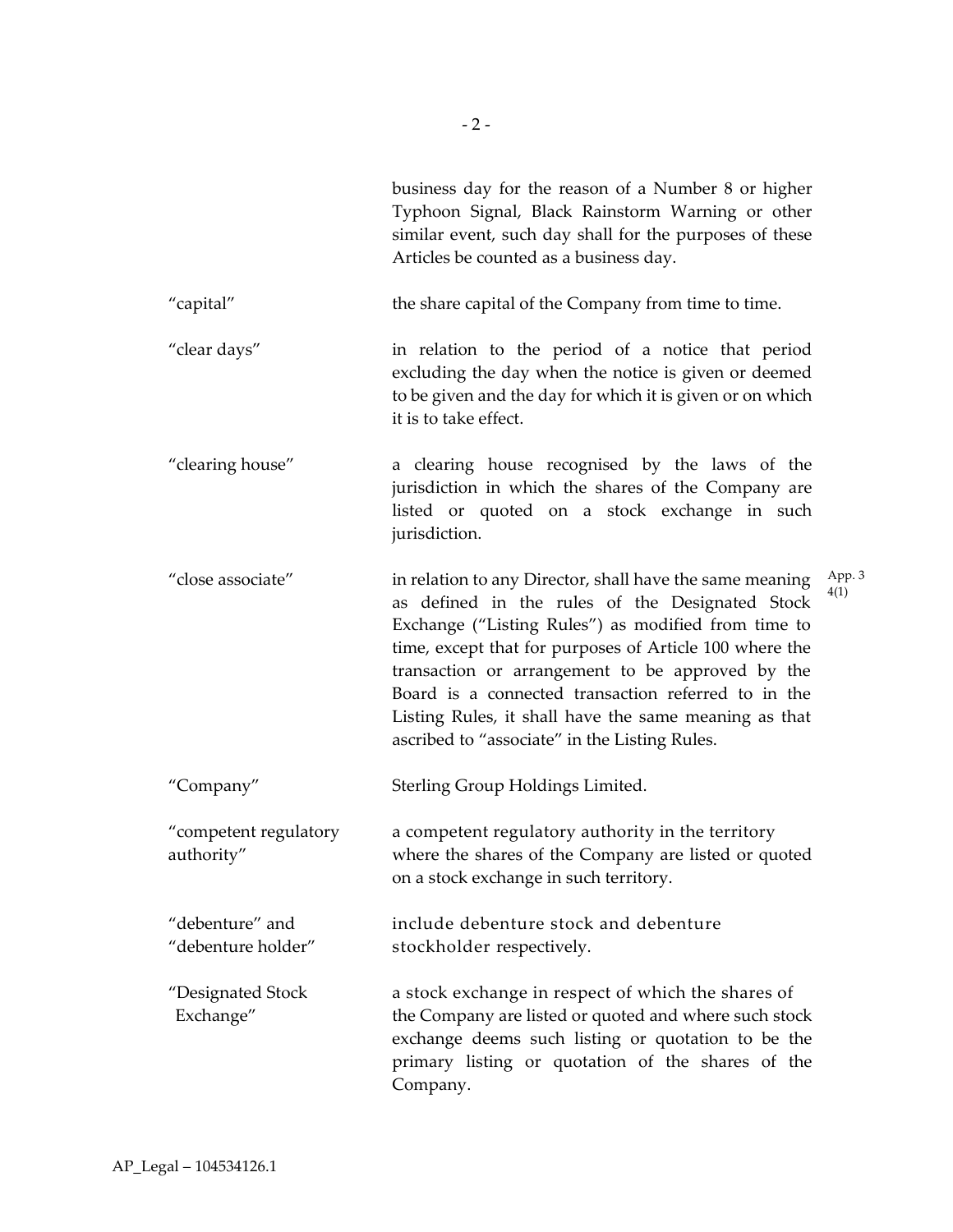| "dollars" and "\$"    | dollars, the legal currency of Hong Kong.                                                                                                                                                                                                                                                                                                                                                                     |
|-----------------------|---------------------------------------------------------------------------------------------------------------------------------------------------------------------------------------------------------------------------------------------------------------------------------------------------------------------------------------------------------------------------------------------------------------|
| "head office"         | such office of the Company as the Directors may from<br>time to time determine to be the principal office of the<br>Company.                                                                                                                                                                                                                                                                                  |
| "Law"                 | The Companies Law, Cap. 22 (Law 3 of 1961, as<br>consolidated and revised) of the Cayman Islands.                                                                                                                                                                                                                                                                                                             |
| "Member"              | a duly registered holder from time to time of the shares<br>in the capital of the Company.                                                                                                                                                                                                                                                                                                                    |
| "month"               | a calendar month.                                                                                                                                                                                                                                                                                                                                                                                             |
| "Notice"              | written notice unless otherwise specifically stated and<br>as further defined in these Articles.                                                                                                                                                                                                                                                                                                              |
| "Office"              | the registered office of the Company for the time being.                                                                                                                                                                                                                                                                                                                                                      |
| "ordinary resolution" | a resolution shall be an ordinary resolution when it has<br>been passed by a simple majority of votes cast by such<br>Members as, being entitled so to do, vote in person or,<br>in the case of any Member being a corporation, by its<br>duly authorised representative or, where proxies are<br>allowed, by proxy at a general meeting of which Notice<br>has been duly given in accordance with Article 59 |
| "paid up"             | paid up or credited as paid up.                                                                                                                                                                                                                                                                                                                                                                               |
| "Register"            | the principal register and where applicable, any branch<br>register of Members to be maintained at such place<br>within or outside the Cayman Islands as the Board shall<br>determine from time to time.                                                                                                                                                                                                      |
| "Registration Office" | in respect of any class of share capital such place as the<br>Board may from time to time determine to keep a<br>branch register of Members in respect of that class of<br>share capital and where (except in cases where the<br>Board otherwise directs) the transfers or<br>other<br>documents of title for such class of share capital are to<br>be lodged for registration and are to be registered.      |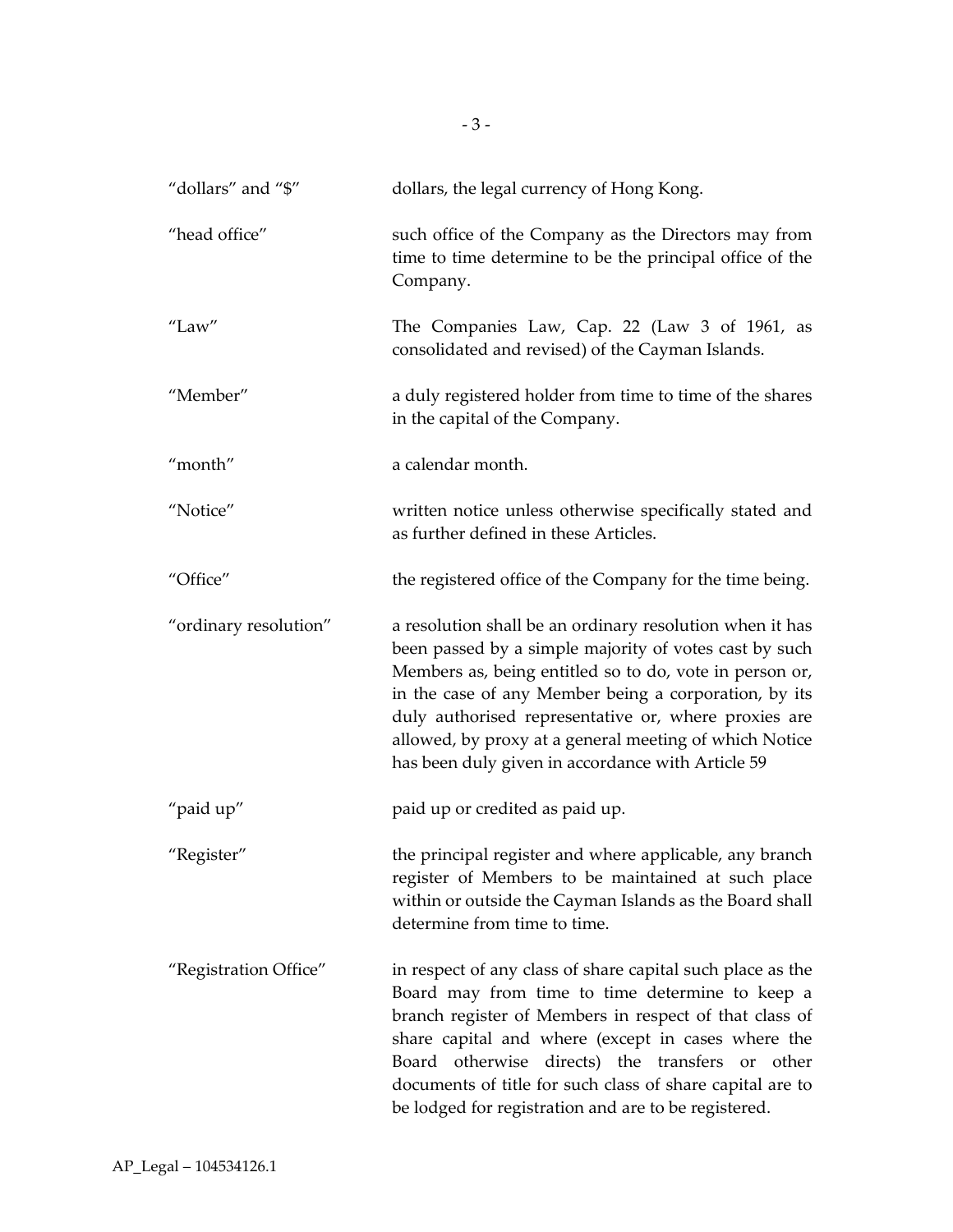| "Seal"                              | common seal or any one or more duplicate seals of the<br>Company (including a securities seal) for use in the<br>Cayman Islands or in any place outside the Cayman<br>Islands.                                                                                                                                                                                                                                                                         |
|-------------------------------------|--------------------------------------------------------------------------------------------------------------------------------------------------------------------------------------------------------------------------------------------------------------------------------------------------------------------------------------------------------------------------------------------------------------------------------------------------------|
| "Secretary"                         | any person, firm or corporation appointed by the Board<br>to perform any of the duties of secretary of the<br>Company and includes any assistant, deputy,<br>temporary or acting secretary.                                                                                                                                                                                                                                                            |
| "special resolution"                | a resolution shall be a special resolution when it has<br>been passed by a majority of not less than three-fourths<br>of votes cast by such Members as, being entitled so to<br>do, vote in person or, in the case of such Members as are<br>corporations, by their respective duly authorised<br>representative or, where proxies are allowed, by proxy<br>at a general meeting of which Notice has been duly<br>given in accordance with Article 59. |
|                                     | a special resolution shall be effective for any purpose for<br>which an ordinary resolution is expressed to be<br>required under any provision of these Articles or the<br>Statutes.                                                                                                                                                                                                                                                                   |
| "Statutes"                          | the Law and every other law of the Legislature of the<br>Cayman Islands for the time being in force applying to<br>or affecting the Company, its memorandum of<br>association and/or these Articles.                                                                                                                                                                                                                                                   |
| "Subsidiary and<br>Holding Company" | has the meanings attributed to them in the rules of<br>the Designated Stock Exchange.                                                                                                                                                                                                                                                                                                                                                                  |
| "substantial shareholder"           | a person who is entitled to exercise, or to control the<br>exercise of, 10% or more (or such other percentage as<br>may be prescribed by the rules of the Designated Stock<br>Exchange from time to time) of the voting power at any<br>general meeting of the Company.                                                                                                                                                                                |
| "year"                              | a calendar year.                                                                                                                                                                                                                                                                                                                                                                                                                                       |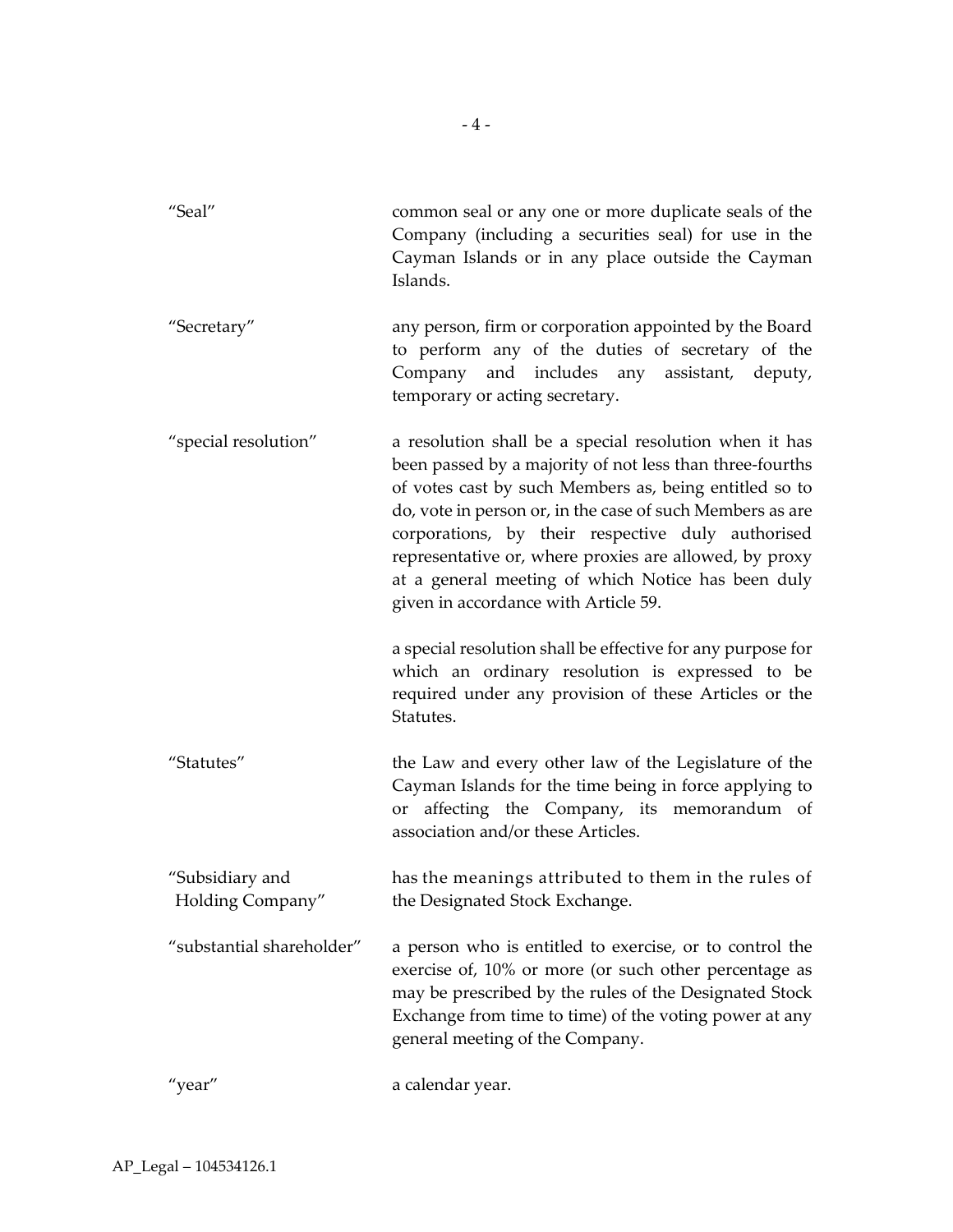(2) In these Articles, unless there be something within the subject or context inconsistent with such construction:

- (a) words importing the singular include the plural and vice versa;
- (b) words importing a gender include both gender and the neuter;
- (c) words importing persons include companies, associations and bodies of persons whether corporate or not;
- (d) the words:
	- (i) "may" shall be construed as permissive;
	- (ii) "shall" or "will" shall be construed as imperative;
- (e) expressions referring to writing shall, unless the contrary intention appears, be construed as including printing, lithography, photography and other modes of representing words or figures in a visible form, and including where the representation takes the form of electronic display, provided that both the mode of service of the relevant document or notice and the Member's election comply with all applicable Statutes, rules and regulations;
- (f) references to any law, ordinance, statute or statutory provision shall be interpreted as relating to any statutory modification or re-enactment thereof for the time being in force;
- (g) save as aforesaid words and expressions defined in the Statutes shall bear the same meanings in these Articles if not inconsistent with the subject in the context;
- (h) references to a document being executed include references to it being executed under hand or under seal or by electronic signature or by any other method and references to a notice or document include a notice or document recorded or stored in any digital, electronic, electrical, magnetic or other retrievable form or medium and information in visible form whether having physical substance or not;
- (i) Section 8 of the Electronic Transactions Law (2003) of the Cayman Islands, as amended from time to time, shall not apply to these Articles to the extent it imposes obligations or requirements in addition to those set out in these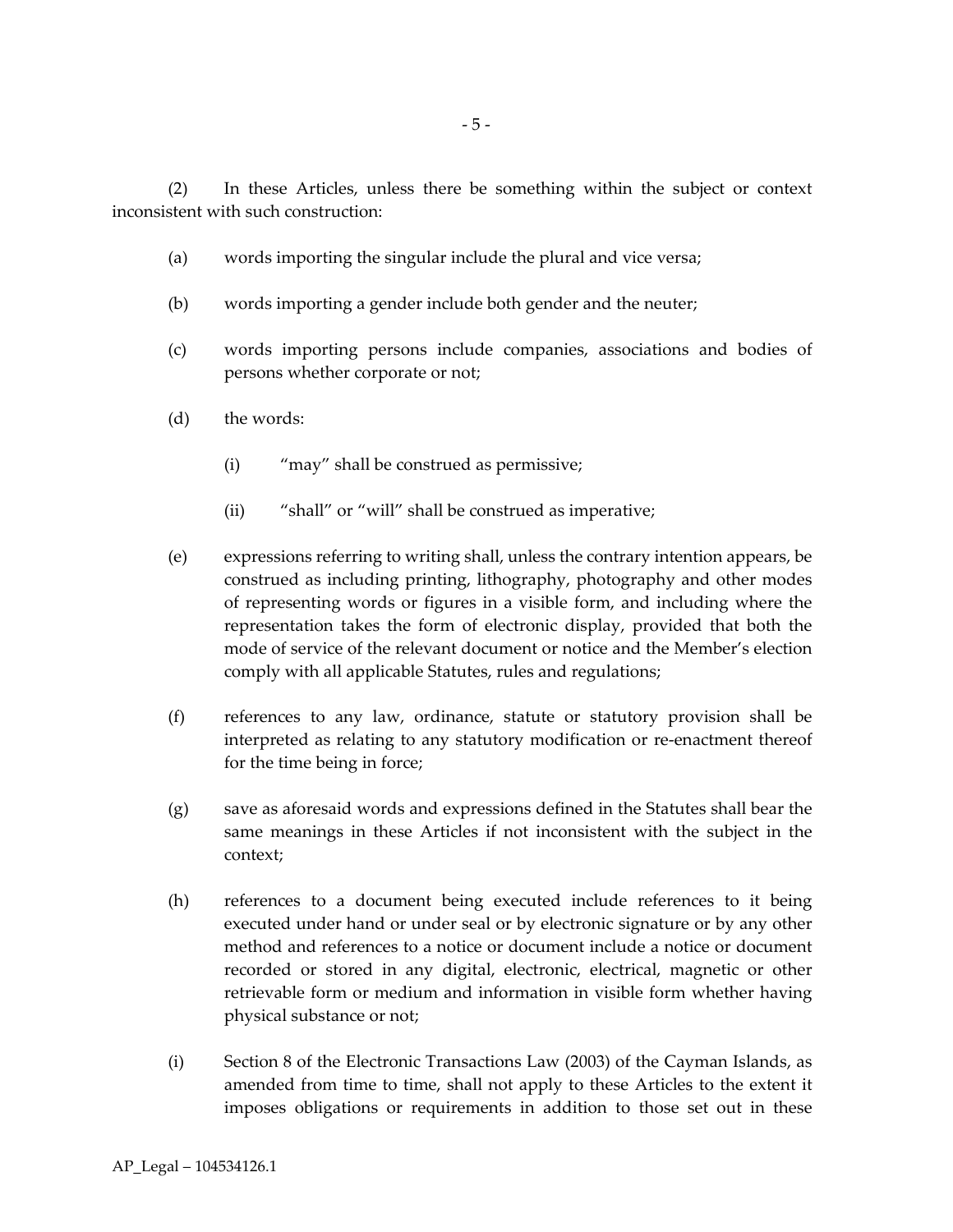Articles.

## SHARE CAPITAL

3. (1) The share capital of the Company at the date on which these Articles come App. 3 into effect shall be divided into shares of a par value of \$0.01 each. 9

(2) Subject to the Law, the Company's Memorandum and Articles of Association and, where applicable, the rules of any Designated Stock Exchange and/or any competent regulatory authority, the Company shall have the power to purchase or otherwise acquire its own shares and such power shall be exercisable by the Board in such manner, upon such terms and subject to such conditions as it in its absolute discretion thinks fit and any determination by the Board of the manner of purchase shall be deemed authorised by these Articles for purposes of the Law. The Company is hereby authorised to make payments in respect of the purchase of its shares out of capital or out of any other account or fund which can be authorised for this purpose in accordance with the Law.

(3) Subject to compliance with the rules and regulations of the Designated Stock Exchange and any other relevant regulatory authority, the Company may give financial assistance for the purpose of or in connection with a purchase made or to be made by any person of any shares in the Company.

(4) No share shall be issued to bearer.

# ALTERATION OF CAPITAL

4. The Company may from time to time by ordinary resolution in accordance with the Law alter the conditions of its Memorandum of Association to:

- (a) increase its capital by such sum, to be divided into shares of such amounts, as the resolution shall prescribe;
- (b) consolidate and divide all or any of its capital into shares of larger amount than its existing shares;
- (c) divide its shares into several classes and without prejudice to any special  $\frac{\text{App. 3}}{\text{App. 3}}$ rights previously conferred on the holders of existing shares attach thereto  $\frac{10(1)}{10(2)}$ respectively any preferential, deferred, qualified or special rights, privileges, conditions or such restrictions which in the absence of any such determination 10(1)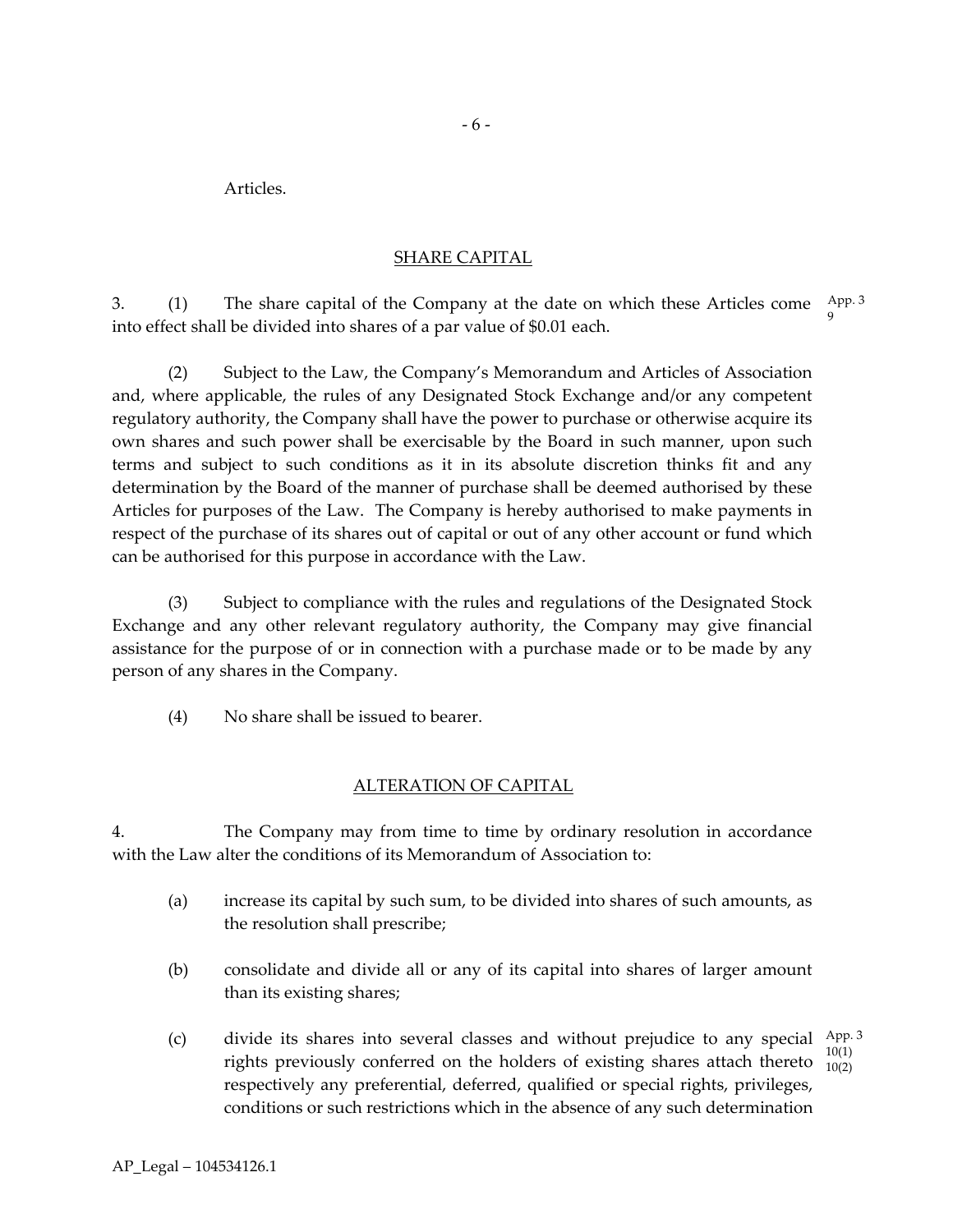by the Company in general meeting, as the Directors may determine provided always that where the Company issues shares which do not carry voting rights, the words "non-voting" shall appear in the designation of such shares and where the equity capital includes shares with different voting rights, the designation of each class of shares, other than those with the most favourable voting rights, must include the words "restricted voting" or "limited voting";

- (d) sub-divide its shares, or any of them, into shares of smaller amount than is fixed by the Company's Memorandum of Association (subject, nevertheless, to the Law), and may by such resolution determine that, as between the holders of the shares resulting from such sub-division, one or more of the shares may have any such preferred, deferred or other rights or be subject to any such restrictions as compared with the other or others as the Company has power to attach to unissued or new shares;
- (e) cancel any shares which, at the date of the passing of the resolution, have not been taken, or agreed to be taken, by any person, and diminish the amount of its capital by the amount of the shares so cancelled or, in the case of shares, without par value, diminish the number of shares into which its capital is divided.

5. The Board may settle as it considers expedient any difficulty which arises in relation to any consolidation and division under the last preceding Article and in particular but without prejudice to the generality of the foregoing may issue certificates in respect of fractions of shares or arrange for the sale of the shares representing fractions and the distribution of the net proceeds of sale (after deduction of the expenses of such sale) in due proportion amongst the Members who would have been entitled to the fractions, and for this purpose the Board may authorise some person to transfer the shares representing fractions to their purchaser or resolve that such net proceeds be paid to the Company for the Company's benefit. Such purchaser will not be bound to see to the application of the purchase money nor will his title to the shares be affected by any irregularity or invalidity in the proceedings relating to the sale.

6. The Company may from time to time by special resolution, subject to any confirmation or consent required by the Law, reduce its share capital or any capital redemption reserve or other undistributable reserve in any manner permitted by law.

7. Except so far as otherwise provided by the conditions of issue, or by these Articles, any capital raised by the creation of new shares shall be treated as if it formed part of the original capital of the Company, and such shares shall be subject to the provisions contained in these Articles with reference to the payment of calls and instalments, transfer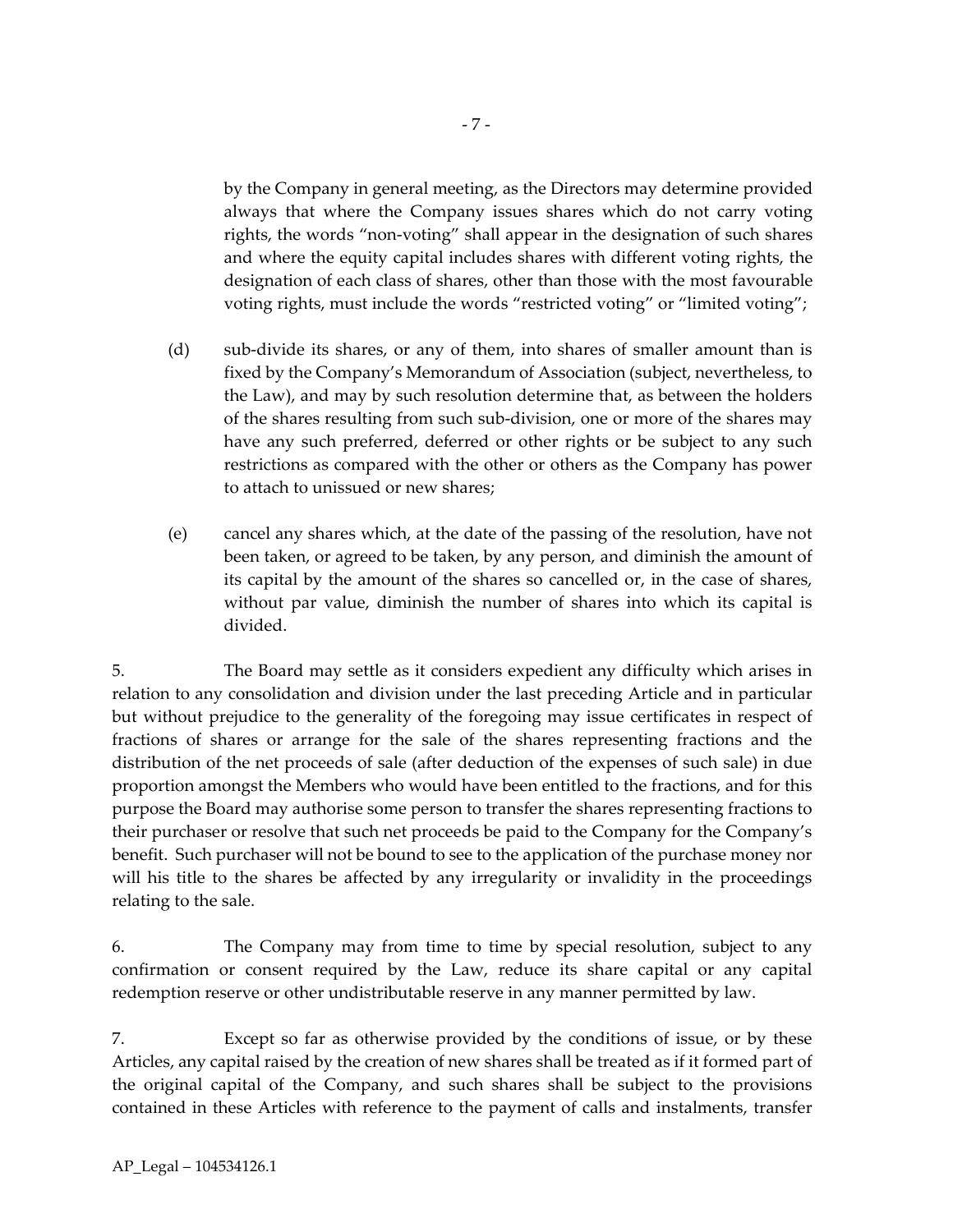and transmission, forfeiture, lien, cancellation, surrender, voting and otherwise.

#### SHARE RIGHTS

8. (1) Subject to the provisions of the Law and the Company's Memorandum and App. 3 Articles of Association and to any special rights conferred on the holders of any shares or class of shares, any share in the Company (whether forming part of the present capital or not) may be issued with or have attached thereto such rights or restrictions whether in regard to dividend, voting, return of capital or otherwise as the Board may determine.  $5(1)$ 

(2) Subject to the provisions of the Law, the rules of any Designated Stock Exchange and the Memorandum and Articles of Association of the Company, and to any special rights conferred on the holders of any shares or attaching to any class of shares, shares may be issued on the terms that they may be, or at the option of the Company or the holder are, liable to be redeemed on such terms and in such manner, including out of capital, as the Board may deem fit.

9. Where the Company purchases for redemption a redeemable share, purchases  $\frac{\text{App. 3}}{\text{app. 3}}$ not made through the market or by tender shall be limited to a maximum price as may from  $\frac{8(1)}{8(2)}$ time to time be determined by the Company in general meeting, either generally or with regard to specific purchases. If purchases are by tender, tenders shall be available to all Members alike. 8(2)

#### VARIATION OF RIGHTS

10. Subject to the Law and without prejudice to Article 8, all or any of the special rights for the time being attached to the shares or any class of shares may, unless otherwise provided by the terms of issue of the shares of that class, from time to time (whether or not the Company is being wound up) be varied, modified or abrogated either with the consent in writing of the holders of not less than three-fourths in nominal value of the issued shares of that class or with the sanction of a special resolution passed at a separate general meeting of the holders of the shares of that class. To every such separate general meeting all the provisions of these Articles relating to general meetings of the Company shall, *mutatis mutandis*, apply, but so that: App. 3 6(1) App. 13B 2(1)

(a) the necessary quorum (other than at an adjourned meeting) shall be two persons (or in the case of a Member being a corporation, its duly authorized representative) holding or representing by proxy not less than one-third in nominal value of the issued shares of that class and at any adjourned meeting App. 3 6(2)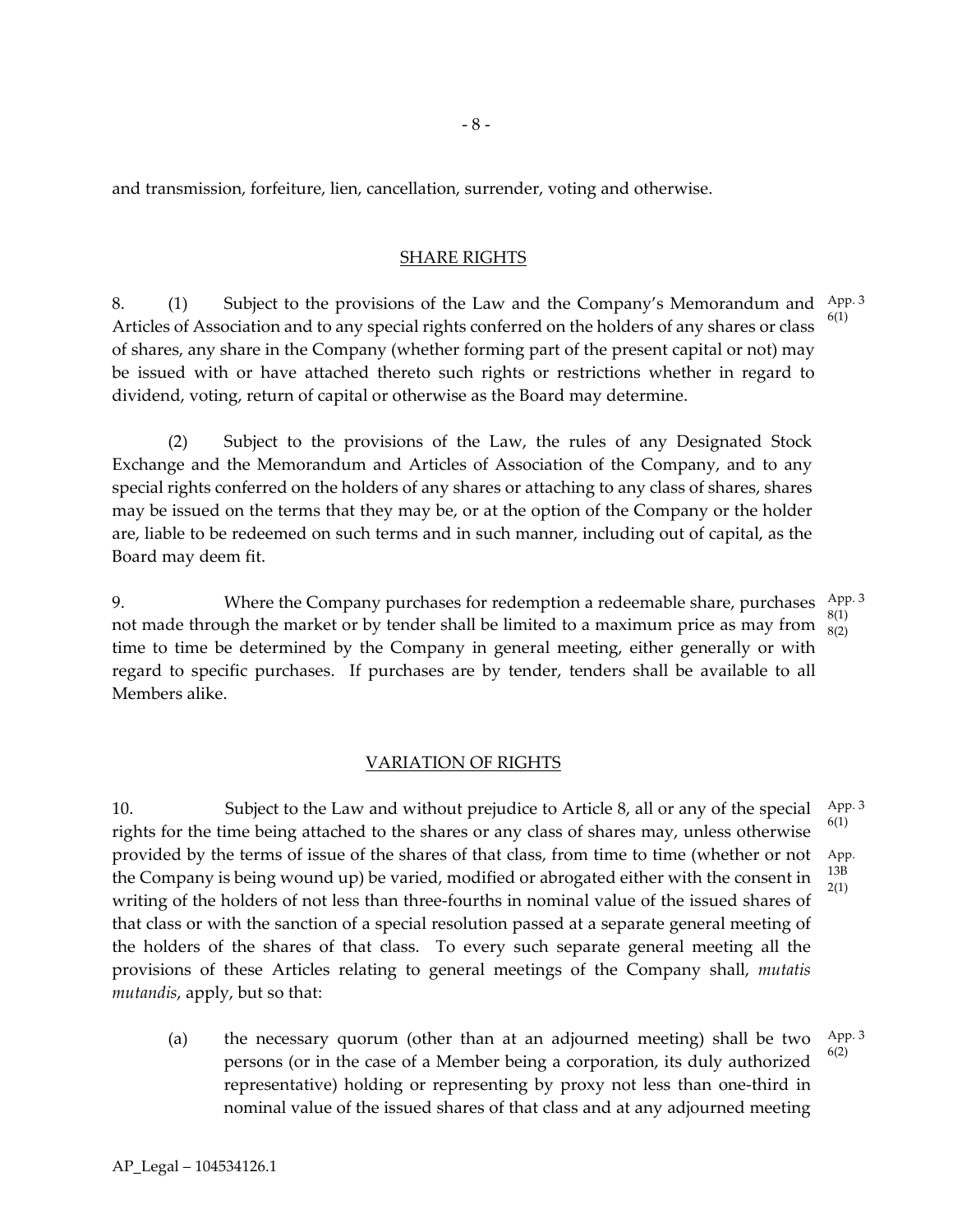of such holders, two holders present in person or (in the case of a Member being a corporation) its duly authorized representative or by proxy (whatever the number of shares held by them) shall be a quorum; and

(b) every holder of shares of the class shall be entitled to one vote for every such share held by him.

11. The special rights conferred upon the holders of any shares or class of shares shall not, unless otherwise expressly provided in the rights attaching to or the terms of issue of such shares, be deemed to be varied, modified or abrogated by the creation or issue of further shares ranking *pari passu* therewith.

#### SHARES

12. (1) Subject to the Law, these Articles, any direction that may be given by the Company in general meeting and, where applicable, the rules of any Designated Stock Exchange and without prejudice to any special rights or restrictions for the time being attached to any shares or any class of shares, the unissued shares of the Company (whether forming part of the original or any increased capital) shall be at the disposal of the Board, which may offer, allot, grant options over or otherwise dispose of them to such persons, at such times and for such consideration and upon such terms and conditions as the Board may in its absolute discretion determine but so that no shares shall be issued at a discount. Neither the Company nor the Board shall be obliged, when making or granting any allotment of, offer of, option over or disposal of shares, to make, or make available, any such allotment, offer, option or shares to Members or others with registered addresses in any particular territory or territories being a territory or territories where, in the absence of a registration statement or other special formalities, this would or might, in the opinion of the Board, be unlawful or impracticable. Members affected as a result of the foregoing sentence shall not be, or be deemed to be, a separate class of members for any purpose whatsoever.

(2) The Board may issue warrants or convertible securities or securities of similar nature conferring the right upon the holders thereof to subscribe for any class of shares or securities in the capital of the Company on such terms as it may from time to time determine.

13. The Company may in connection with the issue of any shares exercise all powers of paying commission and brokerage conferred or permitted by the Law. Subject to the Law, the commission may be satisfied by the payment of cash or by the allotment of fully or partly paid shares or partly in one and partly in the other.

14. Except as required by law, no person shall be recognised by the Company as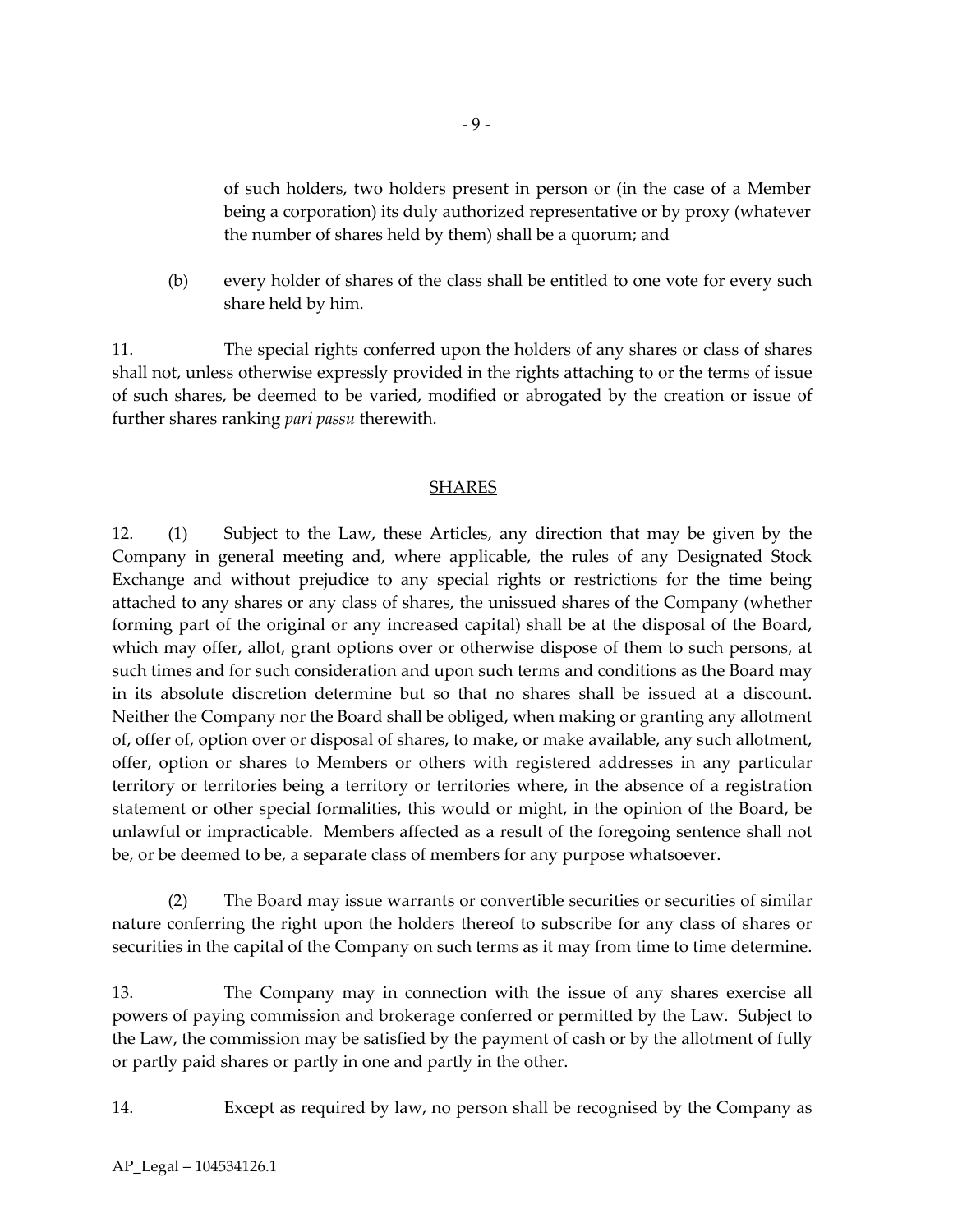holding any share upon any trust and the Company shall not be bound by or required in any way to recognise (even when having notice thereof) any equitable, contingent, future or partial interest in any share or any fractional part of a share or (except only as otherwise provided by these Articles or by law) any other rights in respect of any share except an absolute right to the entirety thereof in the registered holder.

15. Subject to the Law and these Articles, the Board may at any time after the allotment of shares but before any person has been entered in the Register as the holder, recognise a renunciation thereof by the allottee in favour of some other person and may accord to any allottee of a share a right to effect such renunciation upon and subject to such terms and conditions as the Board considers fit to impose.

# SHARE CERTIFICATES

16. Every share certificate shall be issued under the Seal or a facsimile thereof or with the Seal printed thereon and shall specify the number and class and distinguishing numbers (if any) of the shares to which it relates, and the amount paid up thereon and may otherwise be in such form as the Directors may from time to time determine. The seal of the Company may only be affixed to a share certificate with the authority of the Directors, or be executed under the signature of appropriate officials with statutory authority, unless otherwise determined by the Directors. No certificate shall be issued representing shares of more than one class. The Board may by resolution determine, either generally or in any particular case or cases, that any signatures on any such certificates (or certificates in respect of other securities) need not be autographic but may be affixed to such certificates by some mechanical means or may be printed thereon. App. 3 2(1)

17. (1) In the case of a share held jointly by several persons, the Company shall not be bound to issue more than one certificate therefor and delivery of a certificate to one of several joint holders shall be sufficient delivery to all such holders.

(2) Where a share stands in the names of two or more persons, the person first named in the Register shall as regards service of notices and, subject to the provisions of these Articles, all or any other matters connected with the Company, except the transfer of the shares, be deemed the sole holder thereof.

18. Every person whose name is entered, upon an allotment of shares, as a Member in the Register shall be entitled, without payment, to receive one certificate for all such shares of any one class or several certificates each for one or more of such shares of such class upon payment for every certificate after the first of such reasonable out-of-pocket expenses as the Board from time to time determines.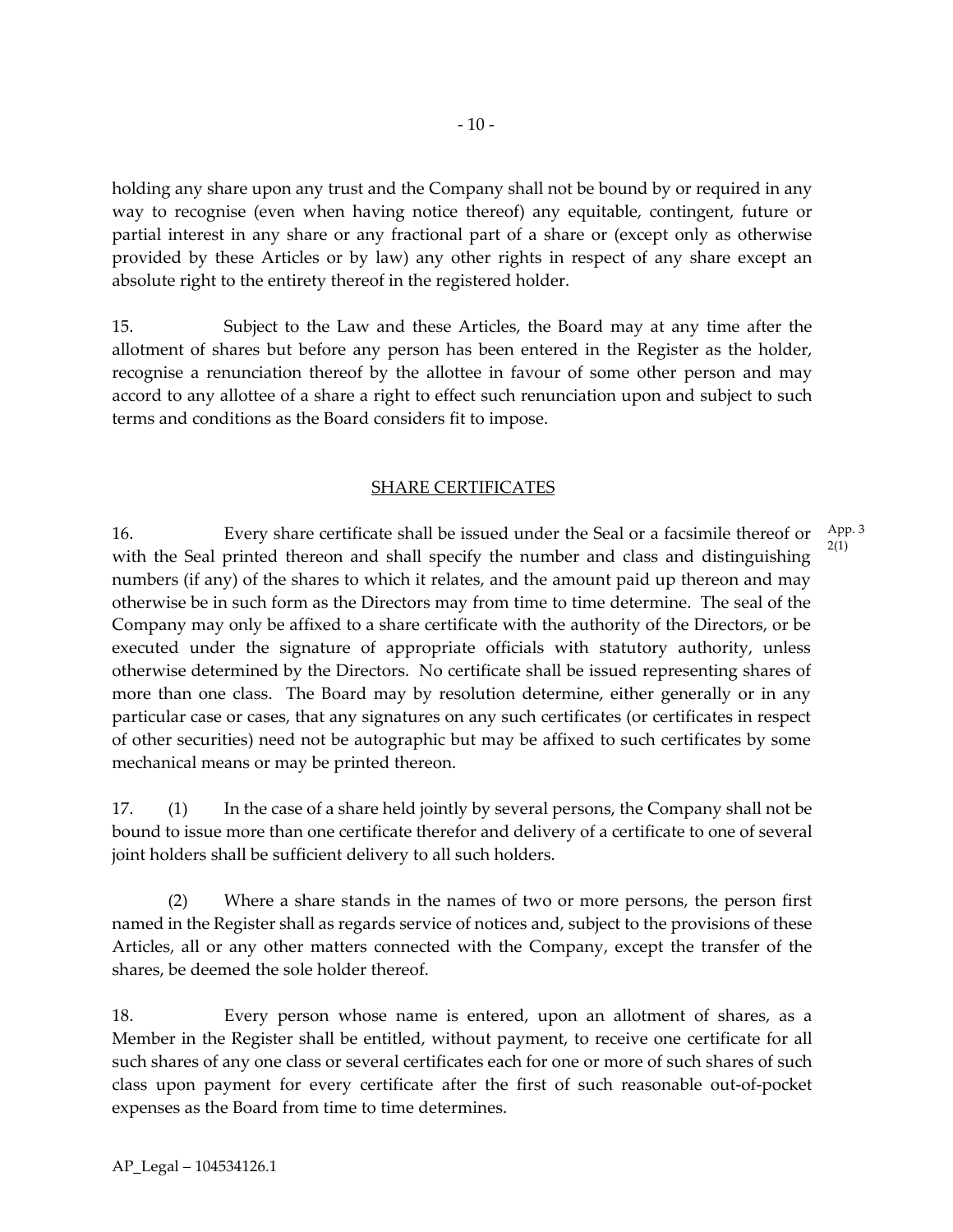19. Share certificates shall be issued within the relevant time limit as prescribed by the Law or as the Designated Stock Exchange may from time to time determine, whichever is the shorter, after allotment or, except in the case of a transfer which the Company is for the time being entitled to refuse to register and does not register, after lodgment of a transfer with the Company.

20. (1) Upon every transfer of shares the certificate held by the transferor shall be given up to be cancelled, and shall forthwith be cancelled accordingly, and a new certificate shall be issued to the transferee in respect of the shares transferred to him at such fee as is provided in paragraph (2) of this Article. If any of the shares included in the certificate so given up shall be retained by the transferor a new certificate for the balance shall be issued to him at the aforesaid fee payable by the transferor to the Company in respect thereof.

(2) The fee referred to in paragraph (1) above shall be an amount not exceeding the relevant maximum amount as the Designated Stock Exchange may from time to time determine provided that the Board may at any time determine a lower amount for such fee.

21. If a share certificate shall be damaged or defaced or alleged to have been lost, stolen or destroyed a new certificate representing the same shares may be issued to the relevant Member upon request and on payment of such fee as the Designated Stock Exchange may determine to be the maximum fee payable or such lesser sum as the Board may determine and, subject to compliance with such terms (if any) as to evidence and indemnity and to payment of the costs and reasonable out-of-pocket expenses of the Company in investigating such evidence and preparing such indemnity as the Board may think fit and, in case of damage or defacement, on delivery of the old certificate to the Company provided always that where share warrants have been issued, no new share warrant shall be issued to replace one that has been lost unless the Directors are satisfied beyond reasonable doubt that the original has been destroyed.

#### LIEN

22. The Company shall have a first and paramount lien on every share (not being a fully paid share) for all moneys (whether presently payable or not) called or payable at a fixed time in respect of that share. The Company shall also have a first and paramount lien on every share (not being a fully paid share) registered in the name of a Member (whether or not jointly with other Members) for all amounts of money presently payable by such Member or his estate to the Company whether the same shall have been incurred before or after notice to the Company of any equitable or other interest of any person other than such member, and whether the period for the payment or discharge of the same shall have actually arrived or App. 3 1(2)

App. 3 2(2)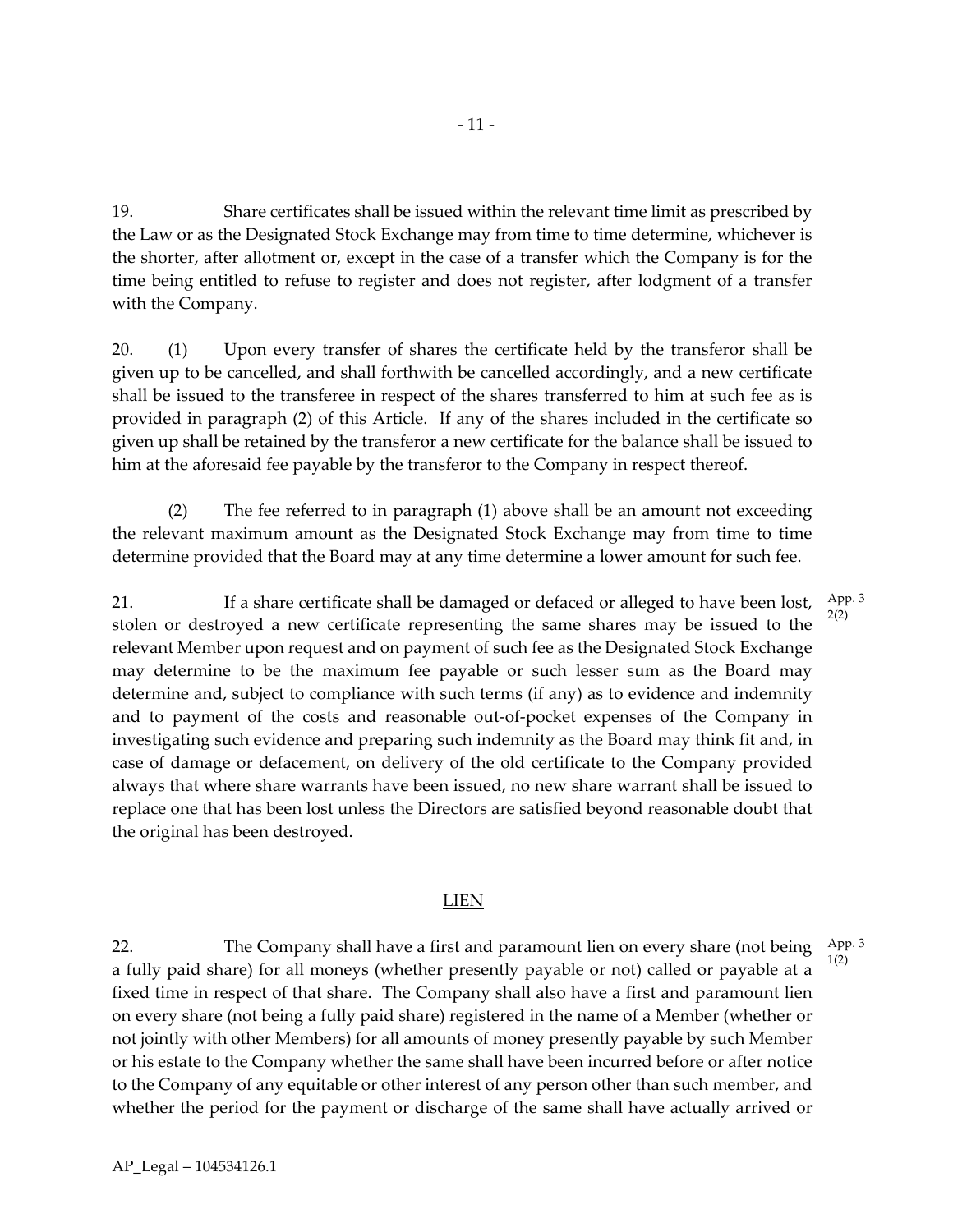not, and notwithstanding that the same are joint debts or liabilities of such Member or his estate and any other person, whether a Member or not. The Company's lien on a share shall extend to all dividends or other moneys payable thereon or in respect thereof. The Board may at any time, generally or in any particular case, waive any lien that has arisen or declare any share exempt in whole or in part, from the provisions of this Article.

23. Subject to these Articles, the Company may sell in such manner as the Board determines any share on which the Company has a lien, but no sale shall be made unless some sum in respect of which the lien exists is presently payable, or the liability or engagement in respect of which such lien exists is liable to be presently fulfilled or discharged nor until the expiration of fourteen (14) clear days after a notice in writing, stating and demanding payment of the sum presently payable, or specifying the liability or engagement and demanding fulfilment or discharge thereof and giving notice of the intention to sell in default, has been served on the registered holder for the time being of the share or the person entitled thereto by reason of his death or bankruptcy.

24. The net proceeds of the sale shall be received by the Company and applied in or towards payment or discharge of the debt or liability in respect of which the lien exists, so far as the same is presently payable, and any residue shall (subject to a like lien for debts or liabilities not presently payable as existed upon the share prior to the sale) be paid to the person entitled to the share at the time of the sale. To give effect to any such sale the Board may authorise some person to transfer the shares sold to the purchaser thereof. The purchaser shall be registered as the holder of the shares so transferred and he shall not be bound to see to the application of the purchase money, nor shall his title to the shares be affected by any irregularity or invalidity in the proceedings relating to the sale.

# CALLS ON SHARES

25. Subject to these Articles and to the terms of allotment, the Board may from time to time make calls upon the Members in respect of any moneys unpaid on their shares (whether on account of the nominal value of the shares or by way of premium), and each Member shall (subject to being given at least fourteen (14) clear days' Notice specifying the time and place of payment) pay to the Company as required by such notice the amount called on his shares. A call may be extended, postponed or revoked in whole or in part as the Board determines but no Member shall be entitled to any such extension, postponement or revocation except as a matter of grace and favour.

26. A call shall be deemed to have been made at the time when the resolution of the Board authorising the call was passed and may be made payable either in one lump sum or by instalments.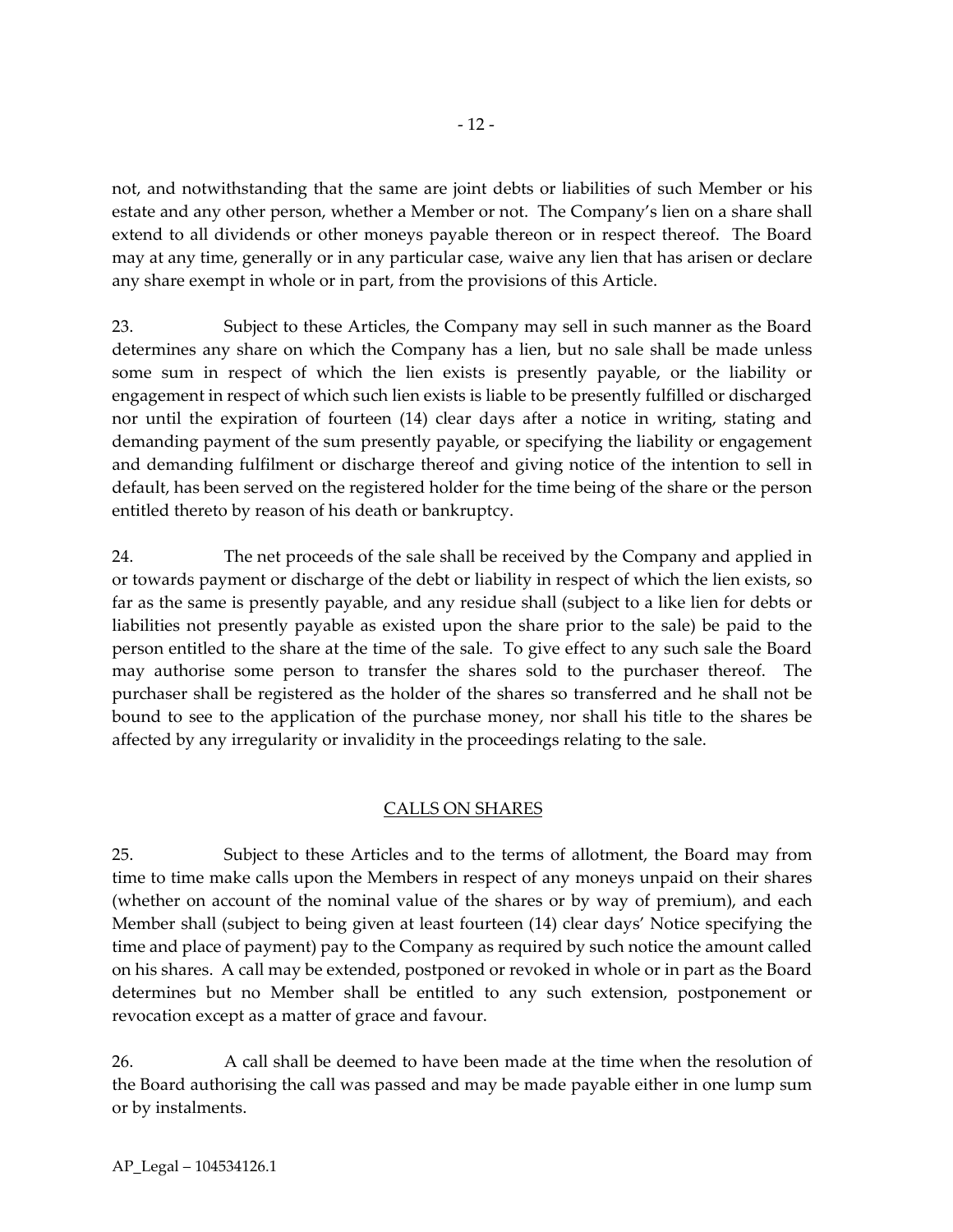- 13 -

27. A person upon whom a call is made shall remain liable for calls made upon him notwithstanding the subsequent transfer of the shares in respect of which the call was made. The joint holders of a share shall be jointly and severally liable to pay all calls and instalments due in respect thereof or other moneys due in respect thereof.

28. If a sum called in respect of a share is not paid before or on the day appointed for payment thereof, the person from whom the sum is due shall pay interest on the amount unpaid from the day appointed for payment thereof to the time of actual payment at such rate (not exceeding twenty per cent. (20%) per annum) as the Board may determine, but the Board may in its absolute discretion waive payment of such interest wholly or in part.

29. No Member shall be entitled to receive any dividend or bonus or to be present and vote (save as proxy for another Member) at any general meeting either personally or by proxy, or be reckoned in a quorum, or exercise any other privilege as a Member until all calls or instalments due by him to the Company, whether alone or jointly with any other person, together with interest and expenses (if any) shall have been paid.

30. On the trial or hearing of any action or other proceedings for the recovery of any money due for any call, it shall be sufficient to prove that the name of the Member sued is entered in the Register as the holder, or one of the holders, of the shares in respect of which such debt accrued, that the resolution making the call is duly recorded in the minute book, and that notice of such call was duly given to the Member sued, in pursuance of these Articles; and it shall not be necessary to prove the appointment of the Directors who made such call, nor any other matters whatsoever, but the proof of the matters aforesaid shall be conclusive evidence of the debt.

31. Any amount payable in respect of a share upon allotment or at any fixed date, whether in respect of nominal value or premium or as an instalment of a call, shall be deemed to be a call duly made and payable on the date fixed for payment and if it is not paid the provisions of these Articles shall apply as if that amount had become due and payable by virtue of a call duly made and notified.

32. On the issue of shares the Board may differentiate between the allottees or holders as to the amount of calls to be paid and the times of payment.

33. The Board may, if it thinks fit, receive from any Member willing to advance the same, and either in money or money's worth, all or any part of the moneys uncalled and unpaid or instalments payable upon any shares held by him and upon all or any of the moneys so advanced (until the same would, but for such advance, become presently payable) pay interest at such rate (if any) as the Board may decide. The Board may at any time repay App. 3 3(1)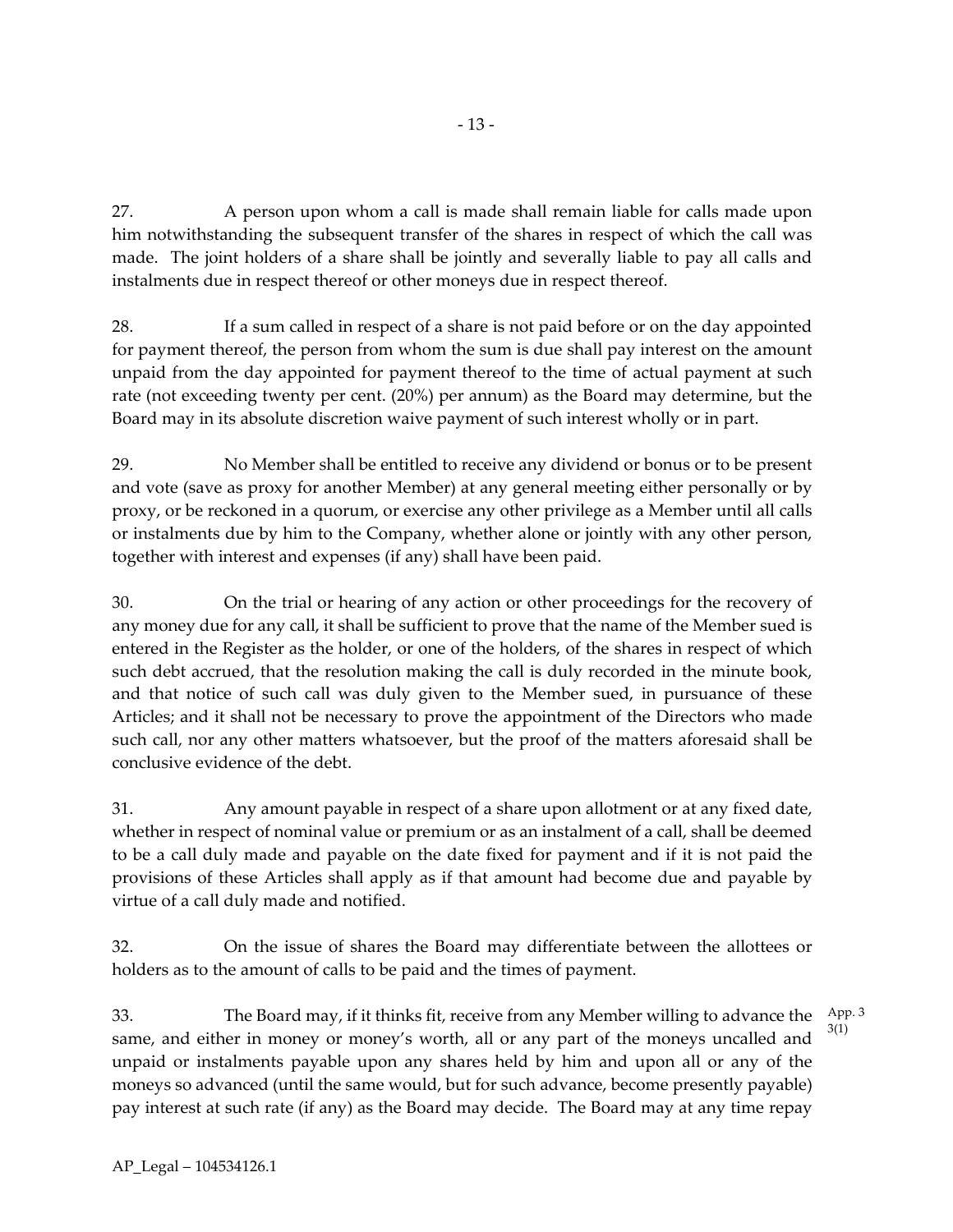the amount so advanced upon giving to such Member not less than one (1) month's Notice of its intention in that behalf, unless before the expiration of such notice the amount so advanced shall have been called up on the shares in respect of which it was advanced. Such payment in advance shall not entitle the holder of such share or shares to participate in respect thereof in a dividend subsequently declared.

# FORFEITURE OF SHARES

34. (1) If a call remains unpaid after it has become due and payable the Board may give to the person from whom it is due not less than fourteen (14) clear days' Notice:

- (a) requiring payment of the amount unpaid together with any interest which may have accrued and which may still accrue up to the date of actual payment; and
- (b) stating that if the Notice is not complied with the shares on which the call was made will be liable to be forfeited.

(2) If the requirements of any such Notice are not complied with, any share in respect of which such Notice has been given may at any time thereafter, before payment of all calls and interest due in respect thereof has been made, be forfeited by a resolution of the Board to that effect, and such forfeiture shall include all dividends and bonuses declared in respect of the forfeited share but not actually paid before the forfeiture.

35. When any share has been forfeited, notice of the forfeiture shall be served upon the person who was before forfeiture the holder of the share. No forfeiture shall be invalidated by any omission or neglect to give such Notice.

36. The Board may accept the surrender of any share liable to be forfeited hereunder and, in such case, references in these Articles to forfeiture will include surrender.

37. Any share so forfeited shall be deemed the property of the Company and may be sold, re-allotted or otherwise disposed of to such person, upon such terms and in such manner as the Board determines, and at any time before a sale, re-allotment or disposition the forfeiture may be annulled by the Board on such terms as the Board determines.

38. A person whose shares have been forfeited shall cease to be a Member in respect of the forfeited shares but nevertheless shall remain liable to pay the Company all moneys which at the date of forfeiture were presently payable by him to the Company in respect of the shares, with (if the Directors shall in their discretion so require) interest thereon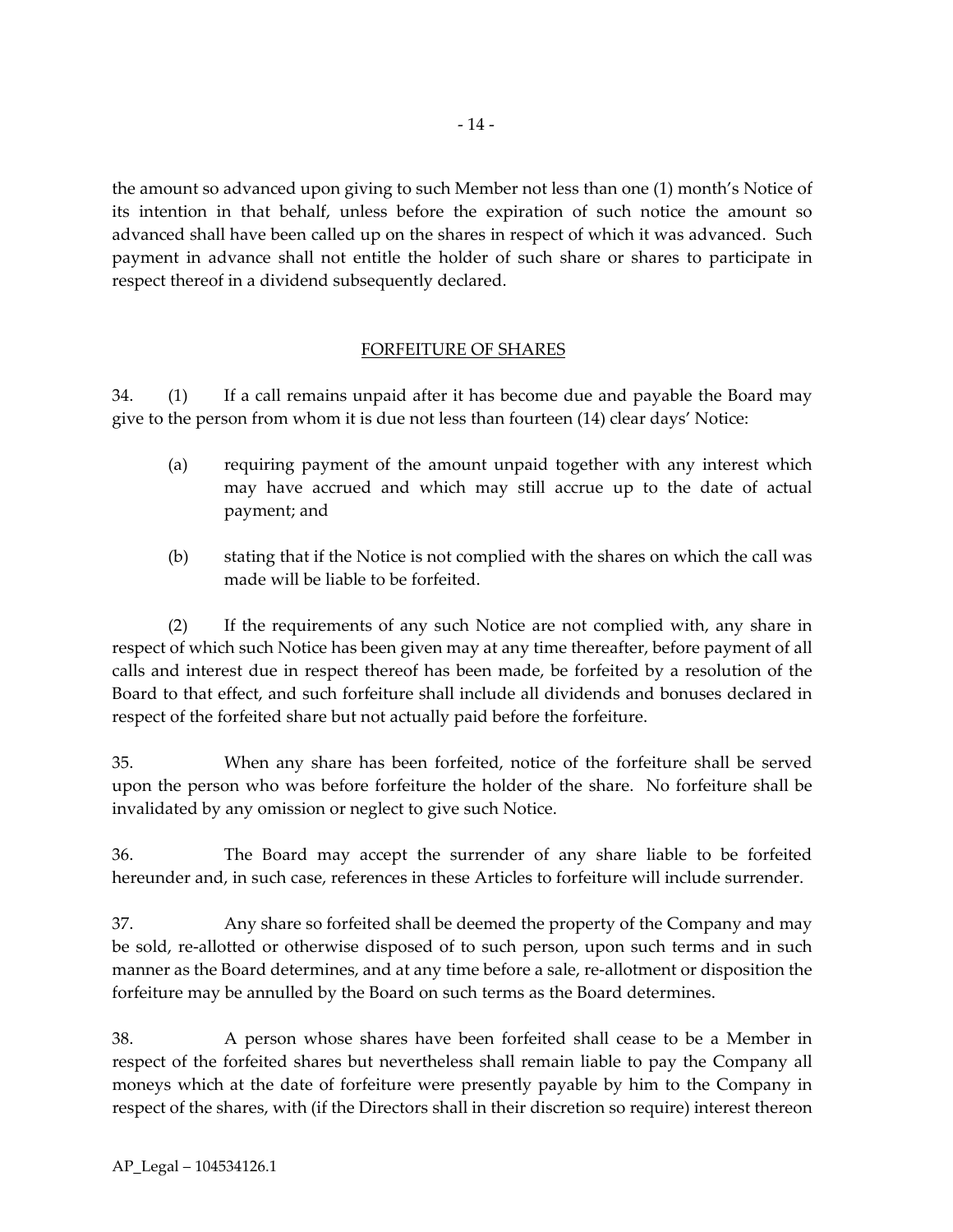from the date of forfeiture until payment at such rate (not exceeding twenty per cent. (20%) per annum) as the Board determines. The Board may enforce payment thereof if it thinks fit, and without any deduction or allowance for the value of the forfeited shares, at the date of forfeiture, but his liability shall cease if and when the Company shall have received payment in full of all such moneys in respect of the shares. For the purposes of this Article any sum which, by the terms of issue of a share, is payable thereon at a fixed time which is subsequent to the date of forfeiture, whether on account of the nominal value of the share or by way of premium, shall notwithstanding that time has not yet arrived be deemed to be payable at the date of forfeiture, and the same shall become due and payable immediately upon the forfeiture, but interest thereon shall only be payable in respect of any period between the said fixed time and the date of actual payment.

39. A declaration by a Director or the Secretary that a share has been forfeited on a specified date shall be conclusive evidence of the facts therein stated as against all persons claiming to be entitled to the share, and such declaration shall (subject to the execution of an instrument of transfer by the Company if necessary) constitute a good title to the share, and the person to whom the share is disposed of shall be registered as the holder of the share and shall not be bound to see to the application of the consideration (if any), nor shall his title to the share be affected by any irregularity in or invalidity of the proceedings in reference to the forfeiture, sale or disposal of the share. When any share shall have been forfeited, notice of the declaration shall be given to the Member in whose name it stood immediately prior to the forfeiture, and an entry of the forfeiture, with the date thereof, shall forthwith be made in the register, but no forfeiture shall be in any manner invalidated by any omission or neglect to give such notice or make any such entry.

40. Notwithstanding any such forfeiture as aforesaid the Board may at any time, before any shares so forfeited shall have been sold, re-allotted or otherwise disposed of, permit the shares forfeited to be bought back upon the terms of payment of all calls and interest due upon and expenses incurred in respect of the share, and upon such further terms (if any) as it thinks fit.

41. The forfeiture of a share shall not prejudice the right of the Company to any call already made or instalment payable thereon.

42. The provisions of these Articles as to forfeiture shall apply in the case of non-payment of any sum which, by the terms of issue of a share, becomes payable at a fixed time, whether on account of the nominal value of the share or by way of premium, as if the same had been payable by virtue of a call duly made and notified.

# REGISTER OF MEMBERS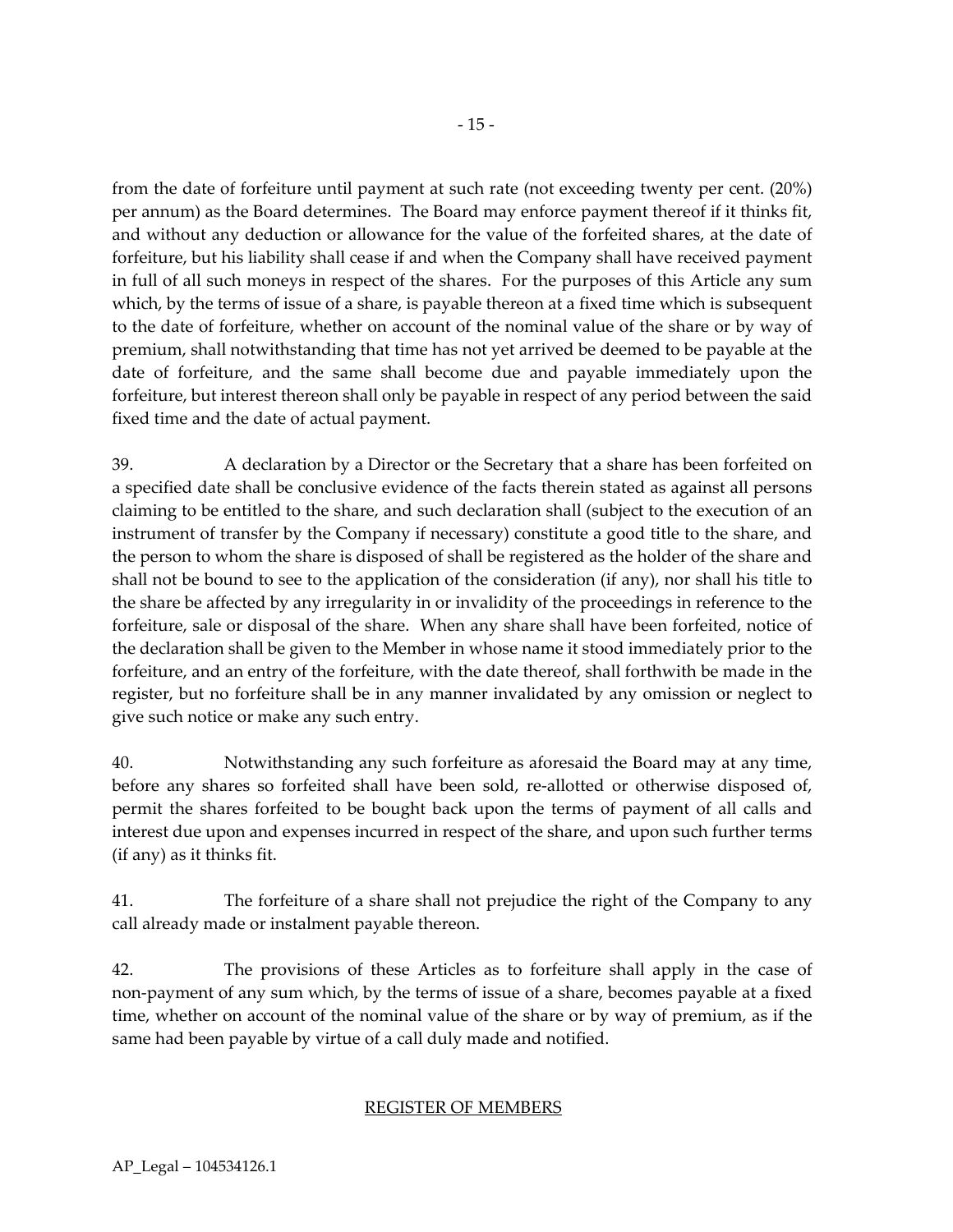43. (1) The Company shall keep in one or more books a Register of its Members and shall enter therein the following particulars, that is to say:

- (a) the name and address of each Member, the number and class of shares held by him and the amount paid or agreed to be considered as paid on such shares;
- (b) the date on which each person was entered in the Register; and
- (c) the date on which any person ceased to be a Member.

(2) The Company may keep an overseas or local or other branch register of Members resident in any place, and the Board may make and vary such regulations as it determines in respect of the keeping of any such register and maintaining a Registration Office in connection therewith.

44. The Register and branch register of Members, as the case may be, shall be open to inspection for at least two (2) hours during business hours by Members without charge or by any other person, upon a maximum payment of \$2.50 or such lesser sum specified by the Board, at the Office or such other place at which the Register is kept in accordance with the Law or, if appropriate, upon a maximum payment of \$1.00 or such lesser sum specified by the Board at the Registration Office. The Register including any overseas or local or other branch register of Members may, after notice has been given by advertisement in an appointed newspaper or any other newspapers in accordance with the requirements of any Designated Stock Exchange or by any electronic means in such manner as may be accepted by the Designated Stock Exchange to that effect, be closed at such times or for such periods not exceeding in the whole thirty (30) days in each year as the Board may determine and either generally or in respect of any class of shares. App. 13B 3(2)

#### RECORD DATES

45. Subject to the rules of any Designated Stock Exchange, notwithstanding any other provision of these Articles the Company or the Directors may fix any date as the record date for:

(a) determining the Members entitled to receive any dividend, distribution, allotment or issue and such record date may be on, or at any time not more than thirty (30) days before or after, any date on which such dividend, distribution, allotment or issue is declared, paid or made;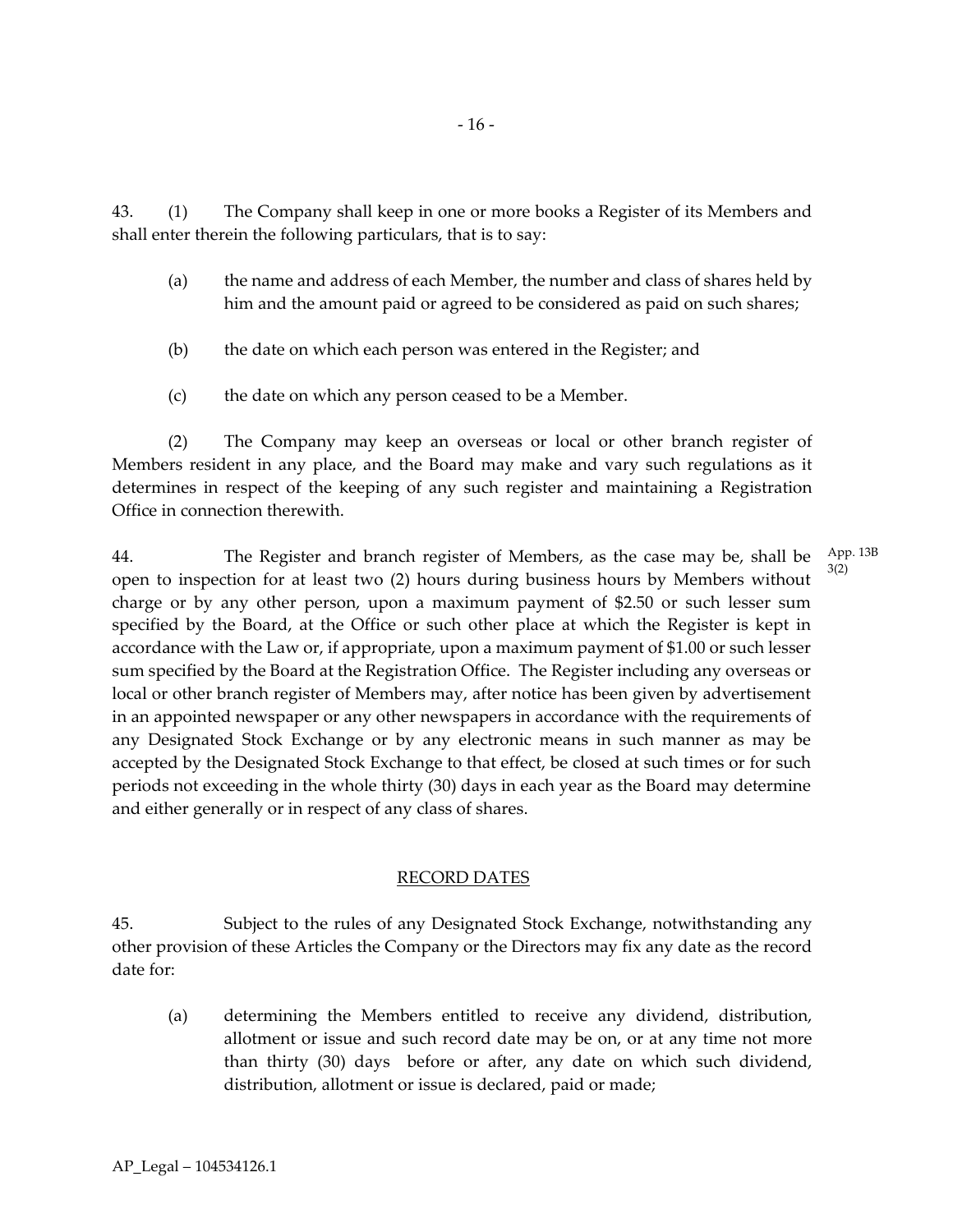(b) determining the Members entitled to receive notice of and to vote at any general meeting of the Company.

#### TRANSFER OF SHARES

46. Subject to these Articles, any Member may transfer all or any of his shares by an instrument of transfer in the usual or common form or in a form prescribed by the Designated Stock Exchange or in any other form approved by the Board and may be under hand or, if the transferor or transferee is a clearing house or its nominee(s), by hand or by machine imprinted signature or by such other manner of execution as the Board may approve from time to time.

47. The instrument of transfer shall be executed by or on behalf of the transferor and the transferee provided that the Board may dispense with the execution of the instrument of transfer by the transferee in any case which it thinks fit in its discretion to do so. Without prejudice to the last preceding Article, the Board may also resolve, either generally or in any particular case, upon request by either the transferor or transferee, to accept mechanically executed transfers. The transferor shall be deemed to remain the holder of the share until the name of the transferee is entered in the Register in respect thereof. Nothing in these Articles shall preclude the Board from recognising a renunciation of the allotment or provisional allotment of any share by the allottee in favour of some other person.

48. (1) The Board may, in its absolute discretion, and without giving any reason therefor, refuse to register a transfer of any share (not being a fully paid up share) to a person of whom it does not approve, or any share issued under any share incentive scheme for employees upon which a restriction on transfer imposed thereby still subsists, and it may also, without prejudice to the foregoing generality, refuse to register a transfer of any share to more than four (4) joint holders or a transfer of any share (not being a fully paid up share) on which the Company has a lien. App. 3 1(2) 1(3)

(2) No transfer shall be made to an infant or to a person of unsound mind or under other legal disability.

(3) The Board in so far as permitted by any applicable law may, in its absolute discretion, at any time and from time to time transfer any share upon the Register to any branch register or any share on any branch register to the Register or any other branch register. In the event of any such transfer, the shareholder requesting such transfer shall bear the cost of effecting the transfer unless the Board otherwise determines.

(4) Unless the Board otherwise agrees (which agreement may be on such terms  $\frac{App.3}{2}$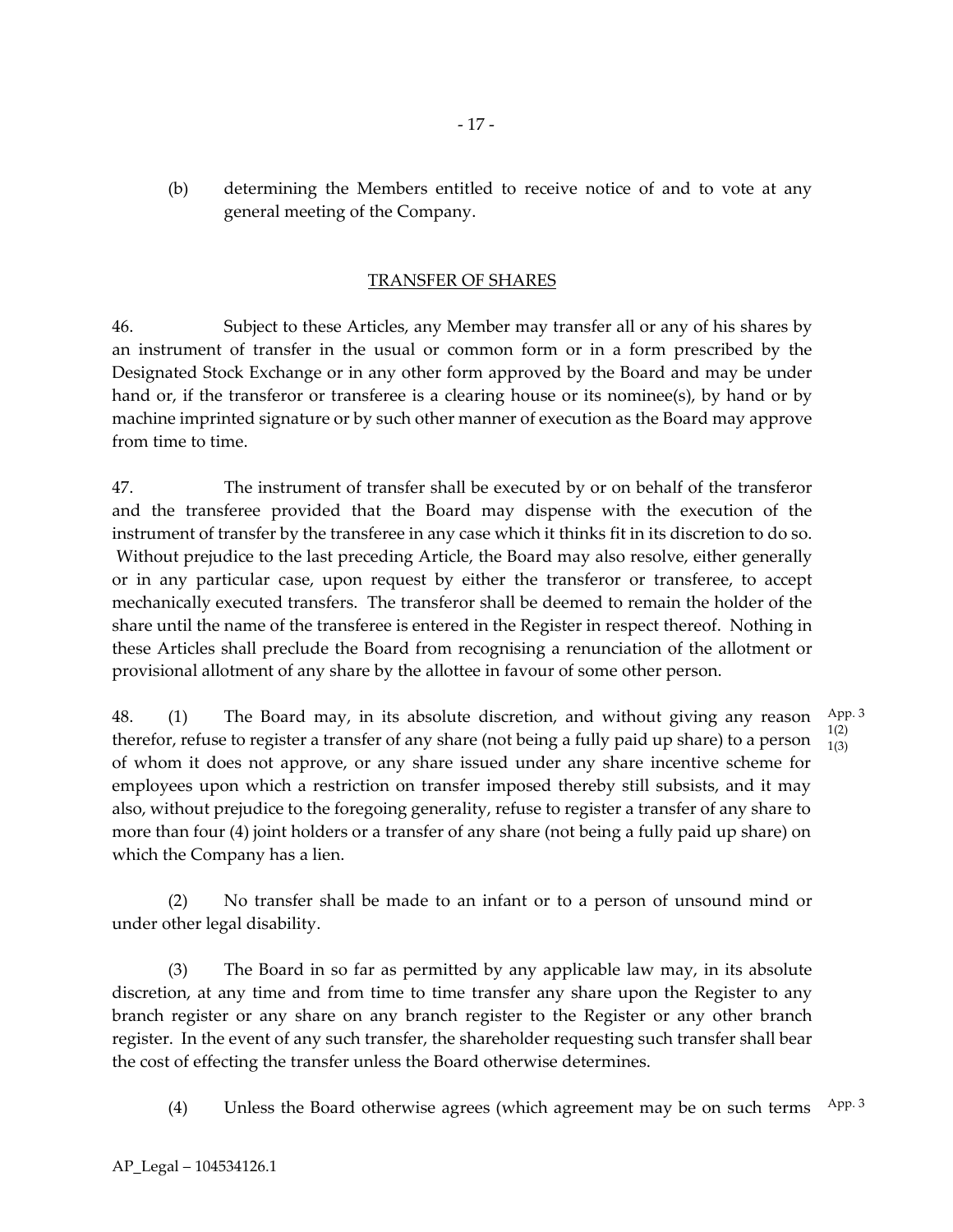and subject to such conditions as the Board in its absolute discretion may from time to time determine, and which agreement the Board shall, without giving any reason therefor, be entitled in its absolute discretion to give or withhold), no shares upon the Register shall be transferred to any branch register nor shall shares on any branch register be transferred to the Register or any other branch register and all transfers and other documents of title shall be lodged for registration, and registered, in the case of any shares on a branch register, at the relevant Registration Office, and, in the case of any shares on the Register, at the Office or such other place at which the Register is kept in accordance with the Law. 1(1)

49. Without limiting the generality of the last preceding Article, the Board may decline to recognise any instrument of transfer unless:-

- (a) a fee of such maximum sum as the Designated Stock Exchange may determine to be payable or such lesser sum as the Board may from time to time require is paid to the Company in respect thereof; App. 3 1(1)
- (b) the instrument of transfer is in respect of only one class of share;
- (c) the instrument of transfer is lodged at the Office or such other place at which the Register is kept in accordance with the Law or the Registration Office (as the case may be) accompanied by the relevant share certificate(s) and such other evidence as the Board may reasonably require to show the right of the transferor to make the transfer (and, if the instrument of transfer is executed by some other person on his behalf, the authority of that person so to do); and
- (d) if applicable, the instrument of transfer is duly and properly stamped.

50. If the Board refuses to register a transfer of any share, it shall, within two (2) months after the date on which the transfer was lodged with the Company, send to each of the transferor and transferee notice of the refusal.

51. The registration of transfers of shares or of any class of shares may, after notice has been given by advertisement in any newspapers or by any other means in accordance with the requirements of any Designated Stock Exchange to that effect be suspended at such times and for such periods (not exceeding in the whole thirty (30) days in any year) as the Board may determine.

# TRANSMISSION OF SHARES

52. If a Member dies, the survivor or survivors where the deceased was a joint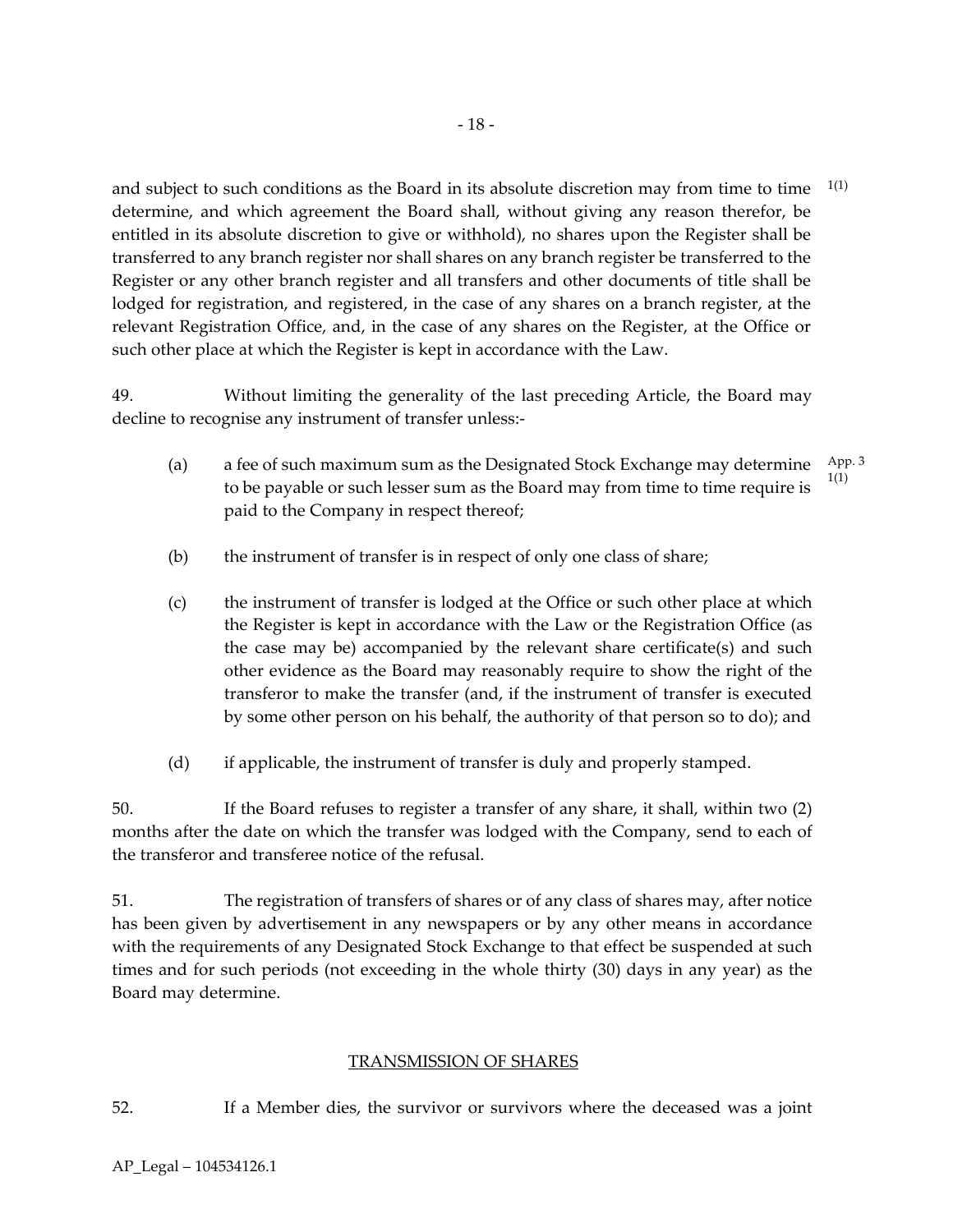holder, and his legal personal representatives where he was a sole or only surviving holder, will be the only persons recognised by the Company as having any title to his interest in the shares; but nothing in this Article will release the estate of a deceased Member (whether sole or joint) from any liability in respect of any share which had been solely or jointly held by him.

53. Any person becoming entitled to a share in consequence of the death or bankruptcy or winding-up of a Member may, upon such evidence as to his title being produced as may be required by the Board, elect either to become the holder of the share or to have some person nominated by him registered as the transferee thereof. If he elects to become the holder he shall notify the Company in writing either at the Registration Office or Office, as the case may be, to that effect. If he elects to have another person registered he shall execute a transfer of the share in favour of that person. The provisions of these Articles relating to the transfer and registration of transfers of shares shall apply to such notice or transfer as aforesaid as if the death or bankruptcy of the Member had not occurred and the notice or transfer were a transfer signed by such Member.

54. A person becoming entitled to a share by reason of the death or bankruptcy or winding-up of a Member shall be entitled to the same dividends and other advantages to which he would be entitled if he were the registered holder of the share. However, the Board may, if it thinks fit, withhold the payment of any dividend payable or other advantages in respect of such share until such person shall become the registered holder of the share or shall have effectually transferred such share, but, subject to the requirements of Article 72(2) being met, such a person may vote at meetings.

# UNTRACEABLE MEMBERS

55. (1) Without prejudice to the rights of the Company under paragraph (2) of this Article, the Company may cease sending cheques for dividend entitlements or dividend warrants by post if such cheques or warrants have been left uncashed on two consecutive occasions. However, the Company may exercise the power to cease sending cheques for dividend entitlements or dividend warrants after the first occasion on which such a cheque or warrant is returned undelivered. App. 3 13(1)

(2) The Company shall have the power to sell, in such manner as the Board thinks fit, any shares of a Member who is untraceable, but no such sale shall be made unless: App. 3  $13(2)(a)$  $13(2)(b)$ 

(a) all cheques or warrants in respect of dividends of the shares in question, being not less than three in total number, for any sum payable in cash to the holder of such shares in respect of them sent during the relevant period in the manner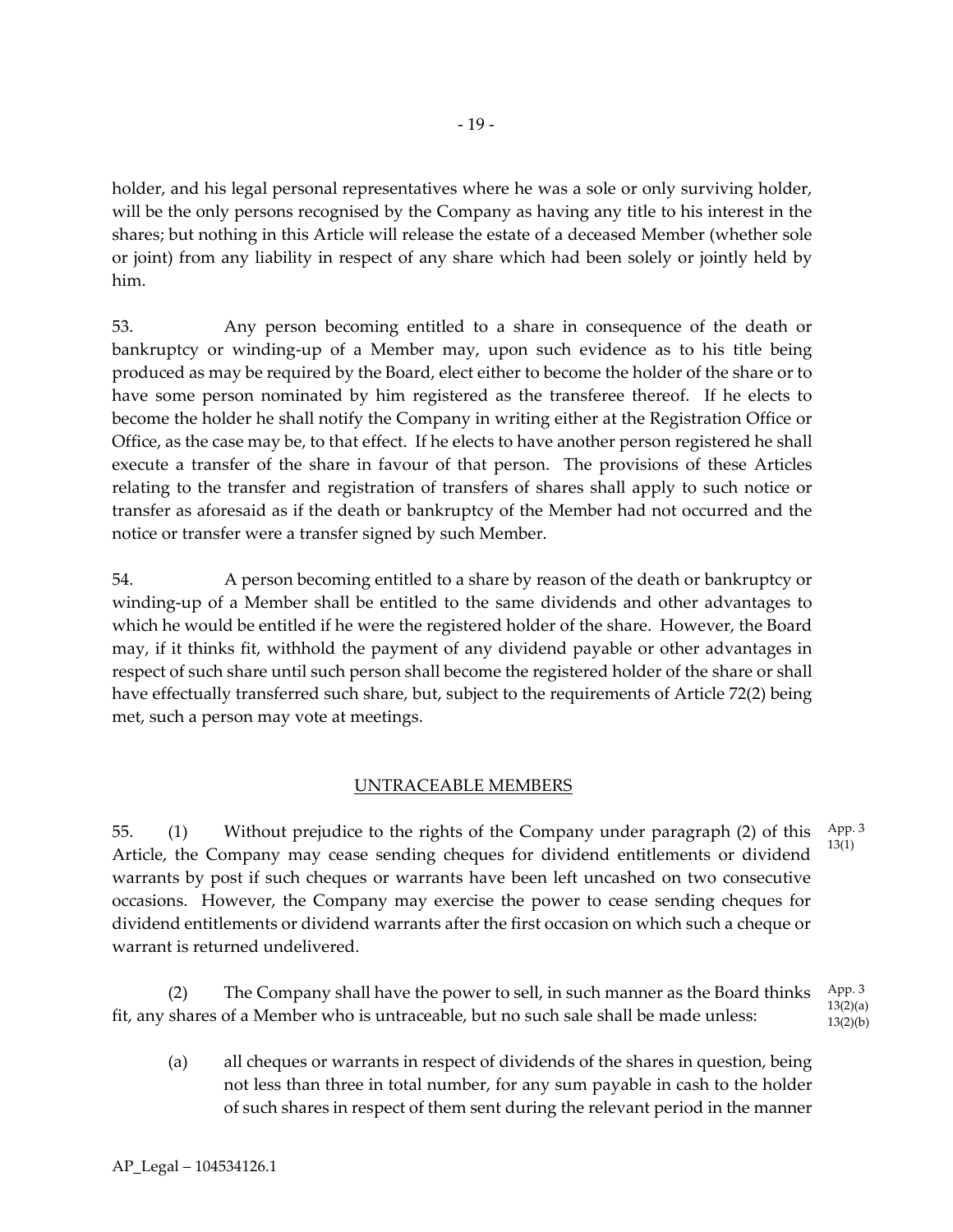authorised by the Articles have remained uncashed;

- (b) so far as it is aware at the end of the relevant period, the Company has not at any time during the relevant period received any indication of the existence of the Member who is the holder of such shares or of a person entitled to such shares by death, bankruptcy or operation of law; and
- (c) the Company, if so required by the rules governing the listing of shares on the Designated Stock Exchange, has given notice to, and caused advertisement in newspapers in accordance with the requirements of, the Designated Stock Exchange to be made of its intention to sell such shares in the manner required by the Designated Stock Exchange, and a period of three (3) months or such shorter period as may be allowed by the Designated Stock Exchange has elapsed since the date of such advertisement.

For the purpose of the foregoing, the "relevant period" means the period commencing twelve (12) years before the date of publication of the advertisement referred to in paragraph (c) of this Article and ending at the expiry of the period referred to in that paragraph.

(3) To give effect to any such sale the Board may authorise some person to transfer the said shares and an instrument of transfer signed or otherwise executed by or on behalf of such person shall be as effective as if it had been executed by the registered holder or the person entitled by transmission to such shares, and the purchaser shall not be bound to see to the application of the purchase money nor shall his title to the shares be affected by any irregularity or invalidity in the proceedings relating to the sale. The net proceeds of the sale will belong to the Company and upon receipt by the Company of such net proceeds it shall become indebted to the former Member for an amount equal to such net proceeds. No trust shall be created in respect of such debt and no interest shall be payable in respect of it and the Company shall not be required to account for any money earned from the net proceeds which may be employed in the business of the Company or as it thinks fit. Any sale under this Article shall be valid and effective notwithstanding that the Member holding the shares sold is dead, bankrupt or otherwise under any legal disability or incapacity.

#### GENERAL MEETINGS

56. An annual general meeting of the Company shall be held in each year other than the year of the Company's adoption of these Articles (within a period of not more than fifteen (15) months after the holding of the last preceding annual general meeting or not more than eighteen (18) months after the date of adoption of these Articles, unless a longer period App. 13B 3(3) 4(2)

AP\_Legal – 104534126.1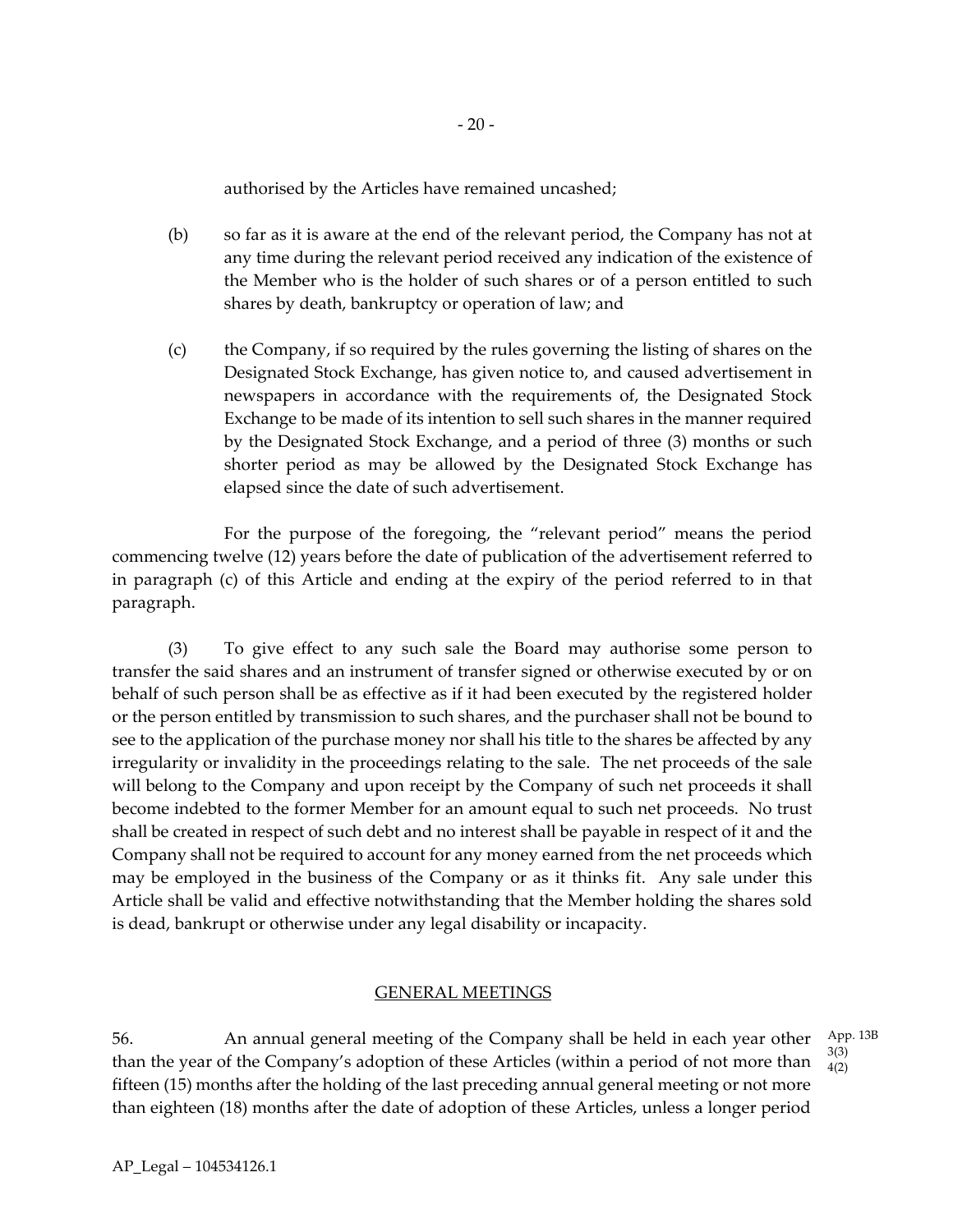would not infringe the rules of the Designated Stock Exchange, if any) at such time and place as may be determined by the Board.

57. Each general meeting, other than an annual general meeting, shall be called an extraordinary general meeting. General meetings may be held in any part of the world as may be determined by the Board.

58. The Board may whenever it thinks fit call extraordinary general meetings. Any one or more Members holding at the date of deposit of the requisition not less than one-tenth of the paid up capital of the Company carrying the right of voting at general meetings of the Company shall at all times have the right, by written requisition to the Board or the Secretary of the Company, to require an extraordinary general meeting to be called by the Board for the transaction of any business specified in such requisition; and such meeting shall be held within two (2) months after the deposit of such requisition. If within twenty-one (21) days of such deposit the Board fails to proceed to convene such meeting the requisitionist(s) himself (themselves) may do so in the same manner, and all reasonable expenses incurred by the requisitionist(s) as a result of the failure of the Board shall be reimbursed to the requisitionist(s) by the Company.

# NOTICE OF GENERAL MEETINGS

59. (1) An annual general meeting must be called by Notice of not less than twenty-one (21) clear days and not less than twenty (20) clear business days. All other general meetings (including an extraordinary general meeting) must be called by Notice of not less than fourteen (14) clear days and not less than ten (10) clear business days but if permitted by the rules of the Designated Stock Exchange, a general meeting may be called by shorter notice, subject to the Law, if it is so agreed: App. 13B 3(1)

- (a) in the case of a meeting called as an annual general meeting, by all the Members entitled to attend and vote thereat; and
- (b) in the case of any other meeting, by a majority in number of the Members having the right to attend and vote at the meeting, being a majority together representing not less than ninety-five per cent. (95%) of the total voting rights at the meeting of all the Members.

(2) The notice shall specify the time and place of the meeting and particulars of resolutions to be considered at the meeting and, in case of special business, the general nature of the business. The notice convening an annual general meeting shall specify the meeting as such. Notice of every general meeting shall be given to all Members other than to such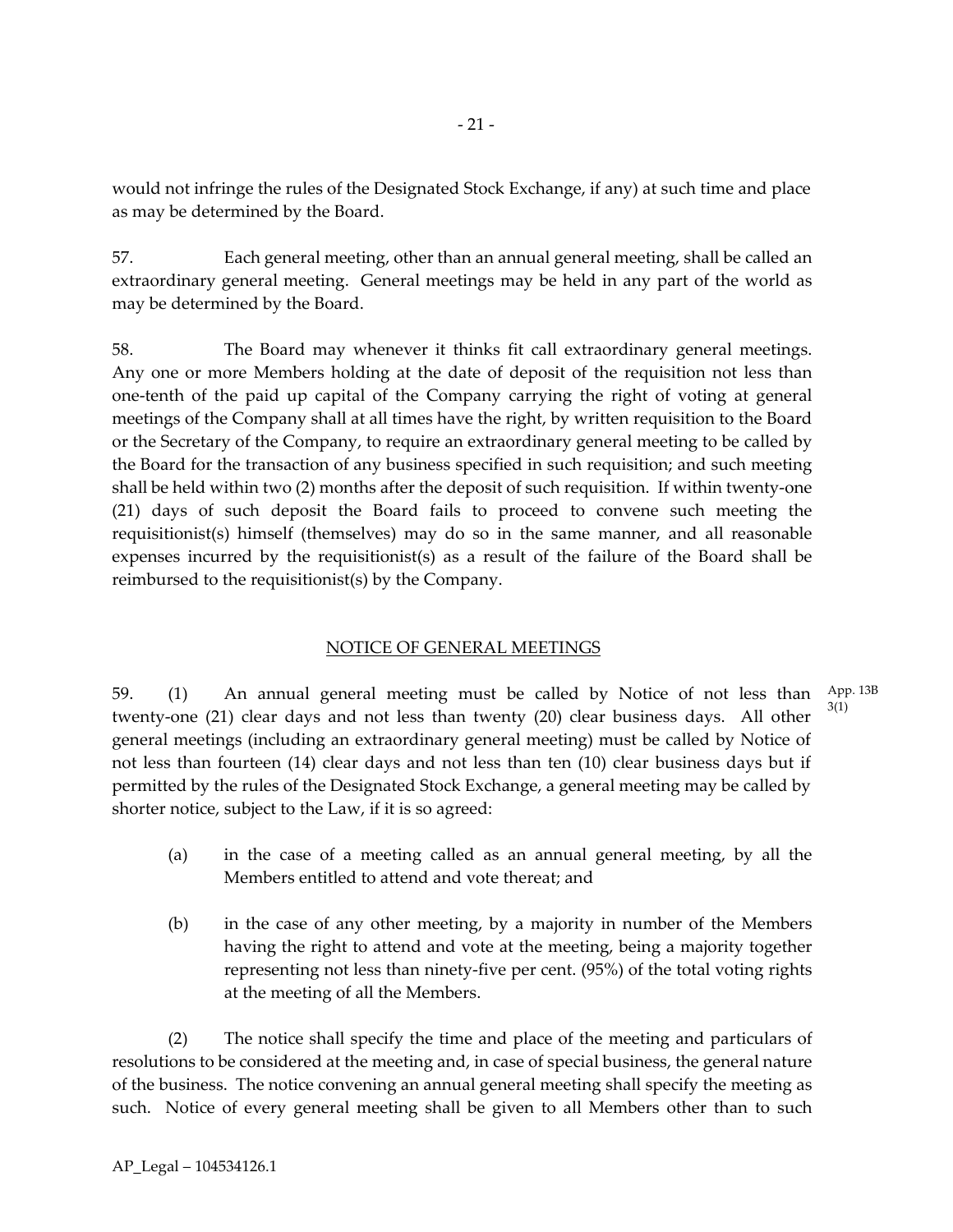Members as, under the provisions of these Articles or the terms of issue of the shares they hold, are not entitled to receive such notices from the Company, to all persons entitled to a share in consequence of the death or bankruptcy or winding-up of a Member and to each of the Directors and the Auditors.

60. The accidental omission to give Notice of a meeting or (in cases where instruments of proxy are sent out with the Notice) to send such instrument of proxy to, or the non-receipt of such Notice or such instrument of proxy by, any person entitled to receive such Notice shall not invalidate any resolution passed or the proceedings at that meeting.

## PROCEEDINGS AT GENERAL MEETINGS

61. (1) All business shall be deemed special that is transacted at an extraordinary general meeting, and also all business that is transacted at an annual general meeting, with the exception of:

- (a) the declaration and sanctioning of dividends;
- (b) consideration and adoption of the accounts and balance sheet and the reports of the Directors and Auditors and other documents required to be annexed to the balance sheet;
- (c) the election of Directors whether by rotation or otherwise in the place of those retiring;
- (d) appointment of Auditors (where special notice of the intention for such appointment is not required by the Law) and other officers;
- (e) the fixing of the remuneration of the Auditors, and the voting of remuneration or extra remuneration to the Directors;
- (f) the granting of any mandate or authority to the Directors to offer, allot, grant options over or otherwise dispose of the unissued shares in the capital of the Company representing not more than twenty per cent. (20%) in nominal value of its existing issued share capital; and
- (g) the granting of any mandate or authority to the Directors to repurchase securities of the Company.
- (2) No business other than the appointment of a chairman of a meeting shall be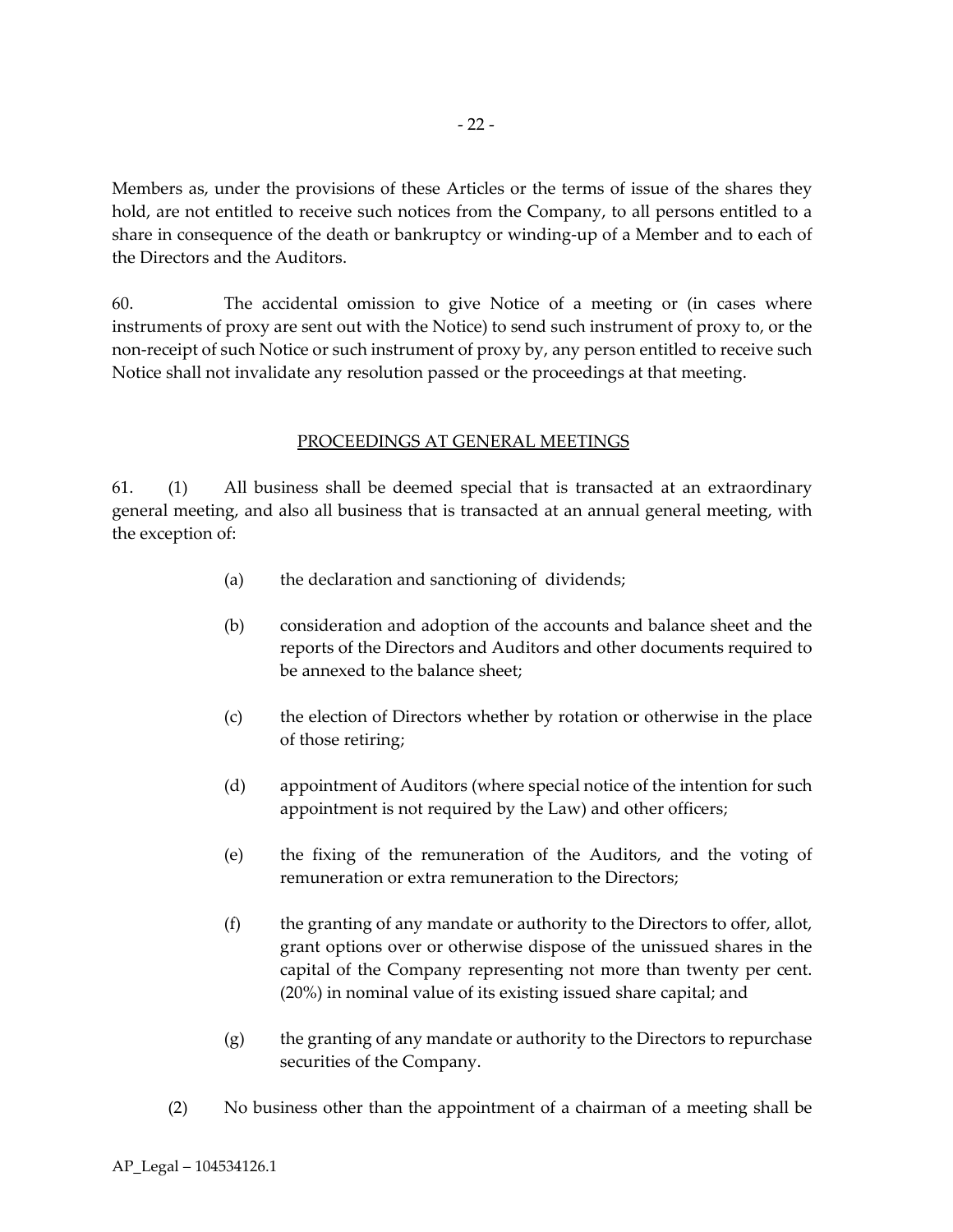transacted at any general meeting unless a quorum is present at the commencement of the business. Two (2) Members entitled to vote and present in person or by proxy or (in the case of a Member being a corporation) by its duly authorised representative shall form a quorum for all purposes.

62. If within thirty (30) minutes (or such longer time not exceeding one hour as the chairman of the meeting may determine to wait) after the time appointed for the meeting a quorum is not present, the meeting, if convened on the requisition of Members, shall be dissolved. In any other case it shall stand adjourned to the same day in the next week at the same time and place or to such time and place as the Board may determine. If at such adjourned meeting a quorum is not present within half an hour from the time appointed for holding the meeting, the meeting shall be dissolved.

63. The chairman of the Company or if there is more than one chairman, any one of them as may be agreed amongst themselves or failing such agreement, any one of them elected by all the Directors present shall preside as chairman at a general meeting. If at any meeting no chairman, is present within fifteen (15) minutes after the time appointed for holding the meeting, or is willing to act as chairman, the deputy chairman of the Company or if there is more than one deputy chairman, any one of them as may be agreed amongst themselves or failing such agreement, any one of them elected by all the Directors present shall preside as chairman. If no chairman or deputy chairman is present or is willing to act as chairman of the meeting, the Directors present shall choose one of their number to act, or if one Director only is present he shall preside as chairman if willing to act. If no Director is present, or if each of the Directors present declines to take the chair, or if the chairman chosen shall retire from the chair, the Members present in person or (in the case of a Member being a corporation) by its duly authorised representative or by proxy and entitled to vote shall elect one of their number to be chairman of the meeting.

64. The chairman may, with the consent of any meeting at which a quorum is present (and shall if so directed by the meeting), adjourn the meeting from time to time and from place to place as the meeting shall determine, but no business shall be transacted at any adjourned meeting other than the business which might lawfully have been transacted at the meeting had the adjournment not taken place. When a meeting is adjourned for fourteen (14) days or more, at least seven (7) clear days' notice of the adjourned meeting shall be given specifying the time and place of the adjourned meeting but it shall not be necessary to specify in such notice the nature of the business to be transacted at the adjourned meeting and the general nature of the business to be transacted. Save as aforesaid, it shall be unnecessary to give notice of an adjournment.

65. If an amendment is proposed to any resolution under consideration but is in good faith ruled out of order by the chairman of the meeting, the proceedings on the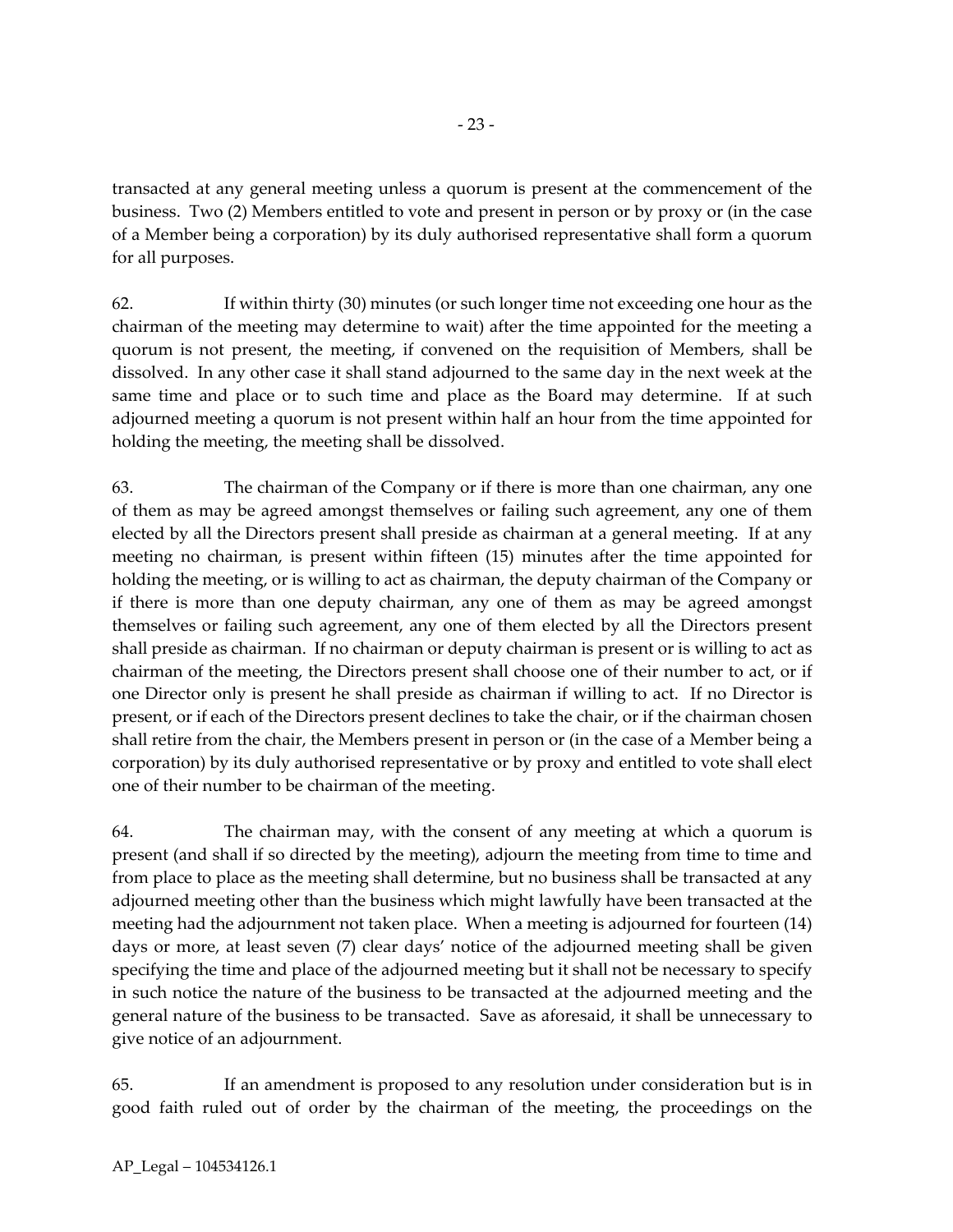substantive resolution shall not be invalidated by any error in such ruling. In the case of a resolution duly proposed as a special resolution, no amendment thereto (other than a mere clerical amendment to correct a patent error) may in any event be considered or voted upon.

#### VOTING

66. (1) Subject to any special rights or restrictions as to voting for the time being attached to any shares by or in accordance with these Articles, at any general meeting on a poll every Member present in person or by proxy or, in the case of a Member being a corporation, by its duly authorised representative shall have one vote for every fully paid share of which he is the holder but so that no amount paid up or credited as paid up on a share in advance of calls or instalments is treated for the foregoing purposes as paid up on the share. A resolution put to the vote of a meeting shall be decided by way of a poll save that the chairman of the meeting may in good faith, allow a resolution which relates purely to a procedural or administrative matter to be voted on by a show of hands in which case every Member present in person (or being a corporation, is present by a duly authorized representative), or by proxy(ies) shall have one vote provided that where more than one proxy is appointed by a Member which is a clearing house (or its nominee(s)), each such proxy shall have one vote on a show of hands. For purposes of this Article, procedural and administrative matters are those that (i) are not on the agenda of the general meeting or in any supplementary circular that may be issued by the Company to its Members; and (ii) relate to the chairman's duties to maintain the orderly conduct of the meeting and/or allow the business of the meeting to be properly and effectively dealt with, whilst allowing all Members a reasonable opportunity to express their views.

(2) Where a show of hands is allowed, before or on the declaration of the result of the show of hands, a poll may be demanded:

- (a) by at least three Members present in person or in the case of a Member being a corporation by its duly authorised representative or by proxy for the time being entitled to vote at the meeting; or
- (b) by a Member or Members present in person or in the case of a Member being a corporation by its duly authorised representative or by proxy and representing not less than one-tenth of the total voting rights of all Members having the right to vote at the meeting; or
- (c) by a Member or Members present in person or in the case of a Member being a corporation by its duly authorised representative or by proxy and holding shares in the Company conferring a right to vote at the meeting being shares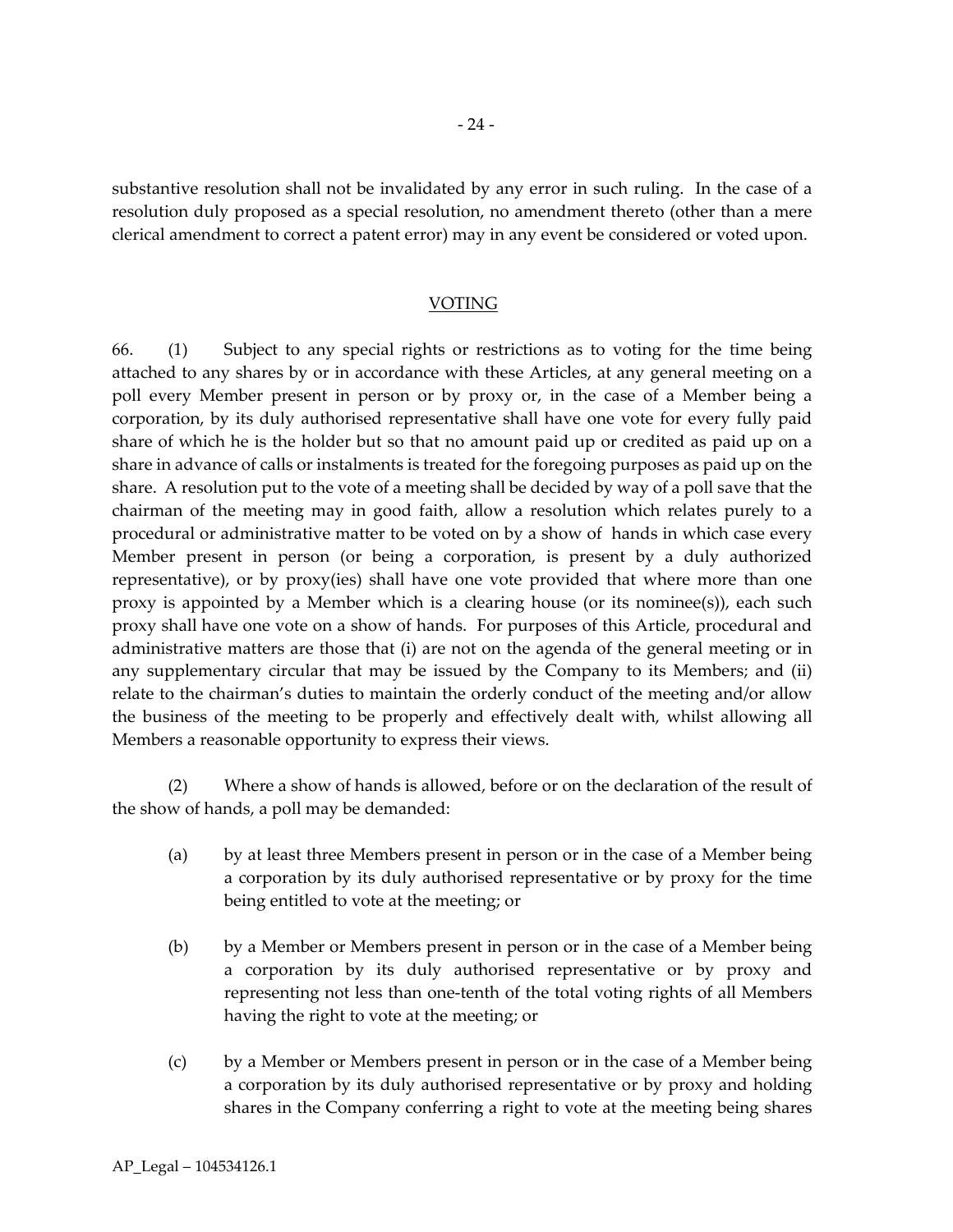on which an aggregate sum has been paid up equal to not less than one-tenth of the total sum paid up on all shares conferring that right.

A demand by a person as proxy for a Member or in the case of a Member being a corporation by its duly authorised representative shall be deemed to be the same as a demand by the Member.

67. Where a resolution is voted on by a show of hands, a declaration by the chairman that a resolution has been carried, or carried unanimously, or by a particular majority, or not carried by a particular majority, or lost, and an entry to that effect made in the minute book of the Company, shall be conclusive evidence of the facts without proof of the number or proportion of the votes recorded for or against the resolution. The result of the poll shall be deemed to be the resolution of the meeting. The Company shall only be required to disclose the voting figures on a poll if such disclosure is required by the rules of the Designated Stock Exchange.

68. On a poll votes may be given either personally or by proxy.

69. A person entitled to more than one vote on a poll need not use all his votes or cast all the votes he uses in the same way.

70. All questions submitted to a meeting shall be decided by a simple majority of votes except where a greater majority is required by these Articles or by the Law. In the case of an equality of votes, the chairman of such meeting shall be entitled to a second or casting vote in addition to any other vote he may have.

71. Where there are joint holders of any share any one of such joint holders may vote, either in person or by proxy, in respect of such share as if he were solely entitled thereto, but if more than one of such joint holders be present at any meeting the vote of the senior holder who tenders a vote, whether in person or by proxy, shall be accepted to the exclusion of the votes of the other joint holders, and for this purpose seniority shall be determined by the order in which the names stand in the Register in respect of the joint holding. Several executors or administrators of a deceased Member in whose name any share stands shall for the purposes of this Article be deemed joint holders thereof.

72. (1) A Member who is a patient for any purpose relating to mental health or in respect of whom an order has been made by any court having jurisdiction for the protection or management of the affairs of persons incapable of managing their own affairs may vote, by his receiver, committee, *curator bonis* or other person in the nature of a receiver, committee or *curator bonis* appointed by such court, and such receiver, committee, *curator bonis* or other person may vote by proxy, and may otherwise act and be treated as if he were the registered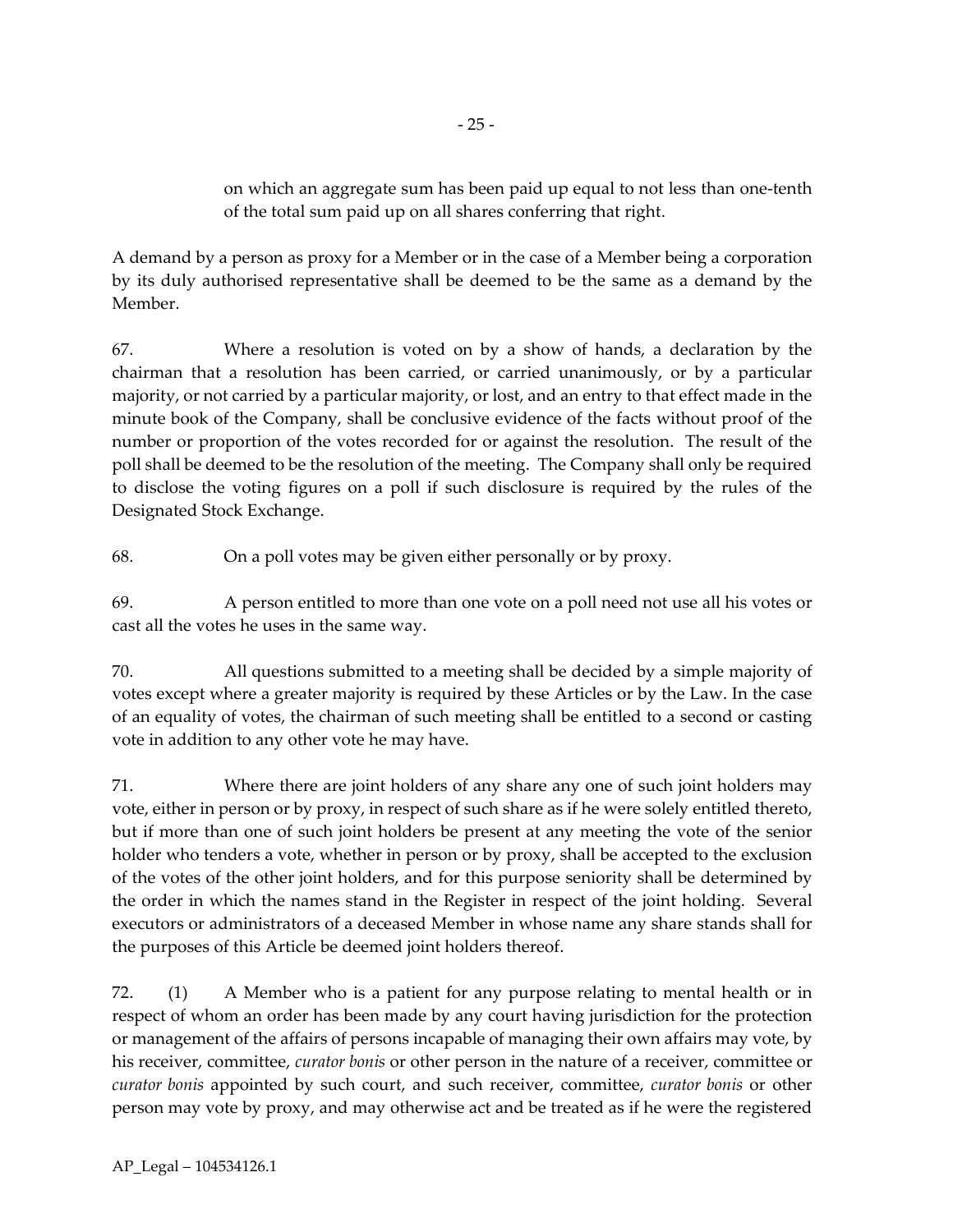holder of such shares for the purposes of general meetings, provided that such evidence as the Board may require of the authority of the person claiming to vote shall have been deposited at the Office, head office or Registration Office, as appropriate, not less than forty-eight (48) hours before the time appointed for holding the meeting, or adjourned meeting, as the case may be.

(2) Any person entitled under Article 53 to be registered as the holder of any shares may vote at any general meeting in respect thereof in the same manner as if he were the registered holder of such shares, provided that forty-eight (48) hours at least before the time of the holding of the meeting or adjourned meeting, as the case may be, at which he proposes to vote, he shall satisfy the Board of his entitlement to such shares, or the Board shall have previously admitted his right to vote at such meeting in respect thereof.

73. (1) No Member shall, unless the Board otherwise determines, be entitled to attend and vote and to be reckoned in a quorum at any general meeting unless he is duly registered and all calls or other sums presently payable by him in respect of shares in the Company have been paid.

(2) Where the Company has knowledge that any Member is, under the rules of  $\frac{App.3}{2}$ the Designated Stock Exchange, required to abstain from voting on any particular resolution of the Company or restricted to voting only for or only against any particular resolution of the Company, any votes cast by or on behalf of such Member in contravention of such requirement or restriction shall not be counted. 14

# 74. If:

- (a) any objection shall be raised to the qualification of any voter; or
- (b) any votes have been counted which ought not to have been counted or which might have been rejected; or
- (c) any votes are not counted which ought to have been counted;

the objection or error shall not vitiate the decision of the meeting or adjourned meeting on any resolution unless the same is raised or pointed out at the meeting or, as the case may be, the adjourned meeting at which the vote objected to is given or tendered or at which the error occurs. Any objection or error shall be referred to the chairman of the meeting and shall only vitiate the decision of the meeting on any resolution if the chairman decides that the same may have affected the decision of the meeting. The decision of the chairman on such matters shall be final and conclusive.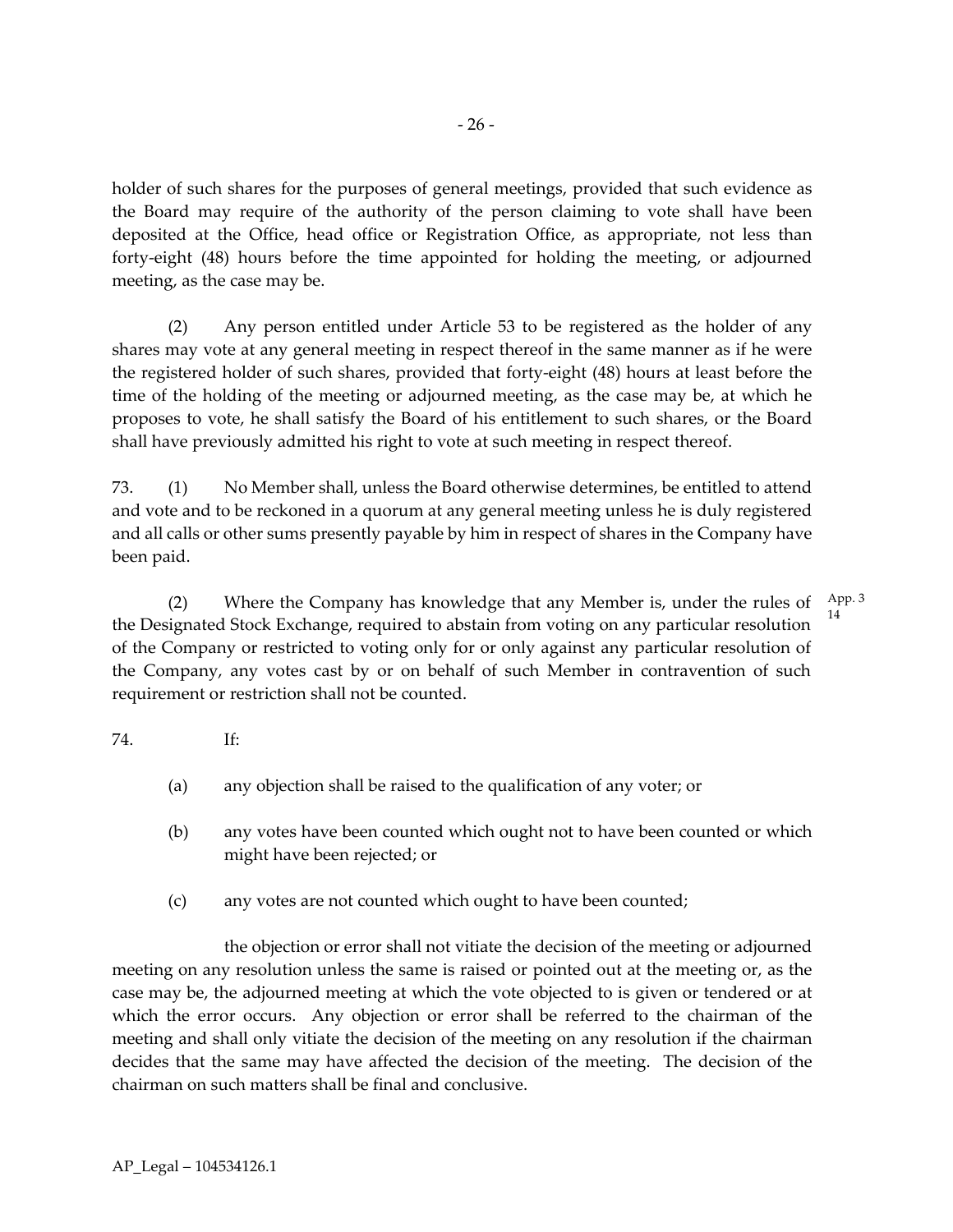# - 27 -

### PROXIES

75. Any Member entitled to attend and vote at a meeting of the Company shall be entitled to appoint another person as his proxy to attend and vote instead of him. A Member who is the holder of two or more shares may appoint more than one proxy to represent him and vote on his behalf at a general meeting of the Company or at a class meeting. A proxy need not be a Member. In addition, a proxy or proxies representing either a Member who is an individual or a Member which is a corporation shall be entitled to exercise the same powers on behalf of the Member which he or they represent as such Member could exercise. 2(2)

76. The instrument appointing a proxy shall be in writing under the hand of the appointor or of his attorney duly authorised in writing or, if the appointor is a corporation, either under its seal or under the hand of an officer, attorney or other person authorised to sign the same. In the case of an instrument of proxy purporting to be signed on behalf of a corporation by an officer thereof it shall be assumed, unless the contrary appears, that such officer was duly authorised to sign such instrument of proxy on behalf of the corporation without further evidence of the facts. App. 3 11(2)

77. The instrument appointing a proxy and (if required by the Board) the power of attorney or other authority (if any) under which it is signed, or a certified copy of such power or authority, shall be delivered to such place or one of such places (if any) as may be specified for that purpose in or by way of note to or in any document accompanying the notice convening the meeting (or, if no place is so specified at the Registration Office or the Office, as may be appropriate) not less than forty-eight (48) hours before the time appointed for holding the meeting or adjourned meeting at which the person named in the instrument proposes to vote. No instrument appointing a proxy shall be valid after the expiration of twelve (12) months from the date named in it as the date of its execution, except at an adjourned meeting in cases where the meeting was originally held within twelve (12) months from such date. Delivery of an instrument appointing a proxy shall not preclude a Member from attending and voting in person at the meeting convened and in such event, the instrument appointing a proxy shall be deemed to be revoked.

78. Instruments of proxy shall be in any common form or in such other form as the Board may approve (provided that this shall not preclude the use of the two-way form) and the Board may, if it thinks fit, send out with the notice of any meeting forms of instrument of proxy for use at the meeting. The instrument of proxy shall be deemed to confer authority to vote on any amendment of a resolution put to the meeting for which it is given as the proxy thinks fit. The instrument of proxy shall, unless the contrary is stated therein, be valid as well for any adjournment of the meeting as for the meeting to which it relates. App. 3 11(1)

App. 13B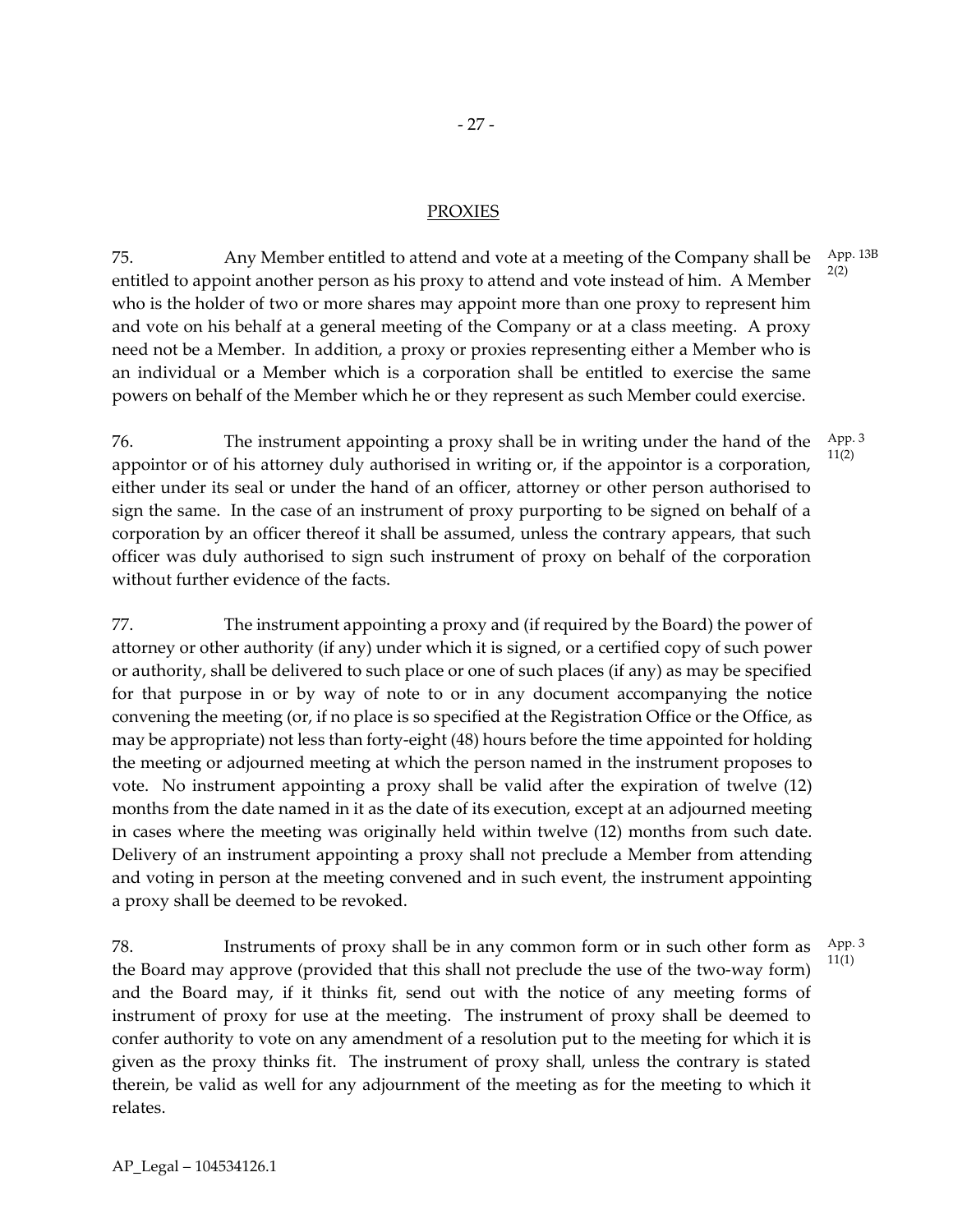79. A vote given in accordance with the terms of an instrument of proxy shall be valid notwithstanding the previous death or insanity of the principal, or revocation of the instrument of proxy or of the authority under which it was executed, provided that no intimation in writing of such death, insanity or revocation shall have been received by the Company at the Office or the Registration Office (or such other place as may be specified for the delivery of instruments of proxy in the notice convening the meeting or other document sent therewith) two (2) hours at least before the commencement of the meeting or adjourned meeting, at which the instrument of proxy is used.

80. Anything which under these Articles a Member may do by proxy he may likewise do by his duly appointed attorney and the provisions of these Articles relating to proxies and instruments appointing proxies shall apply *mutatis mutandis* in relation to any such attorney and the instrument under which such attorney is appointed.

# CORPORATIONS ACTING BY REPRESENTATIVES

81. (1) Any corporation which is a Member may by resolution of its directors or other governing body authorise such person as it thinks fit to act as its representative at any meeting of the Company or at any meeting of any class of Members. The person so authorised shall be entitled to exercise the same powers on behalf of such corporation as the corporation could exercise if it were an individual Member and such corporation shall for the purposes of these Articles be deemed to be present in person at any such meeting if a person so authorised is present thereat. App. 13B 2(2)

(2) If a clearing house (or its nominee(s)), being a corporation, is a Member, it may authorise such persons as it thinks fit to act as its representatives at any meeting of the Company or at any meeting of any class of Members provided that, if more than one person is so authorised, the authorisation shall specify the number and class of shares in respect of which each such representative is so authorised. Each person so authorised under the provisions of this Article shall be deemed to have been duly authorised without further evidence of the facts and be entitled to exercise the same rights and powers on behalf of the clearing house (or its nominee(s)) as if such person was the registered holder of the shares of the Company held by the clearing house (or its nominee(s)) including, where a show of hands is allowed, the right to vote individually on a show of hands. App. 13B 6

(3) Any reference in these Articles to a duly authorised representative of a Member being a corporation shall mean a representative authorised under the provisions of this Article.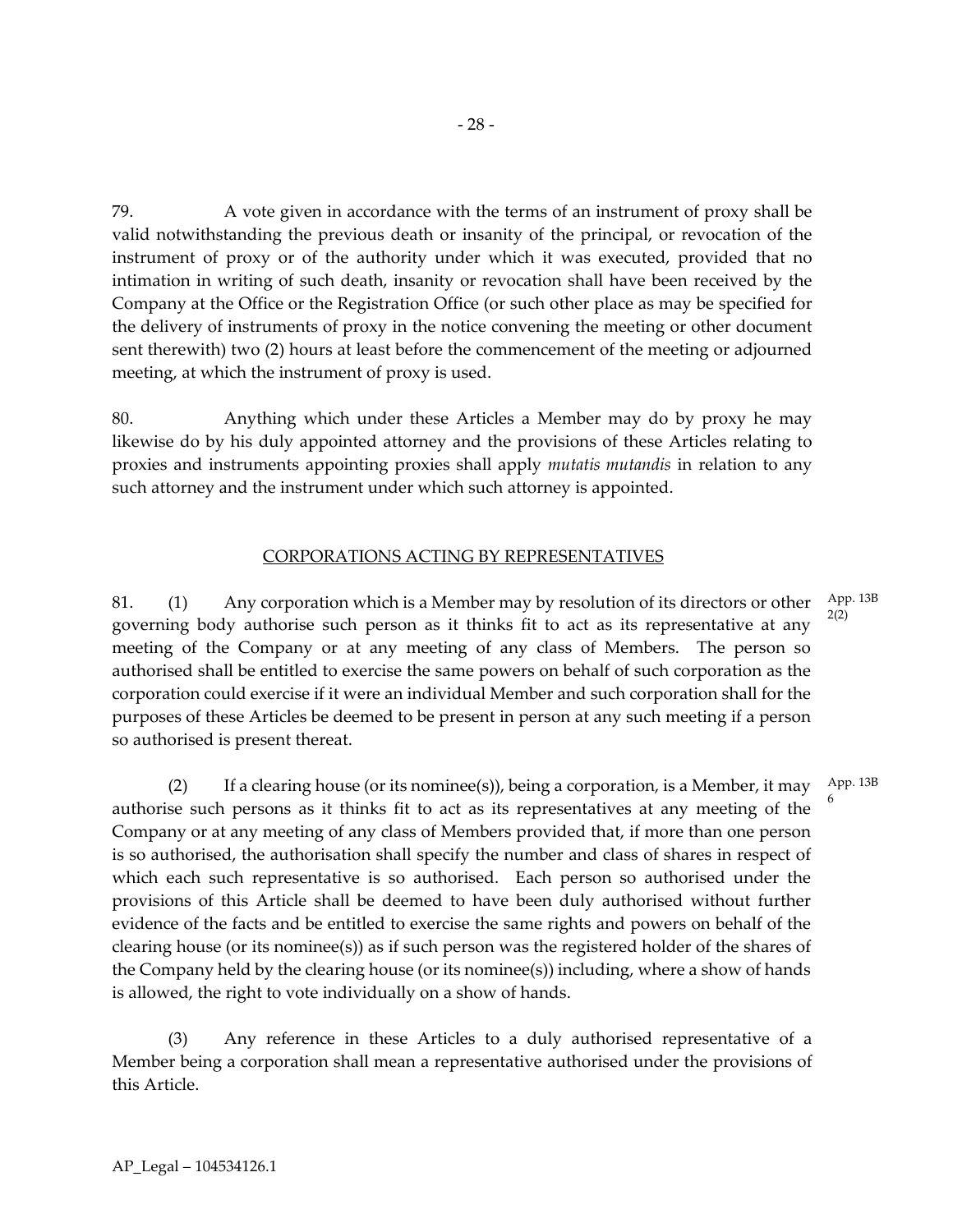### WRITTEN RESOLUTIONS OF MEMBERS

82. A resolution in writing signed (in such manner as to indicate, expressly or impliedly, unconditional approval) by or on behalf of all persons for the time being entitled to receive notice of and to attend and vote at general meetings of the Company shall, for the purposes of these Articles, be treated as a resolution duly passed at a general meeting of the Company and, where relevant, as a special resolution so passed. Any such resolution shall be deemed to have been passed at a meeting held on the date on which it was signed by the last Member to sign, and where the resolution states a date as being the date of his signature thereof by any Member the statement shall be prima facie evidence that it was signed by him on that date. Such a resolution may consist of several documents in the like form, each signed by one or more relevant Members.

#### BOARD OF DIRECTORS

83. (1) Unless otherwise determined by the Company in general meeting, the number of Directors shall not be less than two (2). There shall be no maximum number of Directors unless otherwise determined from time to time by the Members in general meeting. The Directors shall be elected or appointed in the first place by the subscribers to the Memorandum of Association or by a majority of them and thereafter in accordance with Article 84 called for such purpose and who shall hold office for such term as the Members may determine or, in the absence of such determination, in accordance with Article 84 or until their successors are elected or appointed or their office is otherwise vacated.

(2) Subject to the Articles and the Law, the Company may by ordinary resolution elect any person to be a Director either to fill a casual vacancy on the Board, or as an addition to the existing Board.

(3) The Directors shall have the power from time to time and at any time to appoint any person as a Director either to fill a casual vacancy on the Board or as an addition to the existing Board. Any Director appointed by the Board to fill a casual vacancy shall hold office until the first general meeting of Members after his appointment and be subject to re-election at such meeting and any Director appointed by the Board as an addition to the existing Board shall hold office only until the next following annual general meeting of the Company and shall then be eligible for re-election. App. 3 4(2)

(4) Neither a Director nor an alternate Director shall be required to hold any shares of the Company by way of qualification and a Director or alternate Director (as the case may be) who is not a Member shall be entitled to receive notice of and to attend and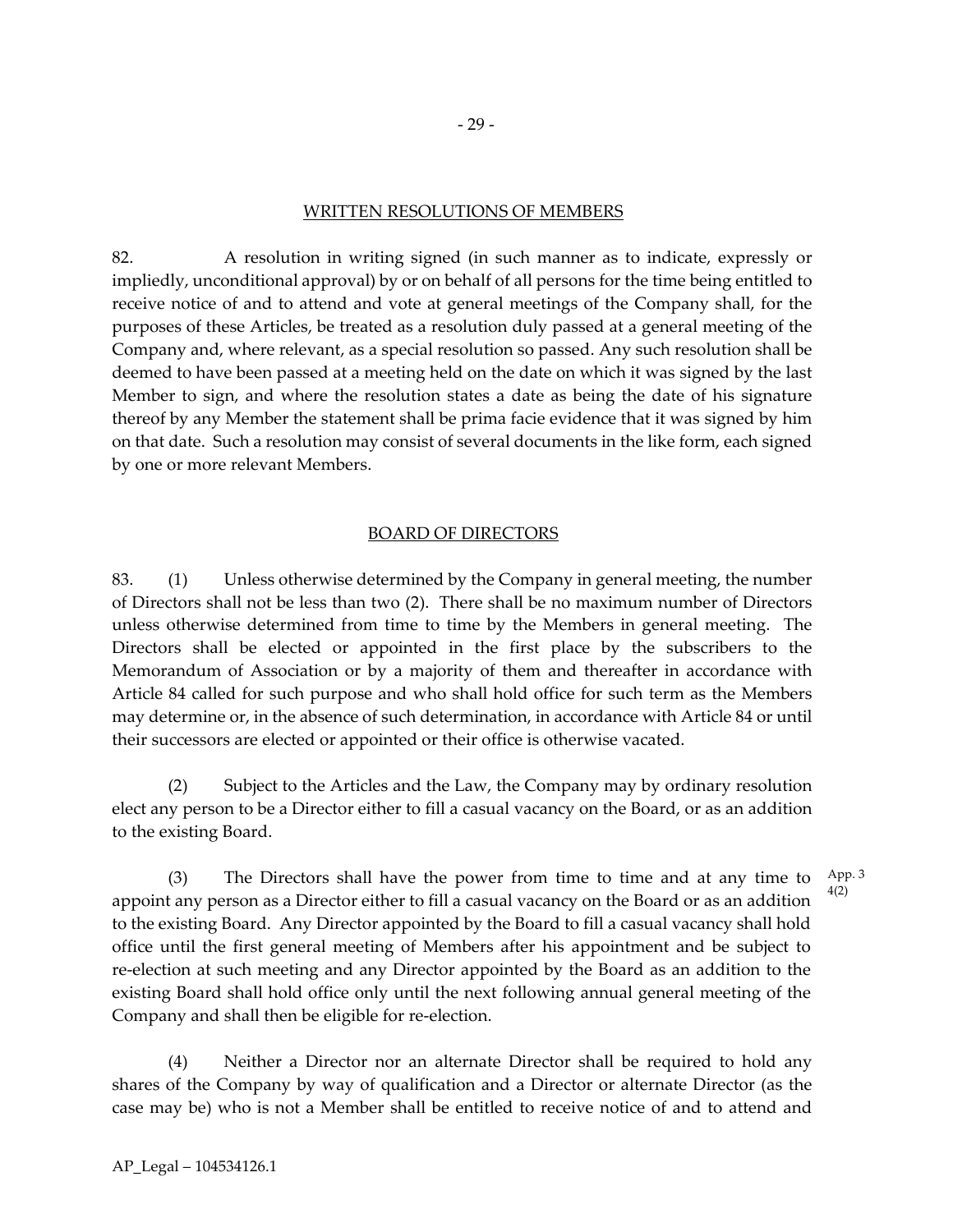speak at any general meeting of the Company and of all classes of shares of the Company.

- 30 -

(5) The Members may, at any general meeting convened and held in accordance with these Articles, by ordinary resolution remove a Director at any time before the expiration of his period of office notwithstanding anything to the contrary in these Articles or in any agreement between the Company and such Director (but without prejudice to any claim for damages under any such agreement). App. 3 4(3) App. 13B 5(1)

(6) A vacancy on the Board created by the removal of a Director under the provisions of subparagraph (5) above may be filled by the election or appointment by ordinary resolution the Members at the meeting at which such Director is removed.

(7) The Company may from time to time in general meeting by ordinary resolution increase or reduce the number of Directors but so that the number of Directors shall never be less than two (2).

## RETIREMENT OF DIRECTORS

84. (1) Notwithstanding any other provisions in the Articles, at each annual general meeting one-third of the Directors for the time being (or, if their number is not a multiple of three (3), the number nearest to but not less than one-third) shall retire from office by rotation provided that every Director shall be subject to retirement at an annual general meeting at least once every three years.

(2) A retiring Director shall be eligible for re-election and shall continue to act as a Director throughout the meeting at which he retires. The Directors to retire by rotation shall include (so far as necessary to ascertain the number of directors to retire by rotation) any Director who wishes to retire and not to offer himself for re-election. Any further Directors so to retire shall be those of the other Directors subject to retirement by rotation who have been longest in office since their last re-election or appointment and so that as between persons who became or were last re-elected Directors on the same day those to retire shall (unless they otherwise agree among themselves) be determined by lot. Any Director appointed by the Board pursuant to Article 83(3) shall not be taken into account in determining which particular Directors or the number of Directors who are to retire by rotation.

85. No person other than a Director retiring at the meeting shall, unless recommended by the Directors for election, be eligible for election as a Director at any general meeting unless a Notice signed by a Member (other than the person to be proposed) duly qualified to attend and vote at the meeting for which such notice is given of his intention to propose such person for election and also a Notice signed by the person to be proposed of his 4(4) 4(5)

AP\_Legal – 104534126.1

App. 3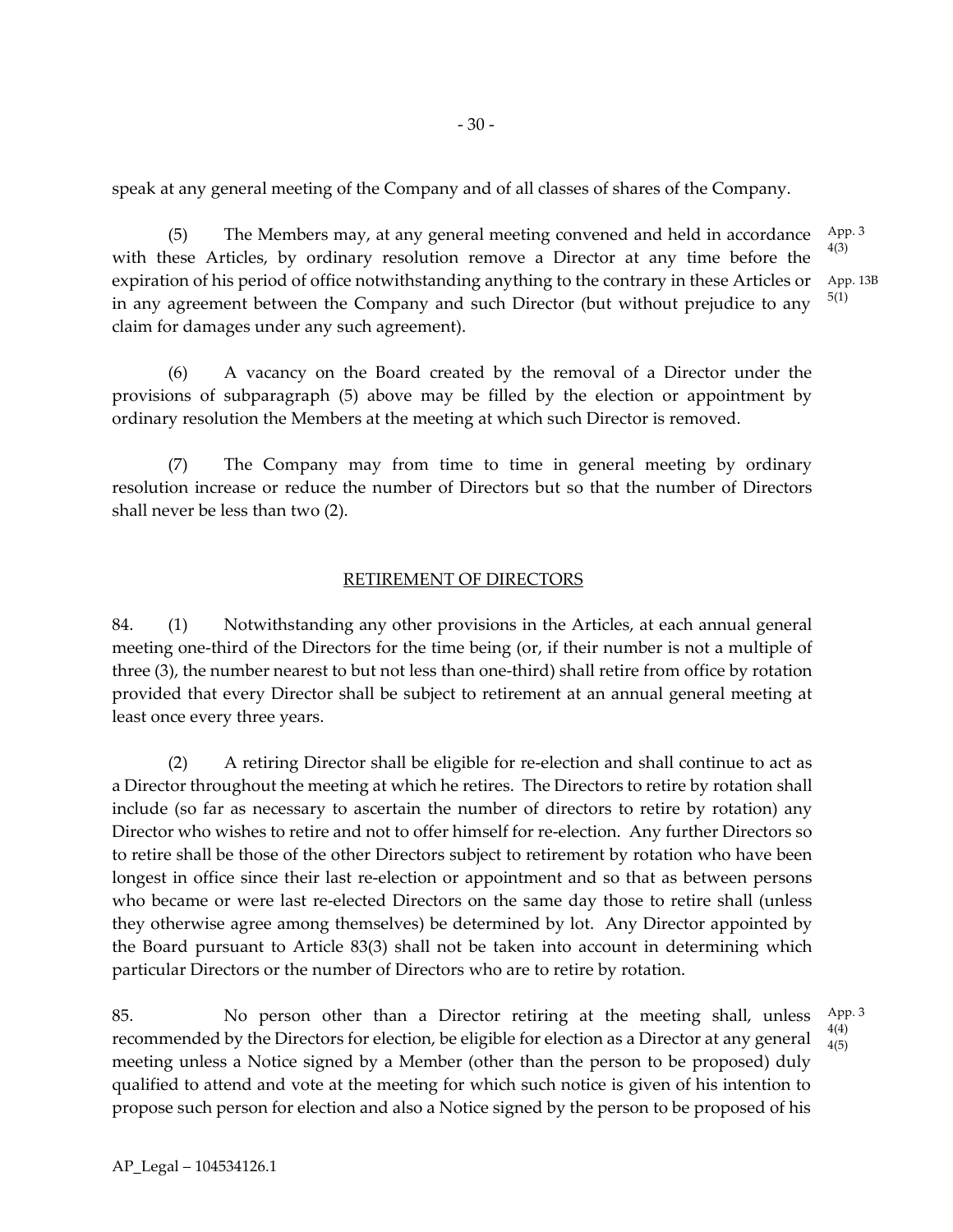willingness to be elected shall have been lodged at the head office or at the Registration Office provided that the minimum length of the period, during which such Notice(s) are given, shall be at least seven (7) days and that (if the Notices are submitted after the despatch of the notice of the general meeting appointed for such election) the period for lodgment of such Notice(s) shall commence on the day after the despatch of the notice of the general meeting appointed for such election and end no later than seven (7) days prior to the date of such general meeting.

## DISQUALIFICATION OF DIRECTORS

86. The office of a Director shall be vacated if the Director:

(1) resigns his office by notice in writing delivered to the Company at the Office or tendered at a meeting of the Board;

(2) becomes of unsound mind or dies;

(3) without special leave of absence from the Board, is absent from meetings of the Board for six consecutive months, and his alternate Director, if any, shall not during such period have attended in his stead and the Board resolves that his office be vacated;

(4) becomes bankrupt or has a receiving order made against him or suspends payment or compounds with his creditors;

(5) is prohibited by law from being a Director; or

(6) ceases to be a Director by virtue of any provision of the Statutes or is removed from office pursuant to these Articles.

# EXECUTIVE DIRECTORS

87. The Board may from time to time appoint any one or more of its body to be a managing director, joint managing director or deputy managing director or to hold any other employment or executive office with the Company for such period (subject to their continuance as Directors) and upon such terms as the Board may determine and the Board may revoke or terminate any of such appointments. Any such revocation or termination as aforesaid shall be without prejudice to any claim for damages that such Director may have against the Company or the Company may have against such Director. A Director appointed to an office under this Article shall be subject to the same provisions as to removal as the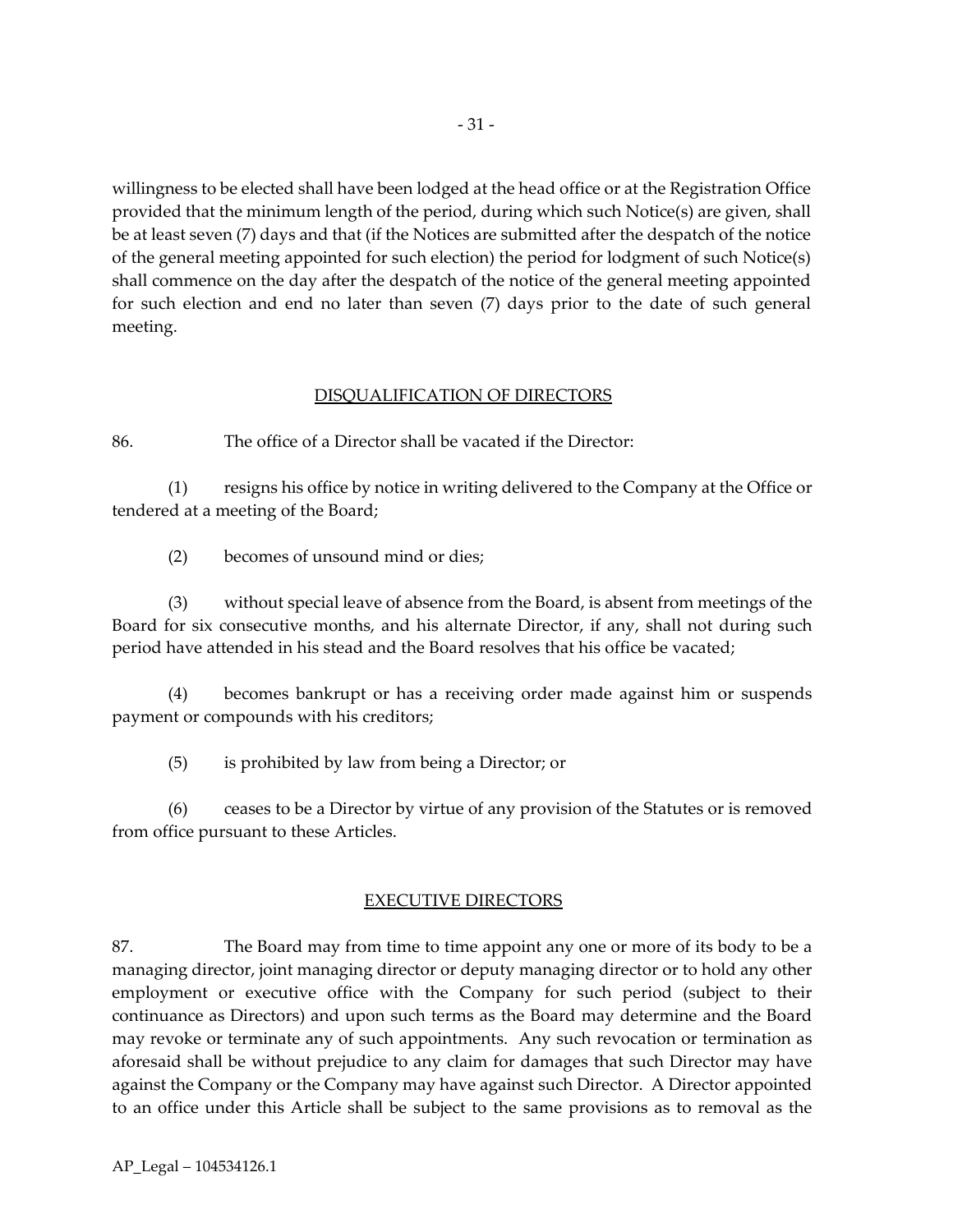other Directors of the Company, and he shall (subject to the provisions of any contract between him and the Company) ipso facto and immediately cease to hold such office if he shall cease to hold the office of Director for any cause.

88. Notwithstanding Articles 93, 94, 95 and 96, an executive director appointed to an office under Article 87 hereof shall receive such remuneration (whether by way of salary, commission, participation in profits or otherwise or by all or any of those modes) and such other benefits (including pension and/or gratuity and/or other benefits on retirement) and allowances as the Board may from time to time determine, and either in addition to or in lieu of his remuneration as a Director.

#### ALTERNATE DIRECTORS

89. Any Director may at any time by Notice delivered to the Office or head office or at a meeting of the Directors appoint any person (including another Director) to be his alternate Director. Any person so appointed shall have all the rights and powers of the Director or Directors for whom such person is appointed in the alternative provided that such person shall not be counted more than once in determining whether or not a quorum is present. An alternate Director may be removed at any time by the body which appointed him and, subject thereto, the office of alternate Director shall continue until the happening of any event which, if he were a Director, would cause him to vacate such office or if his appointer ceases for any reason to be a Director. Any appointment or removal of an alternate Director shall be effected by Notice signed by the appointor and delivered to the Office or head office or tendered at a meeting of the Board. An alternate Director may also be a Director in his own right and may act as alternate to more than one Director. An alternate Director shall, if his appointor so requests, be entitled to receive notices of meetings of the Board or of committees of the Board to the same extent as, but in lieu of, the Director appointing him and shall be entitled to such extent to attend and vote as a Director at any such meeting at which the Director appointing him is not personally present and generally at such meeting to exercise and discharge all the functions, powers and duties of his appointor as a Director and for the purposes of the proceedings at such meeting the provisions of these Articles shall apply as if he were a Director save that as an alternate for more than one Director his voting rights shall be cumulative.

90. An alternate Director shall only be a Director for the purposes of the Law and shall only be subject to the provisions of the Law insofar as they relate to the duties and obligations of a Director when performing the functions of the Director for whom he is appointed in the alternative and shall alone be responsible to the Company for his acts and defaults and shall not be deemed to be the agent of or for the Director appointing him. An alternate Director shall be entitled to contract and be interested in and benefit from contracts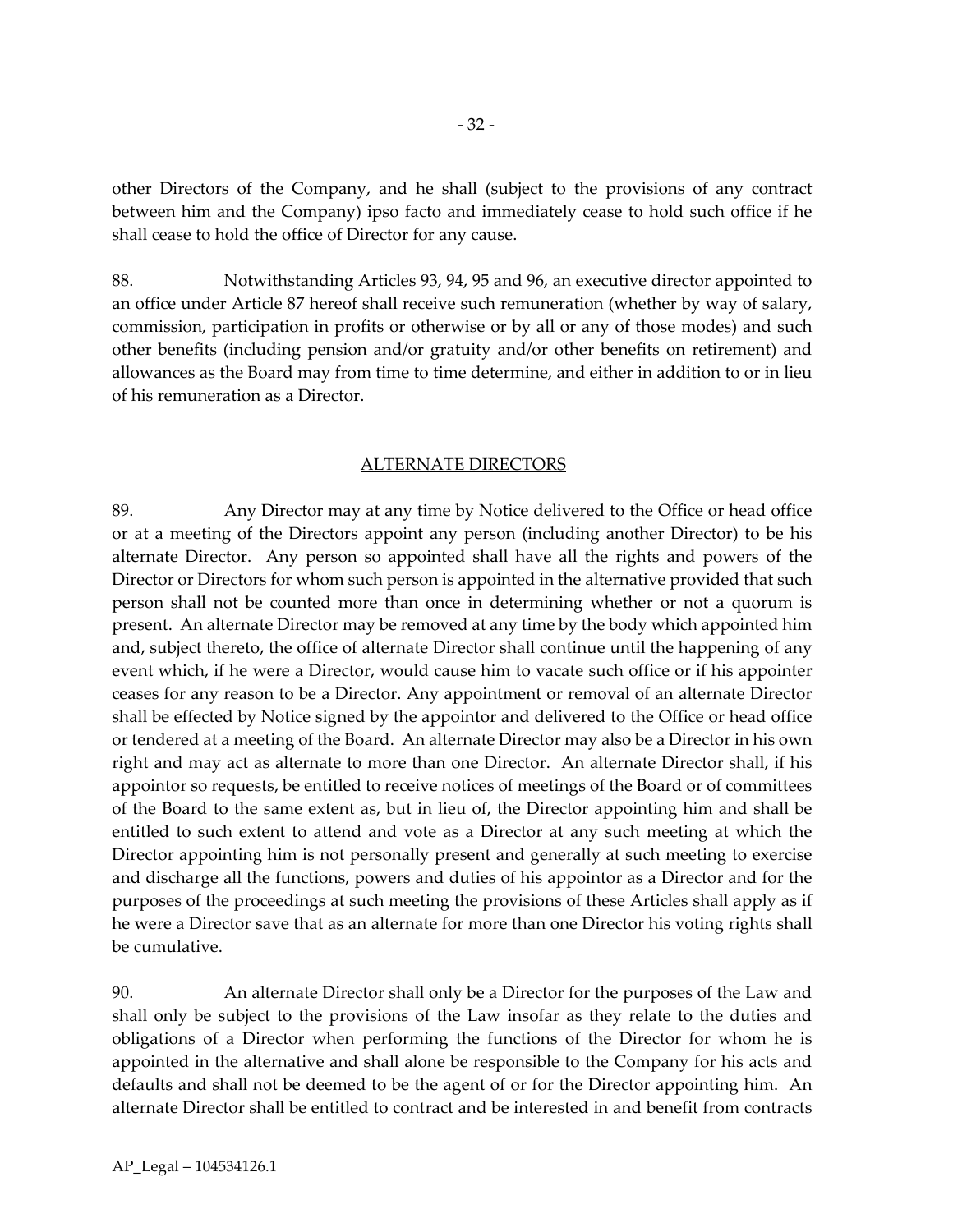or arrangements or transactions and to be repaid expenses and to be indemnified by the Company to the same extent *mutatis mutandis* as if he were a Director but he shall not be entitled to receive from the Company any fee in his capacity as an alternate Director except only such part, if any, of the remuneration otherwise payable to his appointor as such appointor may by Notice to the Company from time to time direct.

91. Every person acting as an alternate Director shall have one vote for each Director for whom he acts as alternate (in addition to his own vote if he is also a Director). If his appointor is for the time being absent from Hong Kong or otherwise not available or unable to act, the signature of an alternate Director to any resolution in writing of the Board or a committee of the Board of which his appointor is a member shall, unless the notice of his appointment provides to the contrary, be as effective as the signature of his appointor.

92. An alternate Director shall ipso facto cease to be an alternate Director if his appointor ceases for any reason to be a Director, however, such alternate Director or any other person may be re-appointed by the Directors to serve as an alternate Director PROVIDED always that, if at any meeting any Director retires but is re-elected at the same meeting, any appointment of such alternate Director pursuant to these Articles which was in force immediately before his retirement shall remain in force as though he had not retired.

# DIRECTORS' FEES AND EXPENSES

93. The ordinary remuneration of the Directors shall from time to time be determined by the Company in general meeting and shall (unless otherwise directed by the resolution by which it is voted) be divided amongst the Board in such proportions and in such manner as the Board may agree or, failing agreement, equally, except that any Director who shall hold office for part only of the period in respect of which such remuneration is payable shall be entitled only to rank in such division for a proportion of remuneration related to the period during which he has held office. Such remuneration shall be deemed to accrue from day to day.

94. Each Director shall be entitled to be repaid or prepaid all travelling, hotel and incidental expenses reasonably incurred or expected to be incurred by him in attending meetings of the Board or committees of the Board or general meetings or separate meetings of any class of shares or of debentures of the Company or otherwise in connection with the discharge of his duties as a Director.

95. Any Director who, by request, goes or resides abroad for any purpose of the Company or who performs services which in the opinion of the Board go beyond the ordinary duties of a Director may be paid such extra remuneration (whether by way of salary,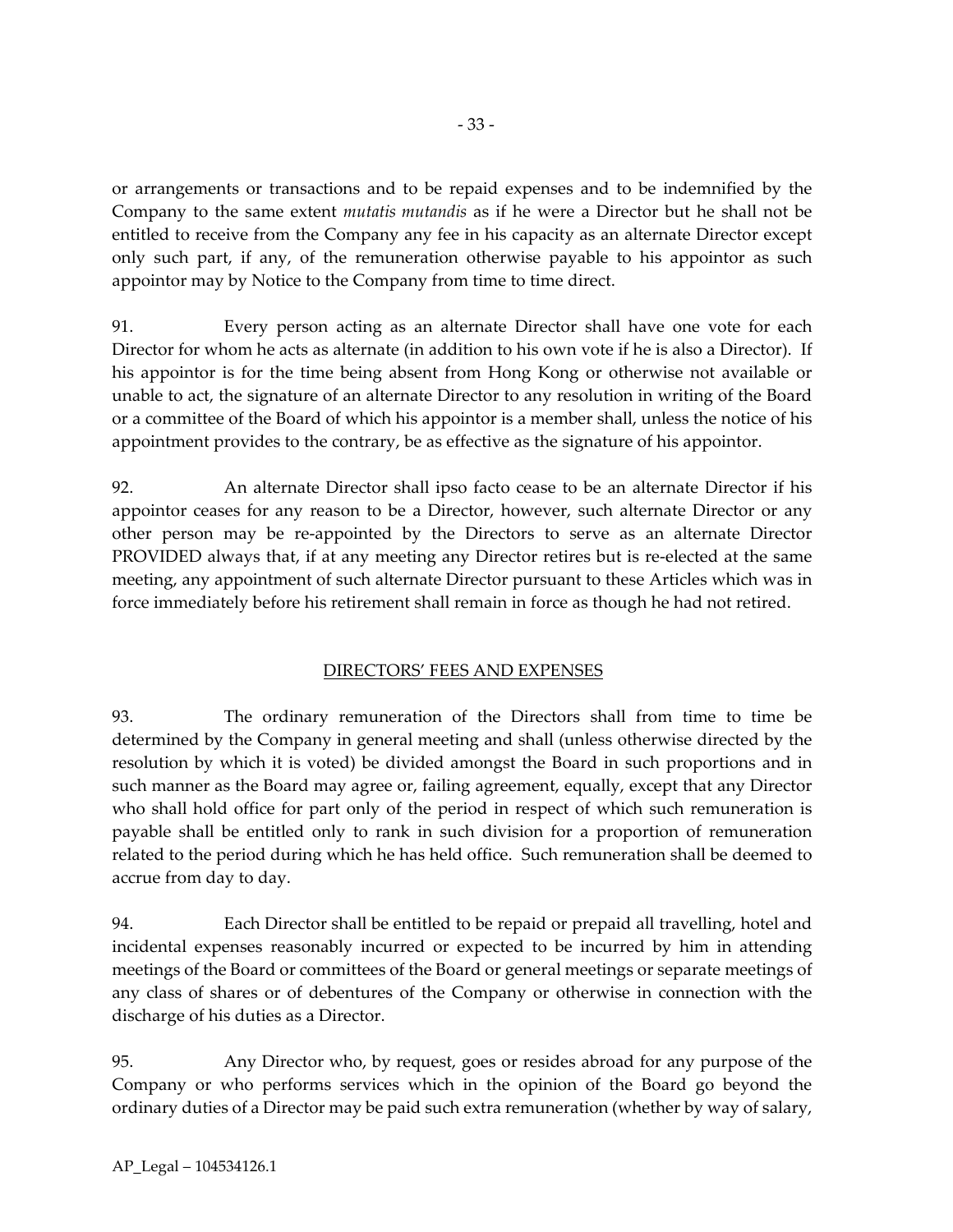commission, participation in profits or otherwise) as the Board may determine and such extra remuneration shall be in addition to or in substitution for any ordinary remuneration provided for by or pursuant to any other Article.

96. The Board shall obtain the approval of the Company in general meeting before making any payment to any Director or past Director of the Company by way of compensation for loss of office, or as consideration for or in connection with his retirement from office (not being payment to which the Director is contractually entitled). App. 13B 5(4)

#### DIRECTORS' INTERESTS

#### 97. A Director may:

- (a) hold any other office or place of profit with the Company (except that of Auditor) in conjunction with his office of Director for such period and upon such terms as the Board may determine. Any remuneration (whether by way of salary, commission, participation in profits or otherwise) paid to any Director in respect of any such other office or place of profit shall be in addition to any remuneration provided for by or pursuant to any other Article;
- (b) act by himself or his firm in a professional capacity for the Company (otherwise than as Auditor) and he or his firm may be remunerated for professional services as if he were not a Director;
- (c) continue to be or become a director, managing director, joint managing director, deputy managing director, executive director, manager or other officer or member of any other company promoted by the Company or in which the Company may be interested as a vendor, shareholder or otherwise and (unless otherwise agreed) no such Director shall be accountable for any remuneration, profits or other benefits received by him as a director, managing director, joint managing director, deputy managing director, executive director, manager or other officer or member of or from his interests in any such other company. Subject as otherwise provided by these Articles the Directors may exercise or cause to be exercised the voting powers conferred by the shares in any other company held or owned by the Company, or exercisable by them as Directors of such other company in such manner in all respects as they think fit (including the exercise thereof in favour of any resolution appointing themselves or any of them directors, managing directors, joint managing directors, deputy managing directors, executive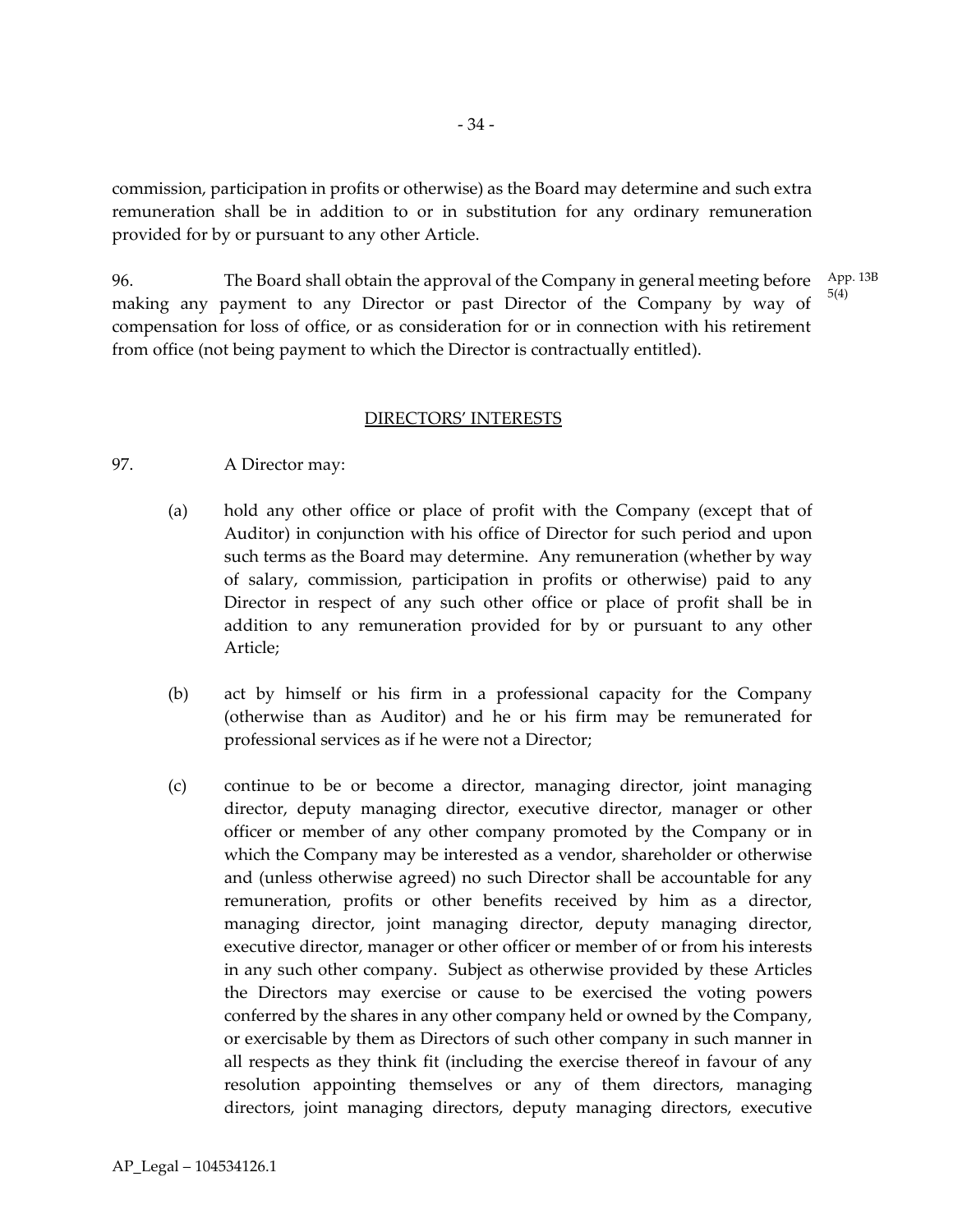directors, managers or other officers of such company) or voting or providing for the payment of remuneration to the director, managing director, joint managing director, deputy managing director, executive director, manager or other officers of such other company and any Director may vote in favour of the exercise of such voting rights in manner aforesaid notwithstanding that he may be, or about to be, appointed a director, managing director, joint managing director, deputy managing director, executive director, manager or other officer of such a company, and that as such he is or may become interested in the exercise of such voting rights in manner aforesaid.

98. Subject to the Law and to these Articles, no Director or proposed or intending Director shall be disqualified by his office from contracting with the Company, either with regard to his tenure of any office or place of profit or as vendor, purchaser or in any other manner whatsoever, nor shall any such contract or any other contract or arrangement in which any Director is in any way interested be liable to be avoided, nor shall any Director so contracting or being so interested be liable to account to the Company or the Members for any remuneration, profit or other benefits realised by any such contract or arrangement by reason of such Director holding that office or of the fiduciary relationship thereby established provided that such Director shall disclose the nature of his interest in any contract or arrangement in which he is interested in accordance with Article 99 herein.

99. A Director who to his knowledge is in any way, whether directly or indirectly, interested in a contract or arrangement or proposed contract or arrangement with the Company shall declare the nature of his interest at the meeting of the Board at which the question of entering into the contract or arrangement is first considered, if he knows his interest then exists, or in any other case at the first meeting of the Board after he knows that he is or has become so interested. For the purposes of this Article, a general Notice to the Board by a Director to the effect that: App. 13B 5(3)

- (a) he is a member or officer of a specified company or firm and is to be regarded as interested in any contract or arrangement which may after the date of the Notice be made with that company or firm; or
- (b) he is to be regarded as interested in any contract or arrangement which may after the date of the Notice be made with a specified person who is connected with him;

shall be deemed to be a sufficient declaration of interest under this Article in relation to any such contract or arrangement, provided that no such Notice shall be effective unless either it is given at a meeting of the Board or the Director takes reasonable steps to secure that it is brought up and read at the next Board meeting after it is given.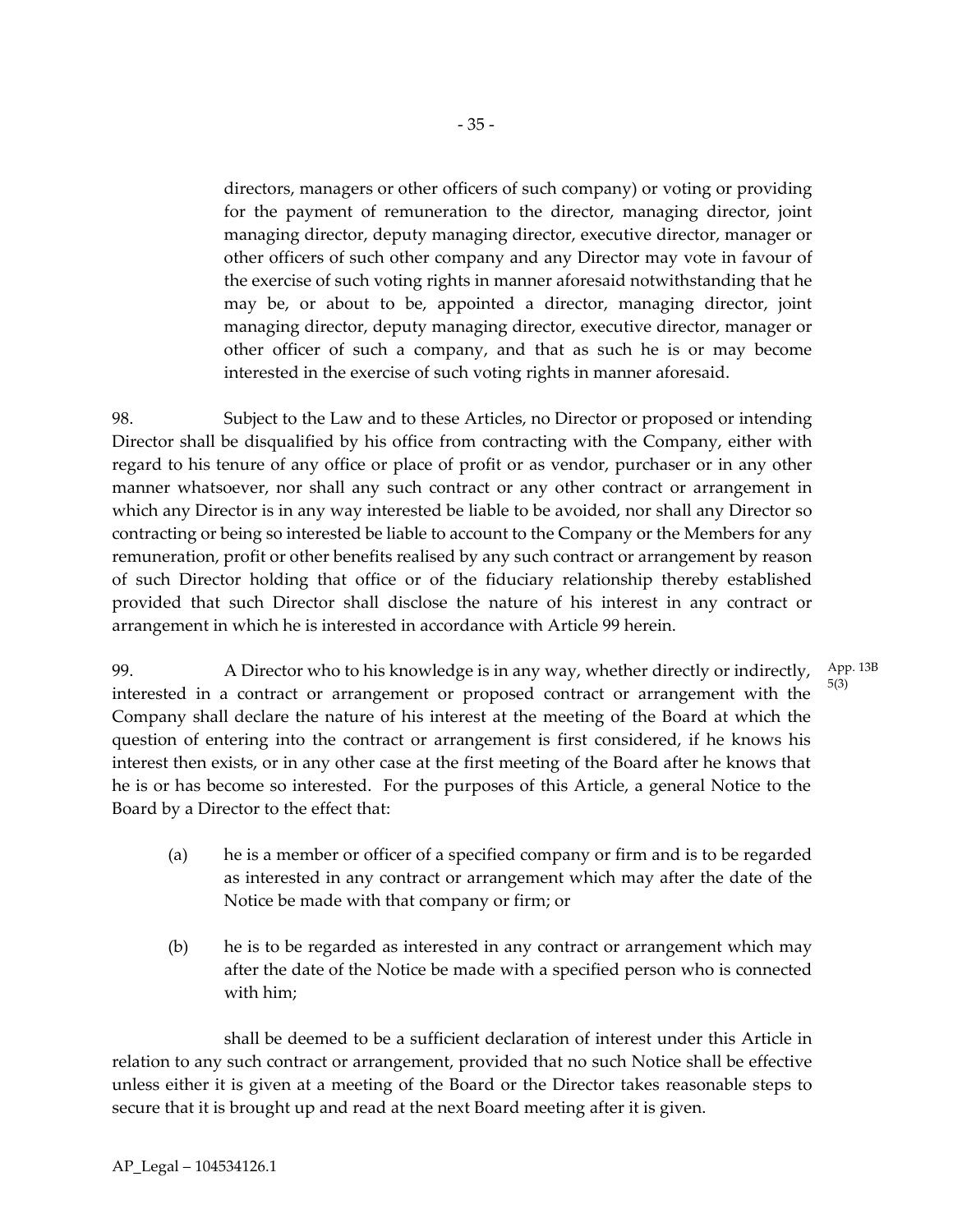100. (1) A Director shall not vote (nor be counted in the quorum) on any resolution of the Board approving any contract or arrangement or any other proposal in which he or any of his close associates is materially interested, but this prohibition shall not apply to any of the following matters namely: App. 3 4(1)

- (i) any contract or arrangement for the giving to such Director or his close associate(s) any security or indemnity in respect of money lent by him or any of his close associate(s) or obligations incurred or undertaken by him or any of his close associate(s) at the request of or for the benefit of the Company or any of its subsidiaries;
- (ii) any contract or arrangement for the giving of any security or indemnity to a third party in respect of a debt or obligation of the Company or any of its subsidiaries for which the Director or his close associate(s) has himself/themselves assumed responsibility in whole or in part whether alone or jointly under a guarantee or indemnity or by the giving of security;
- (iii) any contract or arrangement concerning an offer of shares or debentures or other securities of or by the Company or any other company which the Company may promote or be interested in for subscription or purchase, where the Director or his close associate(s) is/are or is/are to be interested as a participant in the underwriting or sub-underwriting of the offer;
- (iv) any contract or arrangement in which the Director or his close associate(s) is/are interested in the same manner as other holders of shares or debentures or other securities of the Company by virtue only of his/their interest in shares or debentures or other securities of the Company; or
- (v) any proposal or arrangement concerning the adoption, modification or operation of a share option scheme, a pension fund or retirement, death or disability benefits scheme or other arrangement which relates both to Directors or his close associate(s) and to employees of the Company or of any of its subsidiaries and does not provide in respect of any Director, or his close associate(s), as such any privilege or advantage not accorded generally to the class of persons to which such scheme or fund relates.

(2) If any question shall arise at any meeting of the Board as to the materiality of the interest of a Director (other than the chairman of the meeting) or as to the entitlement of any Director (other than such chairman) to vote and such question is not resolved by his voluntarily agreeing to abstain from voting, such question shall be referred to the chairman of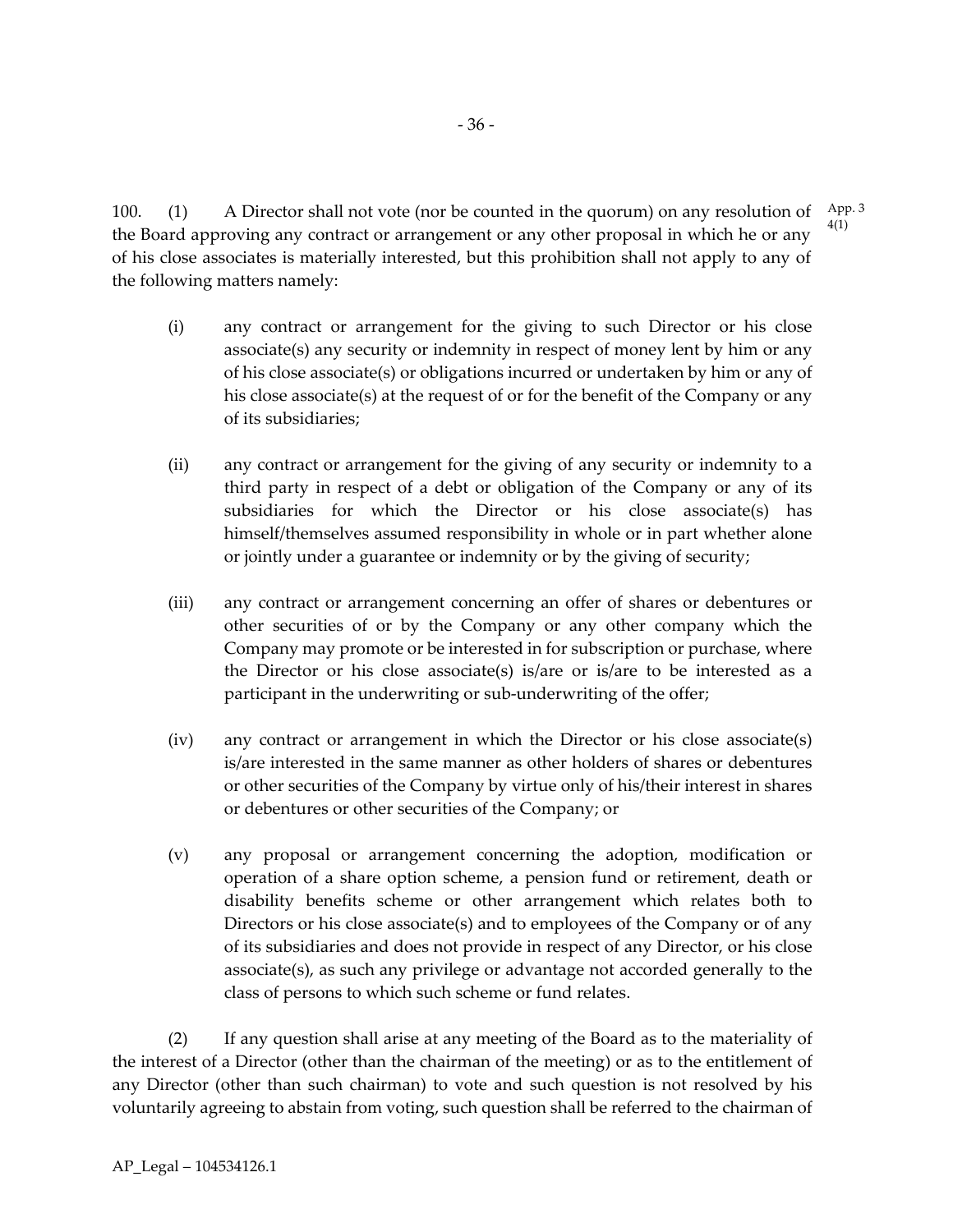the meeting and his ruling in relation to such other Director shall be final and conclusive except in a case where the nature or extent of the interest of the Director concerned as known to such Director has not been fairly disclosed to the Board. If any question as aforesaid shall arise in respect of the chairman of the meeting such question shall be decided by a resolution of the Board (for which purpose such chairman shall not vote thereon) and such resolution shall be final and conclusive except in a case where the nature or extent of the interest of such chairman as known to such chairman has not been fairly disclosed to the Board.

#### GENERAL POWERS OF THE DIRECTORS

101. (1) The business of the Company shall be managed and conducted by the Board, which may pay all expenses incurred in forming and registering the Company and may exercise all powers of the Company (whether relating to the management of the business of the Company or otherwise) which are not by the Statutes or by these Articles required to be exercised by the Company in general meeting, subject nevertheless to the provisions of the Statutes and of these Articles and to such regulations being not inconsistent with such provisions, as may be prescribed by the Company in general meeting, but no regulations made by the Company in general meeting shall invalidate any prior act of the Board which would have been valid if such regulations had not been made. The general powers given by this Article shall not be limited or restricted by any special authority or power given to the Board by any other Article.

(2) Any person contracting or dealing with the Company in the ordinary course of business shall be entitled to rely on any written or oral contract or agreement or deed, document or instrument entered into or executed as the case may be by any two of the Directors acting jointly on behalf of the Company and the same shall be deemed to be validly entered into or executed by the Company as the case may be and shall, subject to any rule of law, be binding on the Company.

(3) Without prejudice to the general powers conferred by these Articles it is hereby expressly declared that the Board shall have the following powers:

- (a) to give to any person the right or option of requiring at a future date that an allotment shall be made to him of any share at par or at such premium as may be agreed;
- (b) to give to any Directors, officers or servants of the Company an interest in any particular business or transaction or participation in the profits thereof or in the general profits of the Company either in addition to or in substitution for a salary or other remuneration; and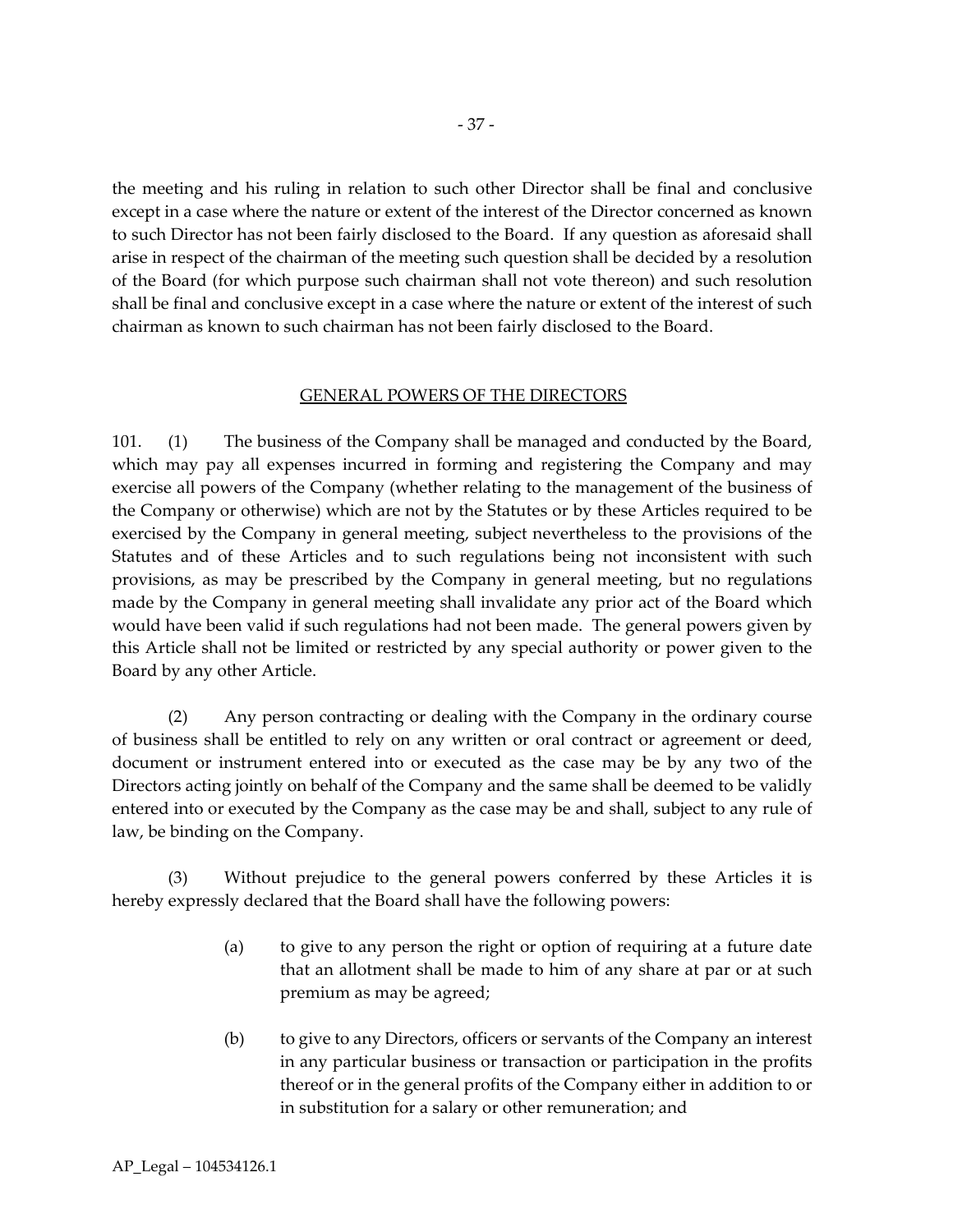(c) to resolve that the Company be deregistered in the Cayman Islands and continued in a named jurisdiction outside the Cayman Islands subject to the provisions of the Law.

(4) The Company shall not make any loan, directly or indirectly, to a Director or his close associate(s) if and to the extent it would be prohibited by the Companies Ordinance (Chapter 622 of the laws of Hong Kong) as if the Company were a company incorporated in Hong Kong. App. 13B 5(2)

Article 101(4) shall only have effect for so long as the shares of the Company are listed on The Stock Exchange of Hong Kong Limited.

102. The Board may establish any regional or local boards or agencies for managing any of the affairs of the Company in any place, and may appoint any persons to be members of such local boards, or any managers or agents, and may fix their remuneration (either by way of salary or by commission or by conferring the right to participation in the profits of the Company or by a combination of two or more of these modes) and pay the working expenses of any staff employed by them upon the business of the Company. The Board may delegate to any regional or local board, manager or agent any of the powers, authorities and discretions vested in or exercisable by the Board (other than its powers to make calls and forfeit shares), with power to sub-delegate, and may authorise the members of any of them to fill any vacancies therein and to act notwithstanding vacancies. Any such appointment or delegation may be made upon such terms and subject to such conditions as the Board may think fit, and the Board may remove any person appointed as aforesaid, and may revoke or vary such delegation, but no person dealing in good faith and without notice of any such revocation or variation shall be affected thereby.

103. The Board may by power of attorney appoint under the Seal any company, firm or person or any fluctuating body of persons, whether nominated directly or indirectly by the Board, to be the attorney or attorneys of the Company for such purposes and with such powers, authorities and discretions (not exceeding those vested in or exercisable by the Board under these Articles) and for such period and subject to such conditions as it may think fit, and any such power of attorney may contain such provisions for the protection and convenience of persons dealing with any such attorney as the Board may think fit, and may also authorise any such attorney to sub-delegate all or any of the powers, authorities and discretions vested in him. Such attorney or attorneys may, if so authorised under the Seal of the Company, execute any deed or instrument under their personal seal with the same effect as the affixation of the Company's Seal.

104. The Board may entrust to and confer upon a managing director, joint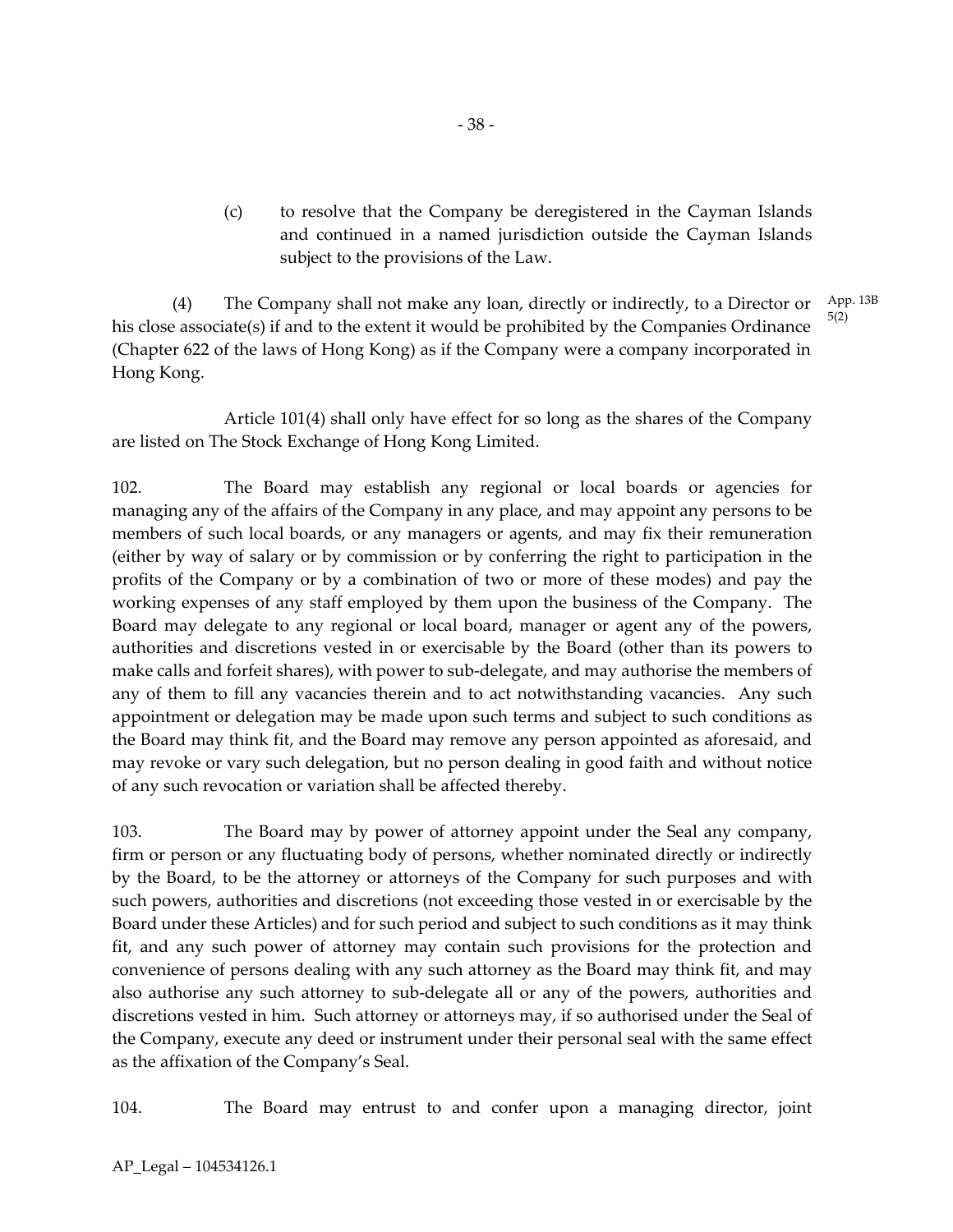managing director, deputy managing director, an executive director or any Director any of the powers exercisable by it upon such terms and conditions and with such restrictions as it thinks fit, and either collaterally with, or to the exclusion of, its own powers, and may from time to time revoke or vary all or any of such powers but no person dealing in good faith and without notice of such revocation or variation shall be affected thereby.

105. All cheques, promissory notes, drafts, bills of exchange and other instruments, whether negotiable or transferable or not, and all receipts for moneys paid to the Company shall be signed, drawn, accepted, endorsed or otherwise executed, as the case may be, in such manner as the Board shall from time to time by resolution determine. The Company's banking accounts shall be kept with such banker or bankers as the Board shall from time to time determine.

106. (1) The Board may establish or concur or join with other companies (being subsidiary companies of the Company or companies with which it is associated in business) in establishing and making contributions out of the Company's moneys to any schemes or funds for providing pensions, sickness or compassionate allowances, life assurance or other benefits for employees (which expression as used in this and the following paragraph shall include any Director or ex-Director who may hold or have held any executive office or any office of profit under the Company or any of its subsidiary companies) and ex-employees of the Company and their dependants or any class or classes of such person.

(2) The Board may pay, enter into agreements to pay or make grants of revocable or irrevocable, and either subject or not subject to any terms or conditions, pensions or other benefits to employees and ex-employees and their dependants, or to any of such persons, including pensions or benefits additional to those, if any, to which such employees or ex-employees or their dependants are or may become entitled under any such scheme or fund as mentioned in the last preceding paragraph. Any such pension or benefit may, as the Board considers desirable, be granted to an employee either before and in anticipation of or upon or at any time after his actual retirement.

# BORROWING POWERS

107. The Board may exercise all the powers of the Company to raise or borrow money and to mortgage or charge all or any part of the undertaking, property and assets (present and future) and uncalled capital of the Company and, subject to the Law, to issue debentures, bonds and other securities, whether outright or as collateral security for any debt, liability or obligation of the Company or of any third party.

108. Debentures, bonds and other securities may be made assignable free from any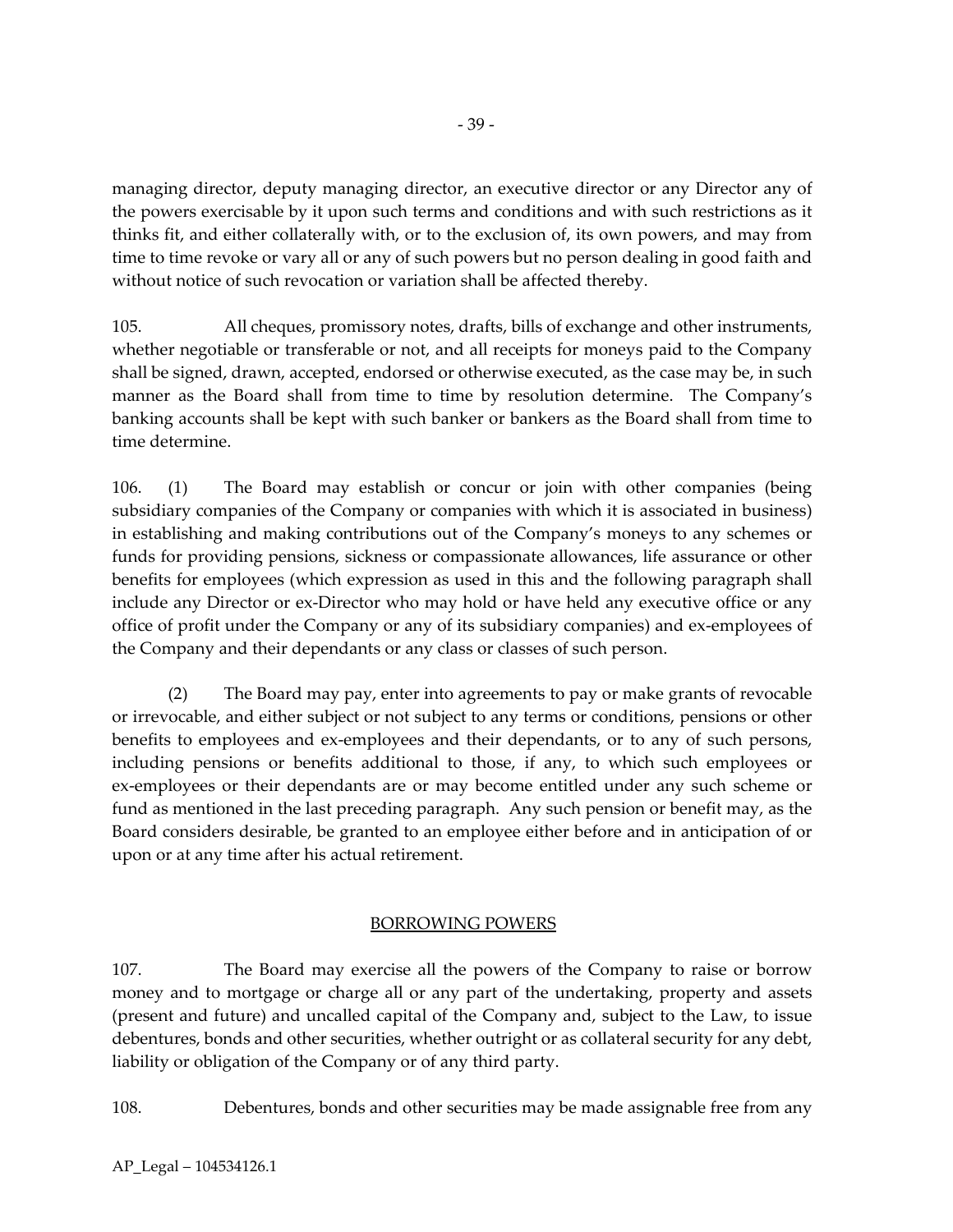equities between the Company and the person to whom the same may be issued.

109. Any debentures, bonds or other securities may be issued at a discount (other than shares), premium or otherwise and with any special privileges as to redemption, surrender, drawings, allotment of shares, attending and voting at general meetings of the Company, appointment of Directors and otherwise.

110. (1) Where any uncalled capital of the Company is charged, all persons taking any subsequent charge thereon shall take the same subject to such prior charge, and shall not be entitled, by notice to the Members or otherwise, to obtain priority over such prior charge.

(2) The Board shall cause a proper register to be kept, in accordance with the provisions of the Law, of all charges specifically affecting the property of the Company and of any series of debentures issued by the Company and shall duly comply with the requirements of the Law in regard to the registration of charges and debentures therein specified and otherwise.

# PROCEEDINGS OF THE DIRECTORS

111. The Board may meet for the despatch of business, adjourn and otherwise regulate its meetings as it considers appropriate. Questions arising at any meeting shall be determined by a majority of votes. In the case of any equality of votes the chairman of the meeting shall have an additional or casting vote.

112. A meeting of the Board may be convened by the Secretary on request of a Director or by any Director. The Secretary shall convene a meeting of the Board. Notice of a meeting of the Board shall be deemed to be duly given to a Director if it is given to such Director in writing or verbally (including in person or by telephone) or via electronic mail or by telephone or in such other manner as the Board may from time to time determine whenever he shall be required so to do by any Director.

113. (1) The quorum necessary for the transaction of the business of the Board may be fixed by the Board and, unless so fixed at any other number, shall be two (2). An alternate Director shall be counted in a quorum in the case of the absence of a Director for whom he is the alternate provided that he shall not be counted more than once for the purpose of determining whether or not a quorum is present.

(2) Directors may participate in any meeting of the Board by means of a conference telephone or other communications equipment through which all persons participating in the meeting can communicate with each other simultaneously and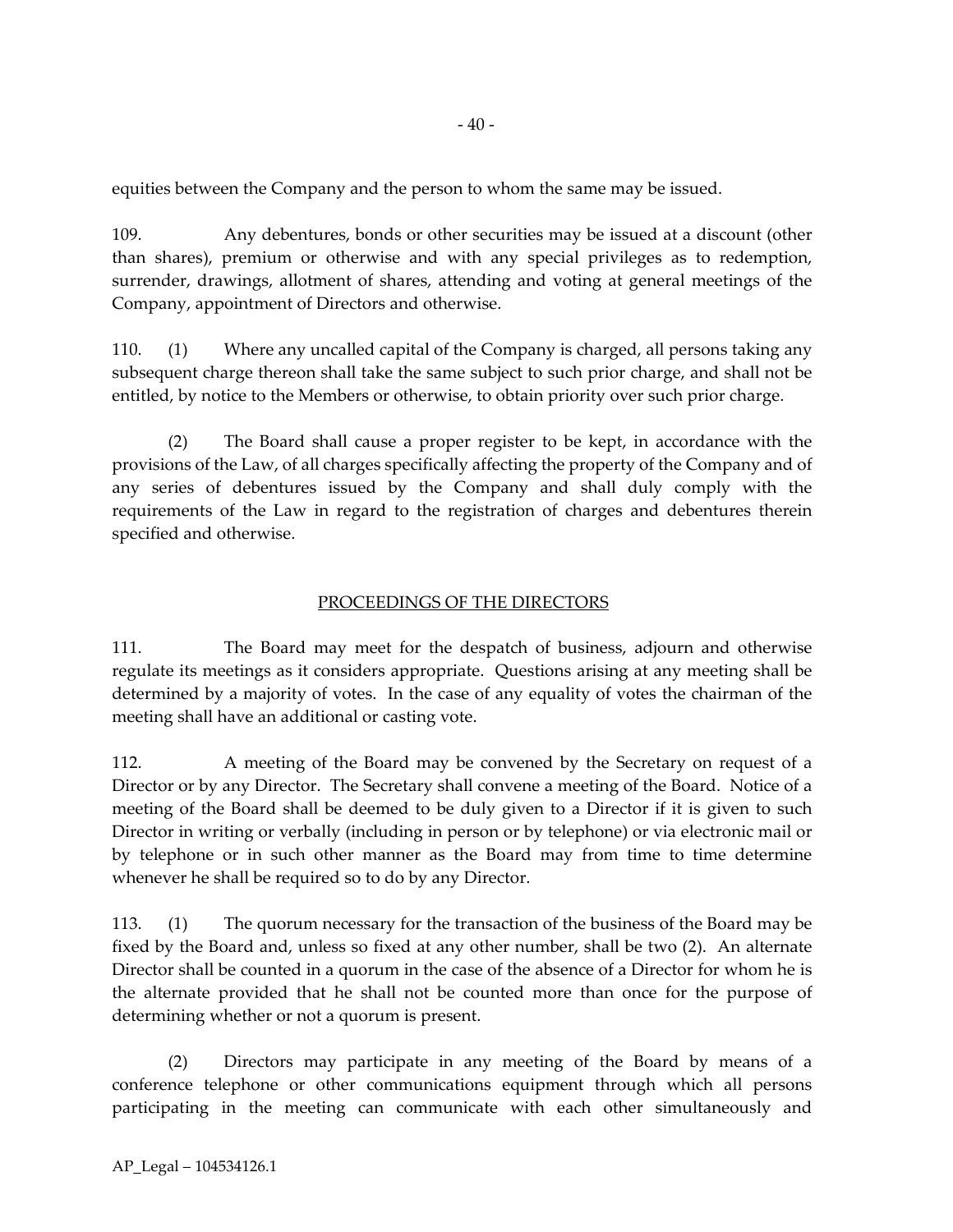instantaneously and, for the purpose of counting a quorum, such participation shall constitute presence at a meeting as if those participating were present in person.

(3) Any Director who ceases to be a Director at a Board meeting may continue to be present and to act as a Director and be counted in the quorum until the termination of such Board meeting if no other Director objects and if otherwise a quorum of Directors would not be present.

114. The continuing Directors or a sole continuing Director may act notwithstanding any vacancy in the Board but, if and so long as the number of Directors is reduced below the minimum number fixed by or in accordance with these Articles, the continuing Directors or Director, notwithstanding that the number of Directors is below the number fixed by or in accordance with these Articles as the quorum or that there is only one continuing Director, may act for the purpose of filling vacancies in the Board or of summoning general meetings of the Company but not for any other purpose.

115. The Board may elect one or more chairman and one or more deputy chairman of its meetings and determine the period for which they are respectively to hold such office. If no chairman or deputy chairman is elected, or if at any meeting no chairman or deputy chairman is present within five (5) minutes after the time appointed for holding the same, the Directors present may choose one of their number to be chairman of the meeting.

116. A meeting of the Board at which a quorum is present shall be competent to exercise all the powers, authorities and discretions for the time being vested in or exercisable by the Board.

117. (1) The Board may delegate any of its powers, authorities and discretions to committees, consisting of such Director or Directors and other persons as it thinks fit, and they may, from time to time, revoke such delegation or revoke the appointment of and discharge any such committees either wholly or in part, and either as to persons or purposes. Any committee so formed shall, in the exercise of the powers, authorities and discretions so delegated, conform to any regulations which may be imposed on it by the Board.

(2) All acts done by any such committee in conformity with such regulations, and in fulfilment of the purposes for which it was appointed, but not otherwise, shall have like force and effect as if done by the Board, and the Board shall have power, with the consent of the Company in general meeting, to remunerate the members of any such committee, and charge such remuneration to the current expenses of the Company.

118. The meetings and proceedings of any committee consisting of two or more members shall be governed by the provisions contained in these Articles for regulating the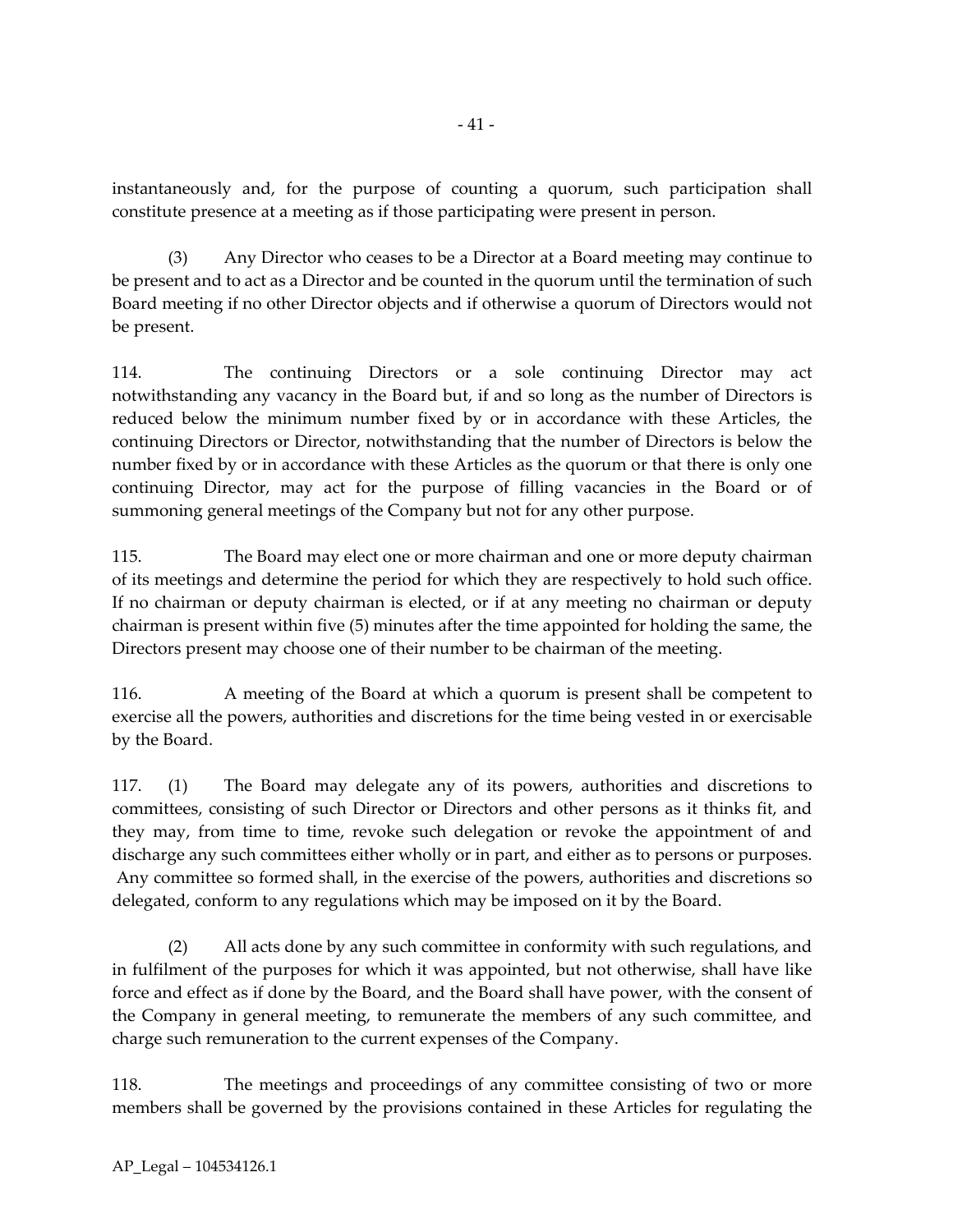meetings and proceedings of the Board so far as the same are applicable and are not superseded by any regulations imposed by the Board under the last preceding Article.

119. A resolution in writing signed by all the Directors except such as are temporarily unable to act through ill-health or disability, and all the alternate Directors, if appropriate, whose appointors are temporarily unable to act as aforesaid shall (provided that such number is sufficient to constitute a quorum and further provided that a copy of such resolution has been given or the contents thereof communicated to all the Directors for the time being entitled to receive notices of Board meetings in the same manner as notices of meetings are required to be given by these Articles) be as valid and effectual as if a resolution had been passed at a meeting of the Board duly convened and held. Such resolution may be contained in one document or in several documents in like form each signed by one or more of the Directors or alternate Directors and for this purpose a facsimile signature of a Director or an alternate Director shall be treated as valid. Notwithstanding the foregoing, a resolution in writing shall not be passed in lieu of a meeting of the Board for the purposes of considering any matter or business in which a substantial shareholder of the Company or a Director has a conflict of interest and the Board has determined that such conflict of interest to be material.

120. All acts bona fide done by the Board or by any committee or by any person acting as a Director or members of a committee, shall, notwithstanding that it is afterwards discovered that there was some defect in the appointment of any member of the Board or such committee or person acting as aforesaid or that they or any of them were disqualified or had vacated office, be as valid as if every such person had been duly appointed and was qualified and had continued to be a Director or member of such committee.

# MANAGERS

121. The Board may from time to time appoint a general manager, a manager or managers of the Company and may fix his or their remuneration either by way of salary or commission or by conferring the right to participation in the profits of the Company or by a combination of two or more of these modes and pay the working expenses of any of the staff of the general manager, manager or managers who may be employed by him or them upon the business of the Company.

122. The appointment of such general manager, manager or managers may be for such period as the Board may decide, and the Board may confer upon him or them all or any of the powers of the Board as they may think fit.

123. The Board may enter into such agreement or agreements with any such general manager, manager or managers upon such terms and conditions in all respects as the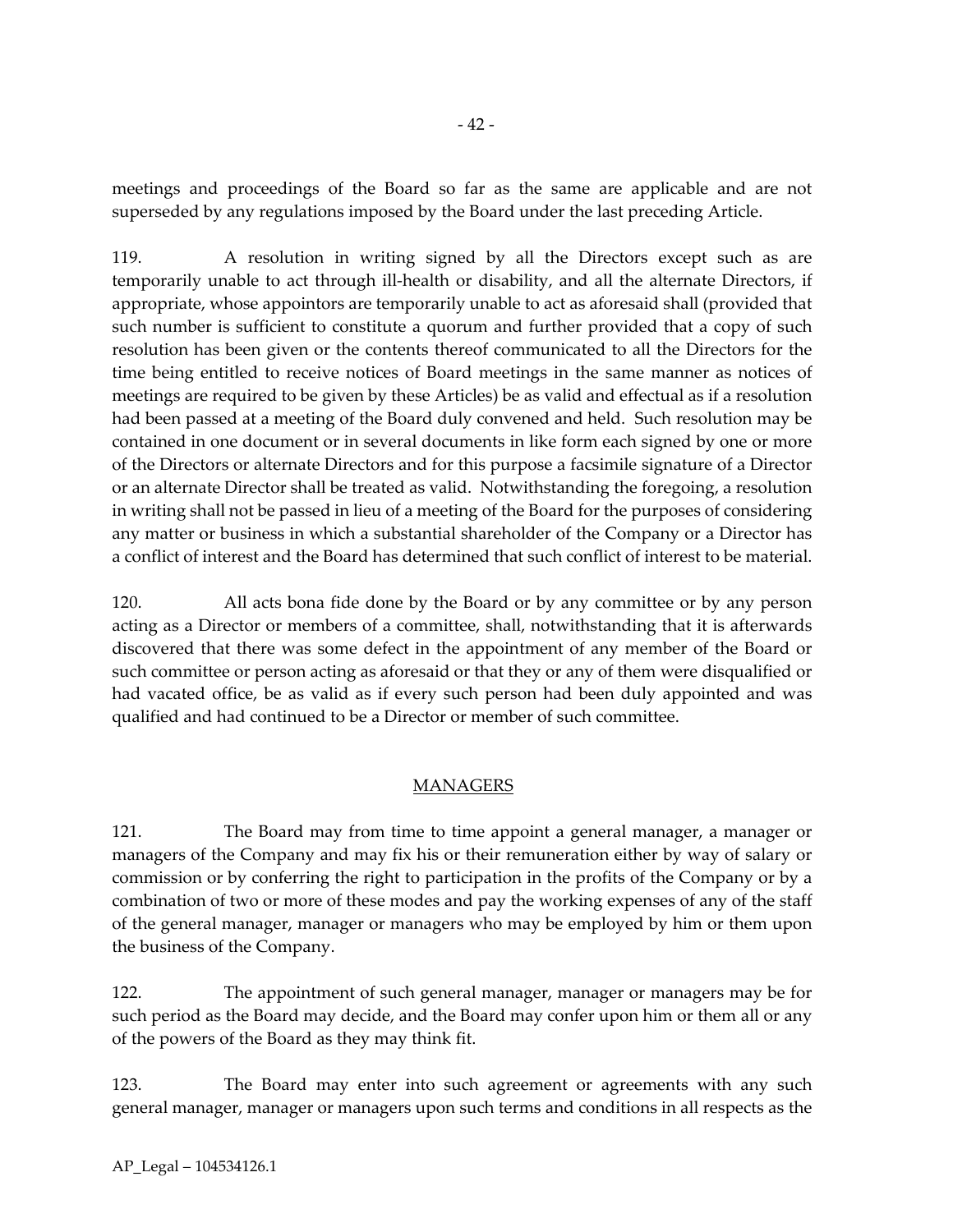Board may in their absolute discretion think fit, including a power for such general manager, manager or managers to appoint an assistant manager or managers or other employees whatsoever under them for the purpose of carrying on the business of the Company.

## OFFICERS

124. (1) The officers of the Company shall consist of at least one chairman, the Directors and Secretary and such additional officers (who may or may not be Directors) as the Board may from time to time determine, all of whom shall be deemed to be officers for the purposes of the Law and these Articles.

(2) The Directors shall, as soon as may be after each appointment or election of Directors, elect amongst the Directors a chairman and if more than one (1) Director is proposed for this office, the Directors may elect more than one chairman in such manner as the Directors may determine.

(3) The officers shall receive such remuneration as the Directors may from time to time determine.

125. (1) The Secretary and additional officers, if any, shall be appointed by the Board and shall hold office on such terms and for such period as the Board may determine. If thought fit, two (2) or more persons may be appointed as joint Secretaries. The Board may also appoint from time to time on such terms as it thinks fit one or more assistant or deputy Secretaries.

(2) The Secretary shall attend all meetings of the Members and shall keep correct minutes of such meetings and enter the same in the proper books provided for the purpose. He shall perform such other duties as are prescribed by the Law or these Articles or as may be prescribed by the Board.

126. The officers of the Company shall have such powers and perform such duties in the management, business and affairs of the Company as may be delegated to them by the Directors from time to time.

127. A provision of the Law or of these Articles requiring or authorising a thing to be done by or to a Director and the Secretary shall not be satisfied by its being done by or to the same person acting both as Director and as or in place of the Secretary.

#### REGISTER OF DIRECTORS AND OFFICERS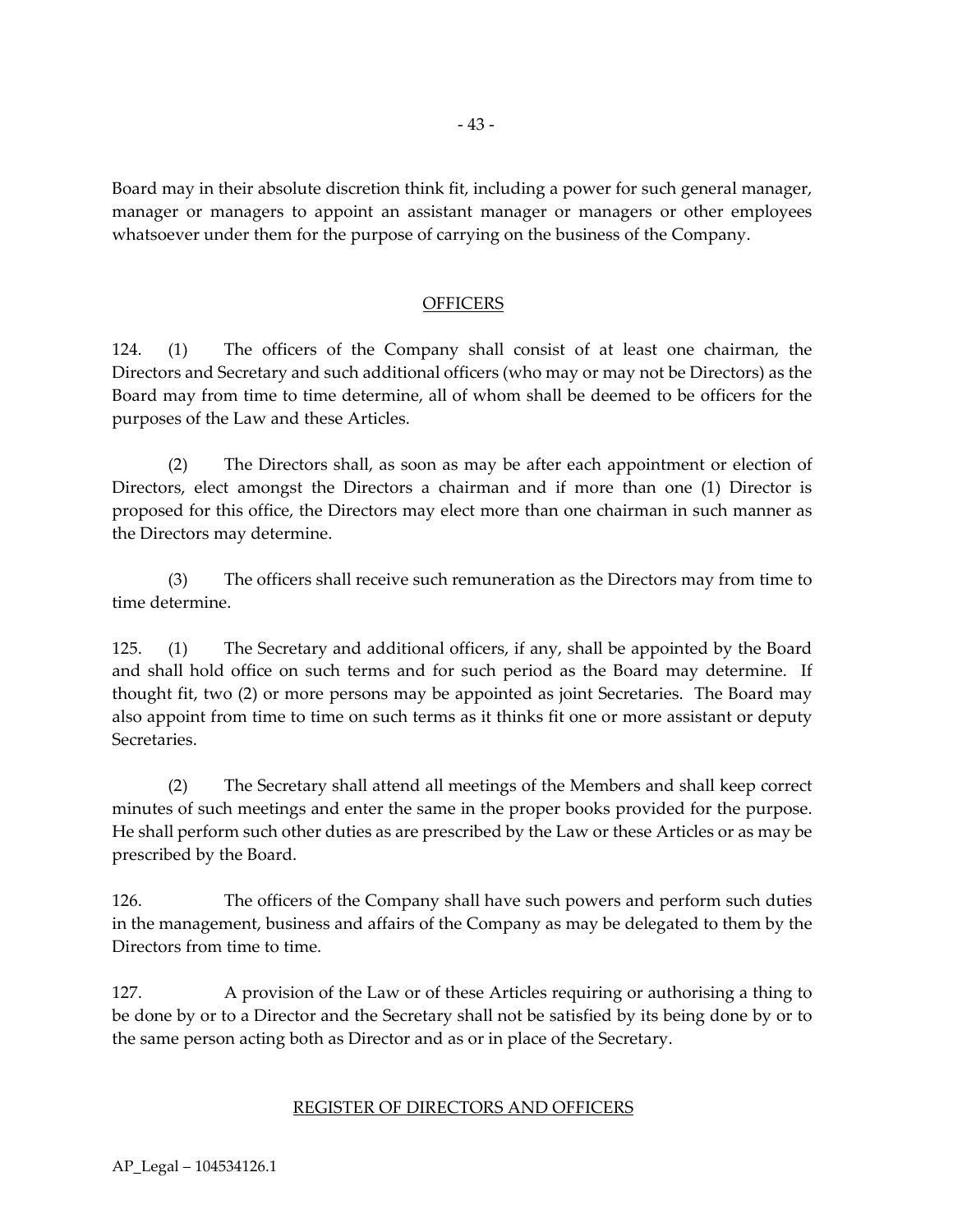128. The Company shall cause to be kept in one or more books at its Office a Register of Directors and Officers in which there shall be entered the full names and addresses of the Directors and Officers and such other particulars as required by the Law or as the Directors may determine. The Company shall send to the Registrar of Companies in the Cayman Islands a copy of such register, and shall from time to time notify to the said Registrar of any change that takes place in relation to such Directors and Officers as required by the Law.

## MINUTES

129. (1) The Board shall cause minutes to be duly entered in books provided for the purpose:

- (a) of all elections and appointments of officers;
- (b) of the names of the Directors present at each meeting of the Directors and of any committee of the Directors;
- (c) of all resolutions and proceedings of each general meeting of the Members, meetings of the Board and meetings of committees of the Board and where there are managers, of all proceedings of meetings of the managers.
- (2) Minutes shall be kept by the Secretary at the head office.

#### SEAL

130. (1) The Company shall have one or more Seals, as the Board may determine. For the purpose of sealing documents creating or evidencing securities issued by the Company, the Company may have a securities seal which is a facsimile of the Seal of the Company with the addition of the word "Securities" on its face or in such other form as the Board may approve. The Board shall provide for the custody of each Seal and no Seal shall be used without the authority of the Board or of a committee of the Board authorised by the Board in that behalf. Subject as otherwise provided in these Articles, any instrument to which a Seal is affixed shall be signed autographically by one Director and the Secretary or by two Directors or by such other person (including a Director) or persons as the Board may appoint, either generally or in any particular case, save that as regards any certificates for shares or debentures or other securities of the Company the Board may by resolution determine that such signatures or either of them shall be dispensed with or affixed by some method or App. 3 2(1)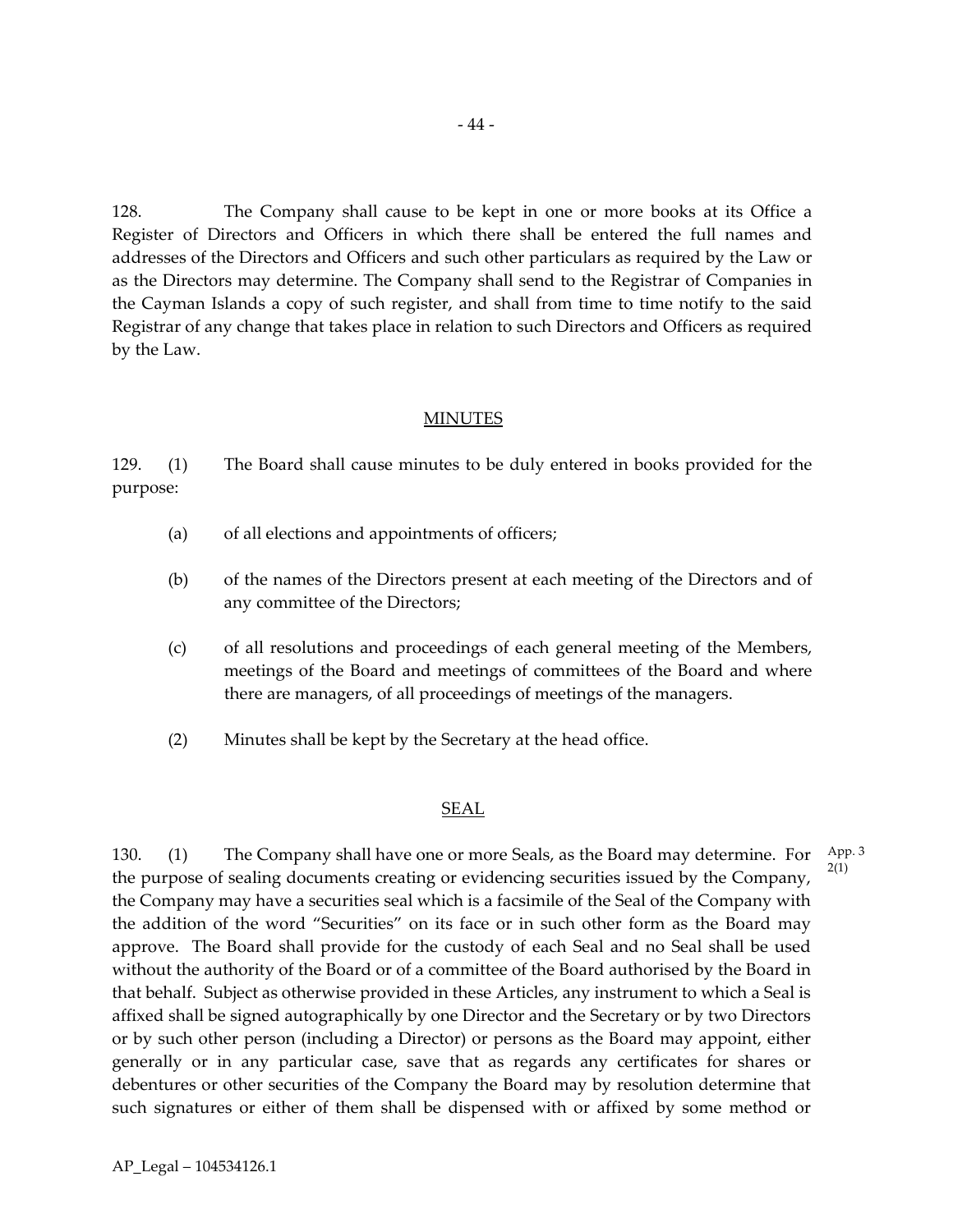system of mechanical signature. Every instrument executed in manner provided by this Article shall be deemed to be sealed and executed with the authority of the Board previously given.

(2) Where the Company has a Seal for use abroad, the Board may by writing under the Seal appoint any agent or committee abroad to be the duly authorised agent of the Company for the purpose of affixing and using such Seal and the Board may impose restrictions on the use thereof as may be thought fit. Wherever in these Articles reference is made to the Seal, the reference shall, when and so far as may be applicable, be deemed to include any such other Seal as aforesaid.

#### AUTHENTICATION OF DOCUMENTS

131. Any Director or the Secretary or any person appointed by the Board for the purpose may authenticate any documents affecting the constitution of the Company and any resolution passed by the Company or the Board or any committee, and any books, records, documents and accounts relating to the business of the Company, and to certify copies thereof or extracts therefrom as true copies or extracts, and if any books, records, documents or accounts are elsewhere than at the Office or the head office the local manager or other officer of the Company having the custody thereof shall be deemed to be a person so appointed by the Board. A document purporting to be a copy of a resolution, or an extract from the minutes of a meeting, of the Company or of the Board or any committee which is so certified shall be conclusive evidence in favour of all persons dealing with the Company upon the faith thereof that such resolution has been duly passed or, as the case may be, that such minutes or extract is a true and accurate record of proceedings at a duly constituted meeting.

#### DESTRUCTION OF DOCUMENTS

132. (1) The Company shall be entitled to destroy the following documents at the following times:

- (a) any share certificate which has been cancelled at any time after the expiry of one (1) year from the date of such cancellation;
- (b) any dividend mandate or any variation or cancellation thereof or any notification of change of name or address at any time after the expiry of two (2) years from the date such mandate variation cancellation or notification was recorded by the Company;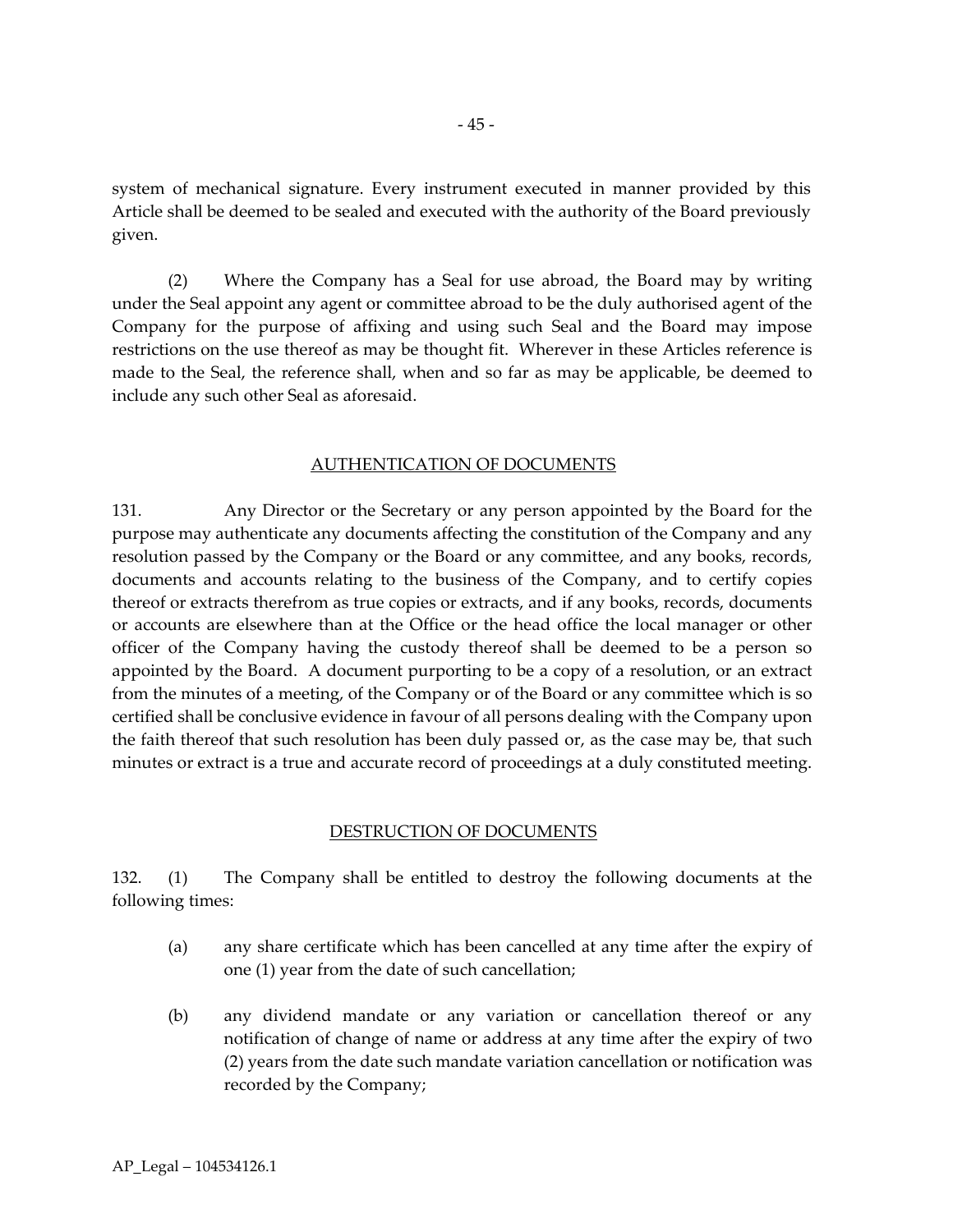- (c) any instrument of transfer of shares which has been registered at any time after the expiry of seven (7) years from the date of registration;
- (d) any allotment letters after the expiry of seven (7) years from the date of issue thereof; and
- (e) copies of powers of attorney, grants of probate and letters of administration at any time after the expiry of seven (7) years after the account to which the relevant power of attorney, grant of probate or letters of administration related has been closed;

and it shall conclusively be presumed in favour of the Company that every entry in the Register purporting to be made on the basis of any such documents so destroyed was duly and properly made and every share certificate so destroyed was a valid certificate duly and properly cancelled and that every instrument of transfer so destroyed was a valid and effective instrument duly and properly registered and that every other document destroyed hereunder was a valid and effective document in accordance with the recorded particulars thereof in the books or records of the Company. Provided always that: (1) the foregoing provisions of this Article shall apply only to the destruction of a document in good faith and without express notice to the Company that the preservation of such document was relevant to a claim; (2) nothing contained in this Article shall be construed as imposing upon the Company any liability in respect of the destruction of any such document earlier than as aforesaid or in any case where the conditions of proviso (1) above are not fulfilled; and (3) references in this Article to the destruction of any document include references to its disposal in any manner.

(2) Notwithstanding any provision contained in these Articles, the Directors may, if permitted by applicable law, authorise the destruction of documents set out in sub-paragraphs (a) to (e) of paragraph (1) of this Article and any other documents in relation to share registration which have been microfilmed or electronically stored by the Company or by the share registrar on its behalf provided always that this Article shall apply only to the destruction of a document in good faith and without express notice to the Company and its share registrar that the preservation of such document was relevant to a claim.

# DIVIDENDS AND OTHER PAYMENTS

133. Subject to the Law, the Company in general meeting may from time to time declare dividends in any currency to be paid to the Members but no dividend shall be declared in excess of the amount recommended by the Board.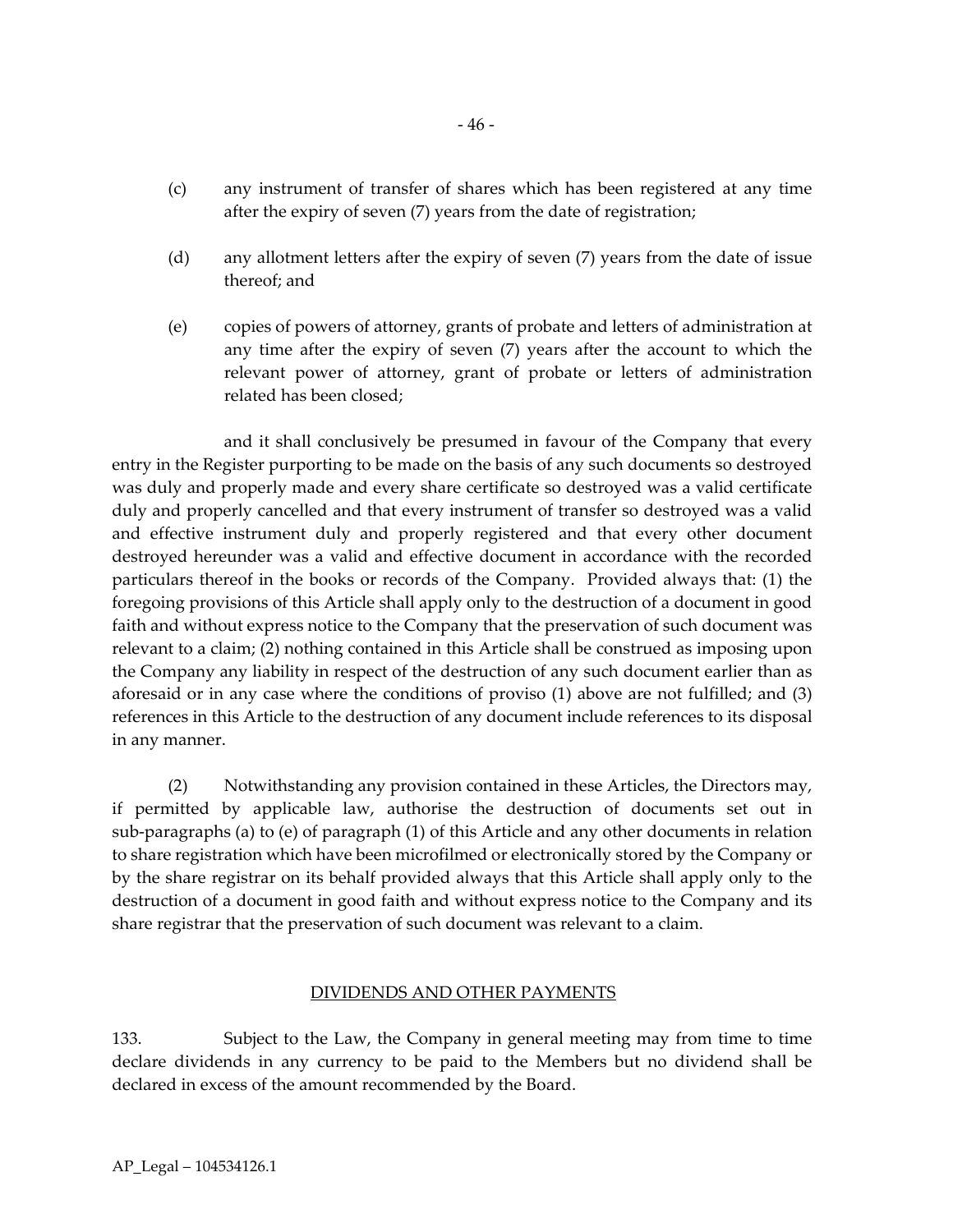134. Dividends may be declared and paid out of the profits of the Company, realised or unrealised, or from any reserve set aside from profits which the Directors determine is no longer needed. With the sanction of an ordinary resolution dividends may also be declared and paid out of share premium account or any other fund or account which can be authorised for this purpose in accordance with the Law.

135. Except in so far as the rights attaching to, or the terms of issue of, any share otherwise provide:

- (a) all dividends shall be declared and paid according to the amounts paid up on the shares in respect of which the dividend is paid, but no amount paid up on a share in advance of calls shall be treated for the purposes of this Article as paid up on the share; and App. 3 3(1)
- (b) all dividends shall be apportioned and paid pro rata according to the amounts paid up on the shares during any portion or portions of the period in respect of which the dividend is paid.

136. The Board may from time to time pay to the Members such interim dividends as appear to the Board to be justified by the profits of the Company and in particular (but without prejudice to the generality of the foregoing) if at any time the share capital of the Company is divided into different classes, the Board may pay such interim dividends in respect of those shares in the capital of the Company which confer on the holders thereof deferred or non-preferential rights as well as in respect of those shares which confer on the holders thereof preferential rights with regard to dividend and provided that the Board acts bona fide the Board shall not incur any responsibility to the holders of shares conferring any preference for any damage that they may suffer by reason of the payment of an interim dividend on any shares having deferred or non-preferential rights and may also pay any fixed dividend which is payable on any shares of the Company half-yearly or on any other dates, whenever such profits, in the opinion of the Board, justifies such payment.

137. The Board may deduct from any dividend or other moneys payable to a Member by the Company on or in respect of any shares all sums of money (if any) presently payable by him to the Company on account of calls or otherwise.

138. No dividend or other moneys payable by the Company on or in respect of any share shall bear interest against the Company.

139. Any dividend, interest or other sum payable in cash to the holder of shares may be paid by cheque or warrant sent through the post addressed to the holder at his registered address or, in the case of joint holders, addressed to the holder whose name stands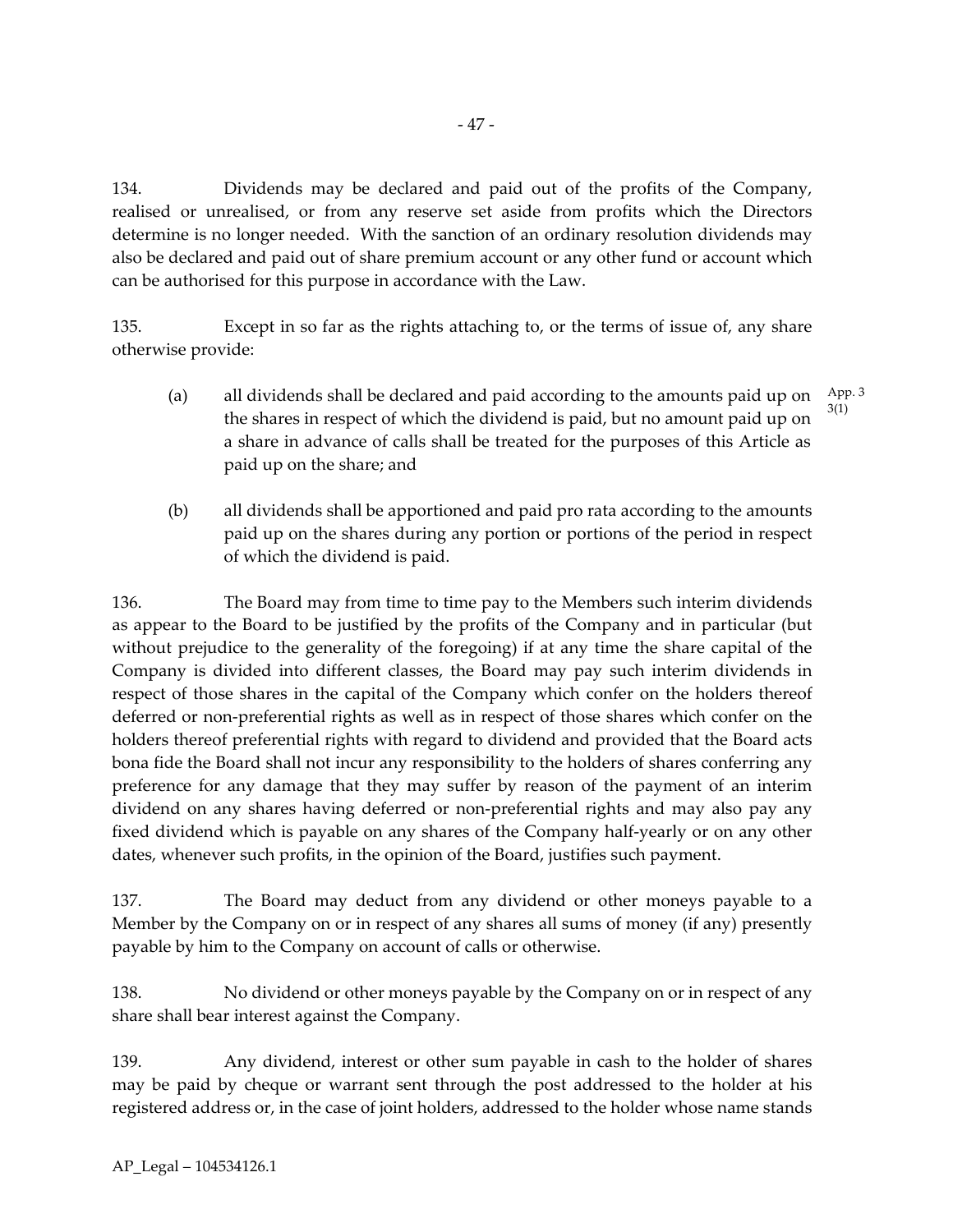first in the Register in respect of the shares at his address as appearing in the Register or addressed to such person and at such address as the holder or joint holders may in writing direct. Every such cheque or warrant shall, unless the holder or joint holders otherwise direct, be made payable to the order of the holder or, in the case of joint holders, to the order of the holder whose name stands first on the Register in respect of such shares, and shall be sent at his or their risk and payment of the cheque or warrant by the bank on which it is drawn shall constitute a good discharge to the Company notwithstanding that it may subsequently appear that the same has been stolen or that any endorsement thereon has been forged. Any one of two or more joint holders may give effectual receipts for any dividends or other moneys payable or property distributable in respect of the shares held by such joint holders.

140. All dividends or bonuses unclaimed for one (1) year after having been declared may be invested or otherwise made use of by the Board for the benefit of the Company until claimed. Any dividend or bonuses unclaimed after a period of six (6) years from the date of declaration shall be forfeited and shall revert to the Company. The payment by the Board of any unclaimed dividend or other sums payable on or in respect of a share into a separate account shall not constitute the Company a trustee in respect thereof. App. 3 3(2)

141. Whenever the Board or the Company in general meeting has resolved that a dividend be paid or declared, the Board may further resolve that such dividend be satisfied wholly or in part by the distribution of specific assets of any kind and in particular of paid up shares, debentures or warrants to subscribe securities of the Company or any other company, or in any one or more of such ways, and where any difficulty arises in regard to the distribution the Board may settle the same as it thinks expedient, and in particular may issue certificates in respect of fractions of shares, disregard fractional entitlements or round the same up or down, and may fix the value for distribution of such specific assets, or any part thereof, and may determine that cash payments shall be made to any Members upon the footing of the value so fixed in order to adjust the rights of all parties, and may vest any such specific assets in trustees as may seem expedient to the Board and may appoint any person to sign any requisite instruments of transfer and other documents on behalf of the persons entitled to the dividend, and such appointment shall be effective and binding on the Members. The Board may resolve that no such assets shall be made available to Members with registered addresses in any particular territory or territories where, in the absence of a registration statement or other special formalities, such distribution of assets would or might, in the opinion of the Board, be unlawful or impracticable and in such event the only entitlement of the Members aforesaid shall be to receive cash payments as aforesaid. Members affected as a result of the foregoing sentence shall not be or be deemed to be a separate class of Members for any purpose whatsoever.

142. (1) Whenever the Board or the Company in general meeting has resolved that a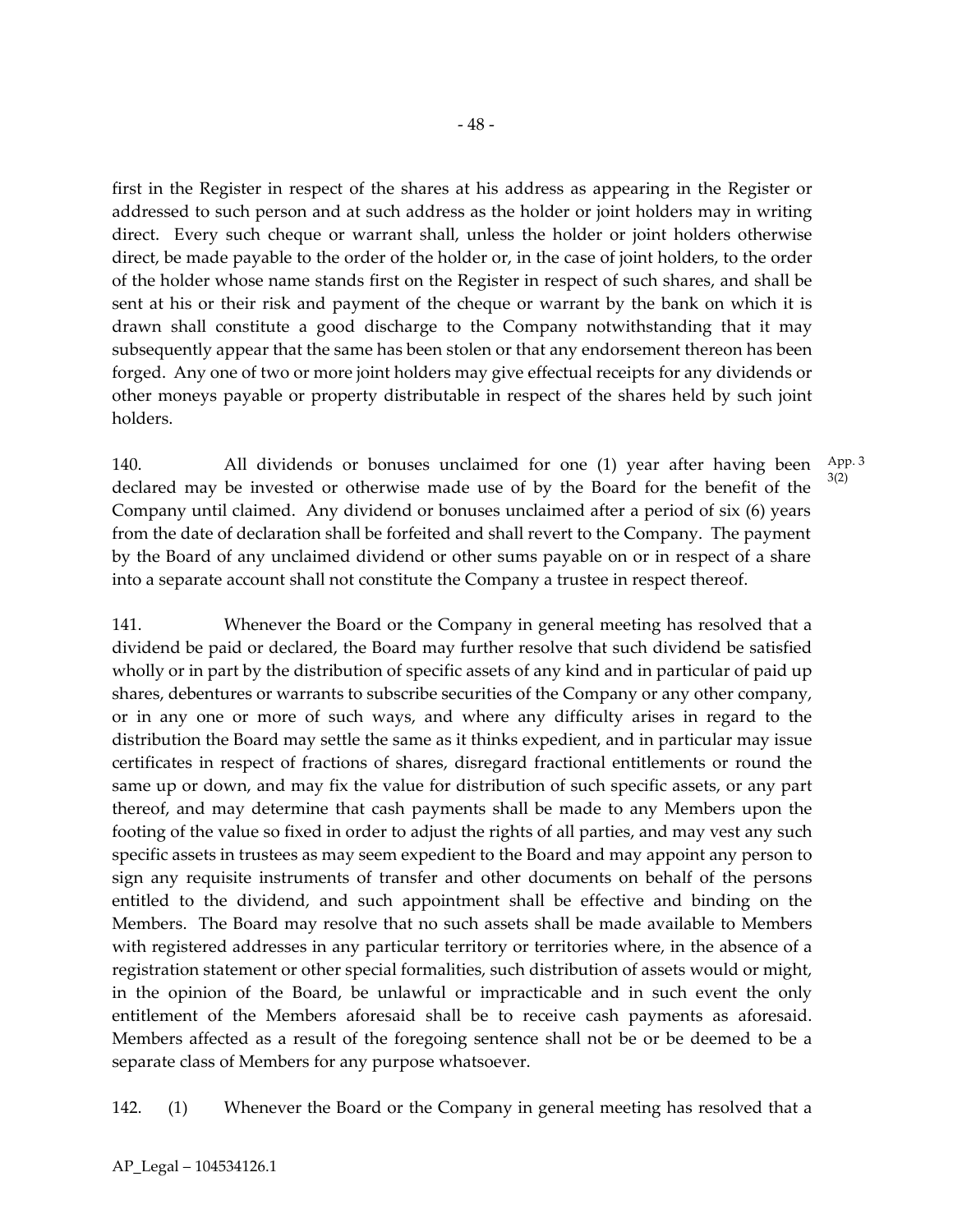dividend be paid or declared on any class of the share capital of the Company, the Board may further resolve either:

- (a) that such dividend be satisfied wholly or in part in the form of an allotment of shares credited as fully paid up, provided that the Members entitled thereto will be entitled to elect to receive such dividend (or part thereof if the Board so determines) in cash in lieu of such allotment. In such case, the following provisions shall apply:
	- (i) the basis of any such allotment shall be determined by the Board;
	- (ii) the Board, after determining the basis of allotment, shall give not less than two (2) weeks' Notice to the holders of the relevant shares of the right of election accorded to them and shall send with such notice forms of election and specify the procedure to be followed and the place at which and the latest date and time by which duly completed forms of election must be lodged in order to be effective;
	- (iii) the right of election may be exercised in respect of the whole or part of that portion of the dividend in respect of which the right of election has been accorded; and
	- (iv) the dividend (or that part of the dividend to be satisfied by the allotment of shares as aforesaid) shall not be payable in cash on shares in respect whereof the cash election has not been duly exercised ("the non-elected shares") and in satisfaction thereof shares of the relevant class shall be allotted credited as fully paid up to the holders of the non-elected shares on the basis of allotment determined as aforesaid and for such purpose the Board shall capitalise and apply out of any part of the undivided profits of the Company (including profits carried and standing to the credit of any reserves or other special account, share premium account, capital redemption reserve other than the Subscription Rights Reserve (as defined below)) as the Board may determine, such sum as may be required to pay up in full the appropriate number of shares of the relevant class for allotment and distribution to and amongst the holders of the non-elected shares on such basis; or
- (b) that the Members entitled to such dividend shall be entitled to elect to receive an allotment of shares credited as fully paid up in lieu of the whole or such part of the dividend as the Board may think fit. In such case, the following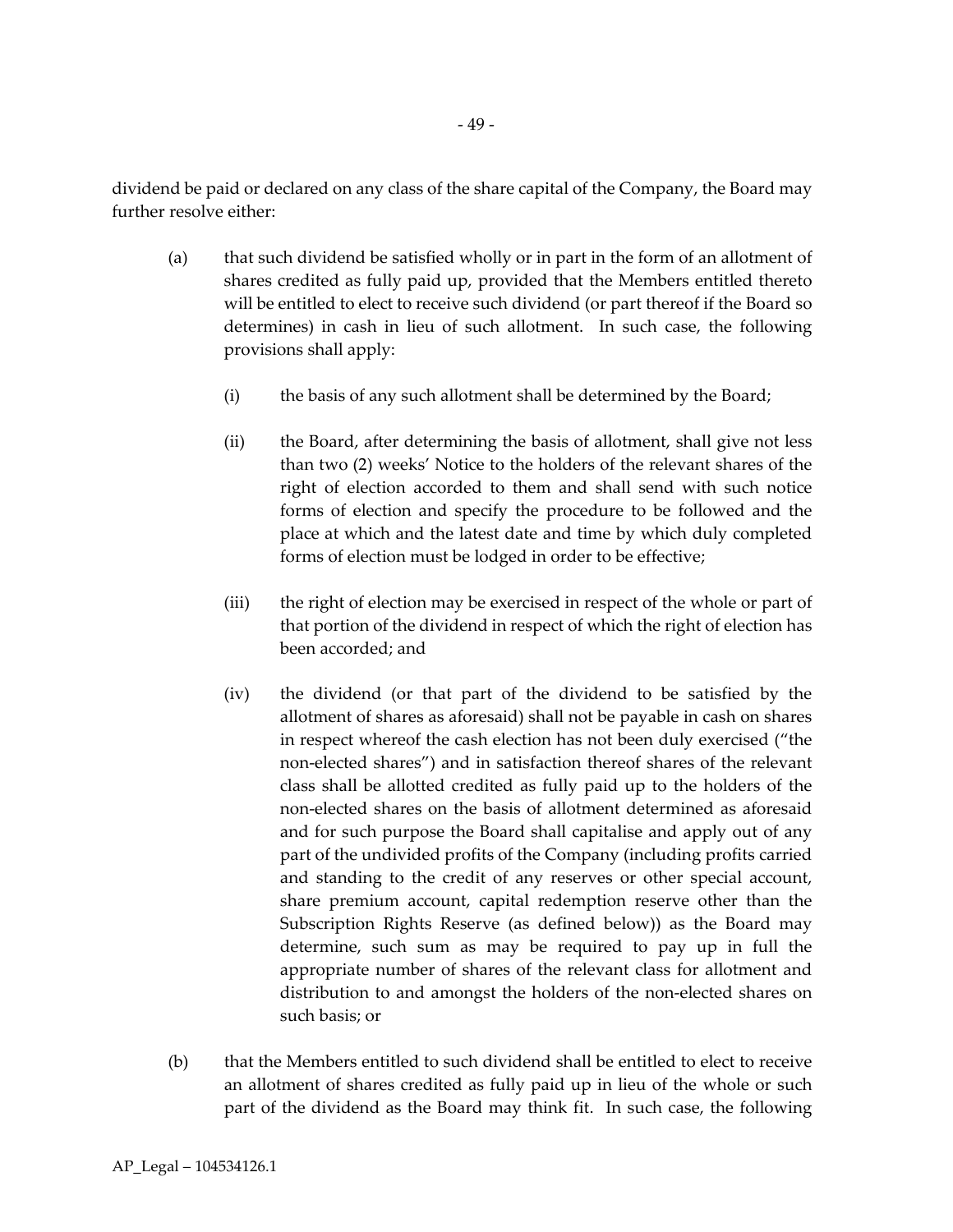provisions shall apply:

- (i) the basis of any such allotment shall be determined by the Board;
- (ii) the Board, after determining the basis of allotment, shall give not less than two (2) weeks' Notice to the holders of the relevant shares of the right of election accorded to them and shall send with such notice forms of election and specify the procedure to be followed and the place at which and the latest date and time by which duly completed forms of election must be lodged in order to be effective;
- (iii) the right of election may be exercised in respect of the whole or part of that portion of the dividend in respect of which the right of election has been accorded; and
- (iv) the dividend (or that part of the dividend in respect of which a right of election has been accorded) shall not be payable in cash on shares in respect whereof the share election has been duly exercised ("the elected shares") and in lieu thereof shares of the relevant class shall be allotted credited as fully paid up to the holders of the elected shares on the basis of allotment determined as aforesaid and for such purpose the Board shall capitalise and apply out of any part of the undivided profits of the Company (including profits carried and standing to the credit of any reserves or other special account, share premium account, capital redemption reserve other than the Subscription Rights Reserve (as defined below)) as the Board may determine, such sum as may be required to pay up in full the appropriate number of shares of the relevant class for allotment and distribution to and amongst the holders of the elected shares on such basis.
- (2) (a) The shares allotted pursuant to the provisions of paragraph (1) of this Article shall rank *pari passu* in all respects with shares of the same class (if any) then in issue save only as regards participation in the relevant dividend or in any other distributions, bonuses or rights paid, made, declared or announced prior to or contemporaneously with the payment or declaration of the relevant dividend unless, contemporaneously with the announcement by the Board of their proposal to apply the provisions of sub-paragraph (a) or (b) of paragraph (1) of this Article in relation to the relevant dividend or contemporaneously with their announcement of the distribution, bonus or rights in question, the Board shall specify that the shares to be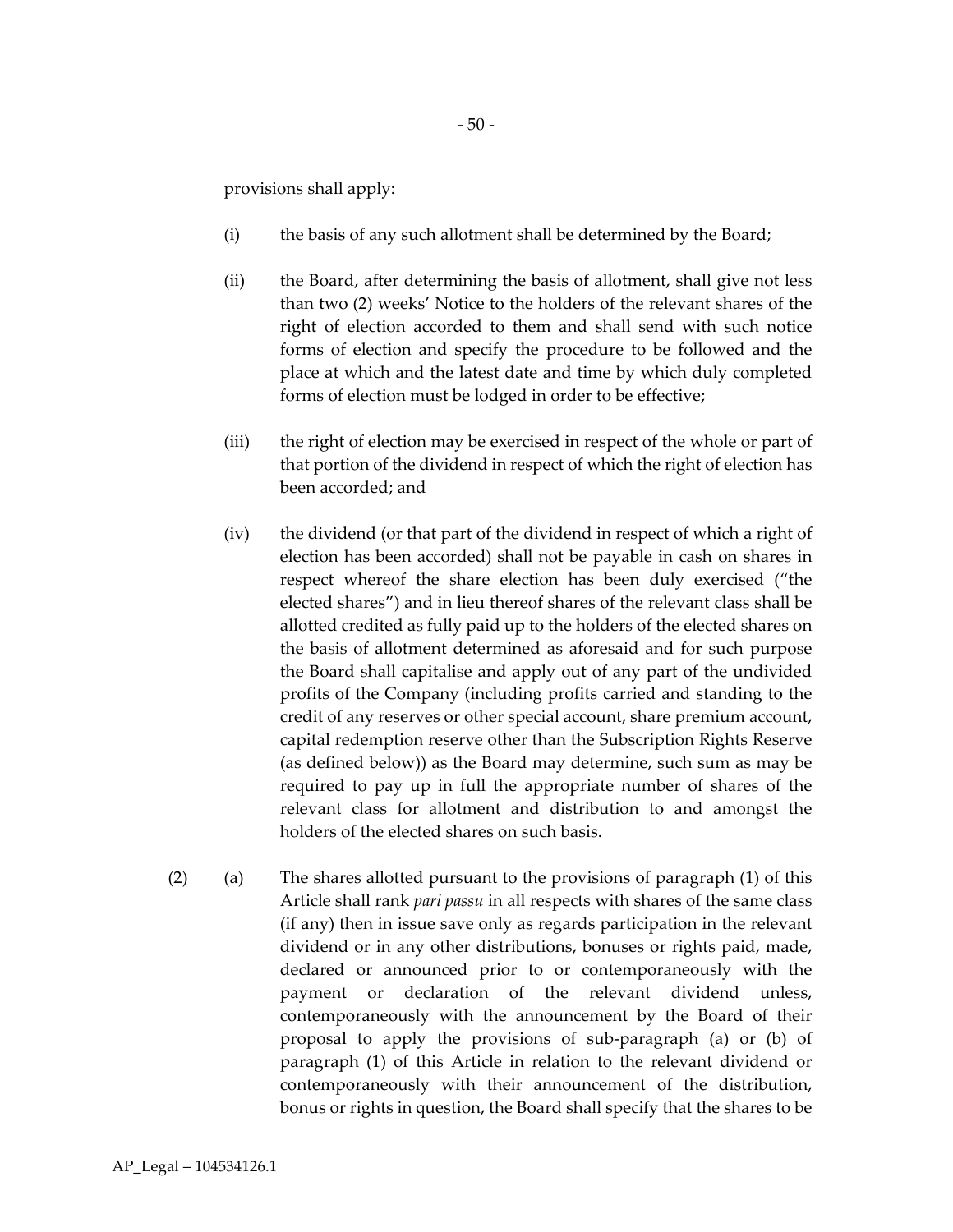allotted pursuant to the provisions of paragraph (1) of this Article shall rank for participation in such distribution, bonus or rights.

(b) The Board may do all acts and things considered necessary or expedient to give effect to any capitalisation pursuant to the provisions of paragraph (1) of this Article, with full power to the Board to make such provisions as it thinks fit in the case of shares becoming distributable in fractions (including provisions whereby, in whole or in part, fractional entitlements are aggregated and sold and the net proceeds distributed to those entitled, or are disregarded or rounded up or down or whereby the benefit of fractional entitlements accrues to the Company rather than to the Members concerned). The Board may authorise any person to enter into on behalf of all Members interested, an agreement with the Company providing for such capitalisation and matters incidental thereto and any agreement made pursuant to such authority shall be effective and binding on all concerned.

(3) The Company may upon the recommendation of the Board by ordinary resolution resolve in respect of any one particular dividend of the Company that notwithstanding the provisions of paragraph (1) of this Article a dividend may be satisfied wholly in the form of an allotment of shares credited as fully paid up without offering any right to shareholders to elect to receive such dividend in cash in lieu of such allotment.

(4) The Board may on any occasion determine that rights of election and the allotment of shares under paragraph (1) of this Article shall not be made available or made to any shareholders with registered addresses in any territory where, in the absence of a registration statement or other special formalities, the circulation of an offer of such rights of election or the allotment of shares would or might, in the opinion of the Board, be unlawful or impracticable, and in such event the provisions aforesaid shall be read and construed subject to such determination. Members affected as a result of the foregoing sentence shall not be or be deemed to be a separate class of Members for any purpose whatsoever.

(5) Any resolution declaring a dividend on shares of any class, whether a resolution of the Company in general meeting or a resolution of the Board, may specify that the same shall be payable or distributable to the persons registered as the holders of such shares at the close of business on a particular date, notwithstanding that it may be a date prior to that on which the resolution is passed, and thereupon the dividend shall be payable or distributable to them in accordance with their respective holdings so registered, but without prejudice to the rights inter se in respect of such dividend of transferors and transferees of any such shares. The provisions of this Article shall *mutatis mutandis* apply to bonuses, capitalisation issues, distributions of realised capital profits or offers or grants made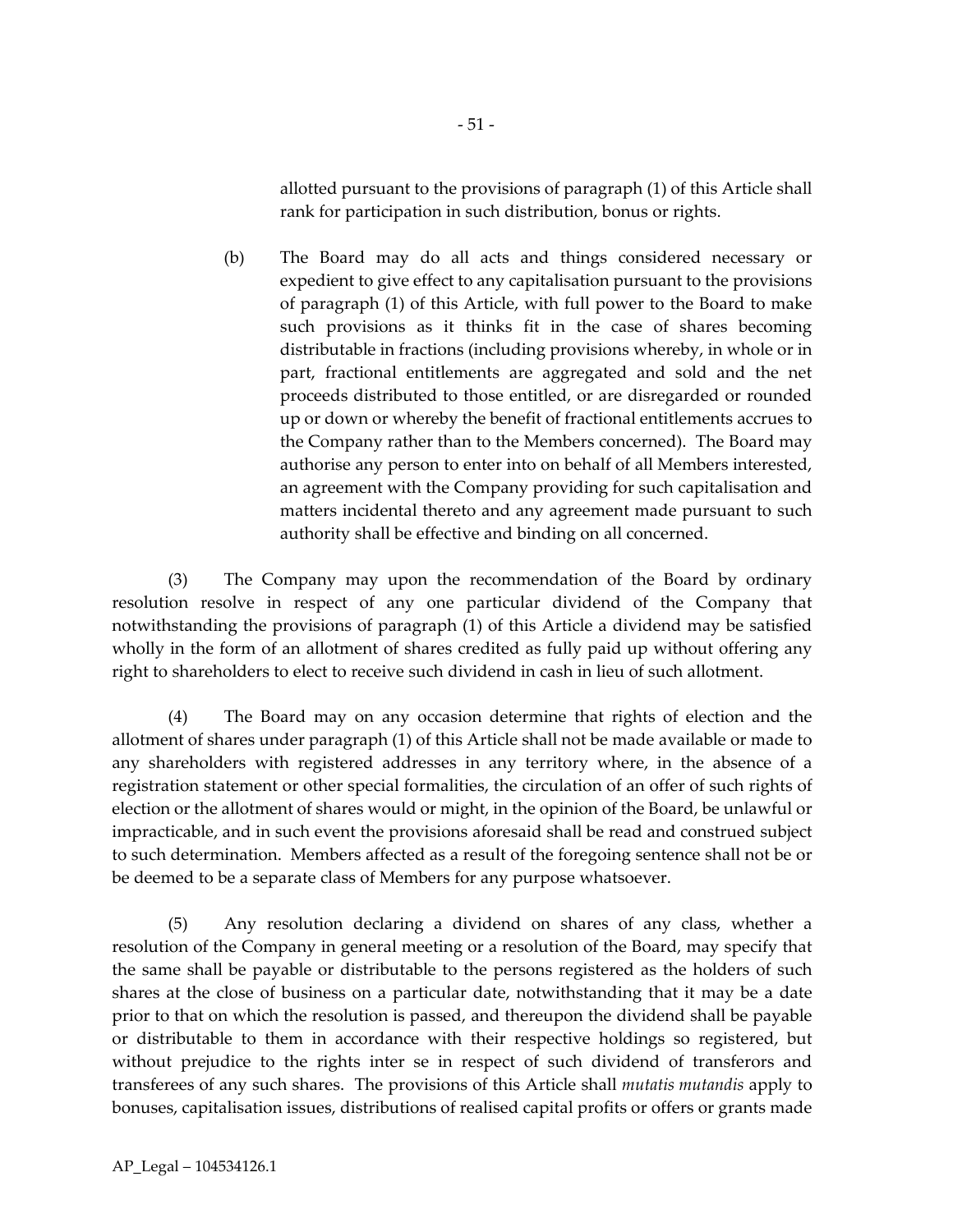by the Company to the Members.

#### RESERVES

143. (1) The Board shall establish an account to be called the share premium account and shall carry to the credit of such account from time to time a sum equal to the amount or value of the premium paid on the issue of any share in the Company. Unless otherwise provided by the provisions of these Articles, the Board may apply the share premium account in any manner permitted by the Law. The Company shall at all times comply with the provisions of the Law in relation to the share premium account.

(2) Before recommending any dividend, the Board may set aside out of the profits of the Company such sums as it determines as reserves which shall, at the discretion of the Board, be applicable for any purpose to which the profits of the Company may be properly applied and pending such application may, also at such discretion, either be employed in the business of the Company or be invested in such investments as the Board may from time to time think fit and so that it shall not be necessary to keep any investments constituting the reserve or reserves separate or distinct from any other investments of the Company. The Board may also without placing the same to reserve carry forward any profits which it may think prudent not to distribute.

#### CAPITALISATION

144. The Company may, upon the recommendation of the Board, at any time and from time to time pass an ordinary resolution to the effect that it is desirable to capitalise all or any part of any amount for the time being standing to the credit of any reserve or fund (including a share premium account and capital redemption reserve and the profit and loss account) whether or not the same is available for distribution and accordingly that such amount be set free for distribution among the Members or any class of Members who would be entitled thereto if it were distributed by way of dividend and in the same proportions, on the footing that the same is not paid in cash but is applied either in or towards paying up the amounts for the time being unpaid on any shares in the Company held by such Members respectively or in paying up in full unissued shares, debentures or other obligations of the Company, to be allotted and distributed credited as fully paid up among such Members, or partly in one way and partly in the other, and the Board shall give effect to such resolution provided that, for the purposes of this Article, a share premium account and any capital redemption reserve or fund representing unrealised profits, may be applied only in paying up in full unissued shares of the Company to be allotted to such Members credited as fully paid.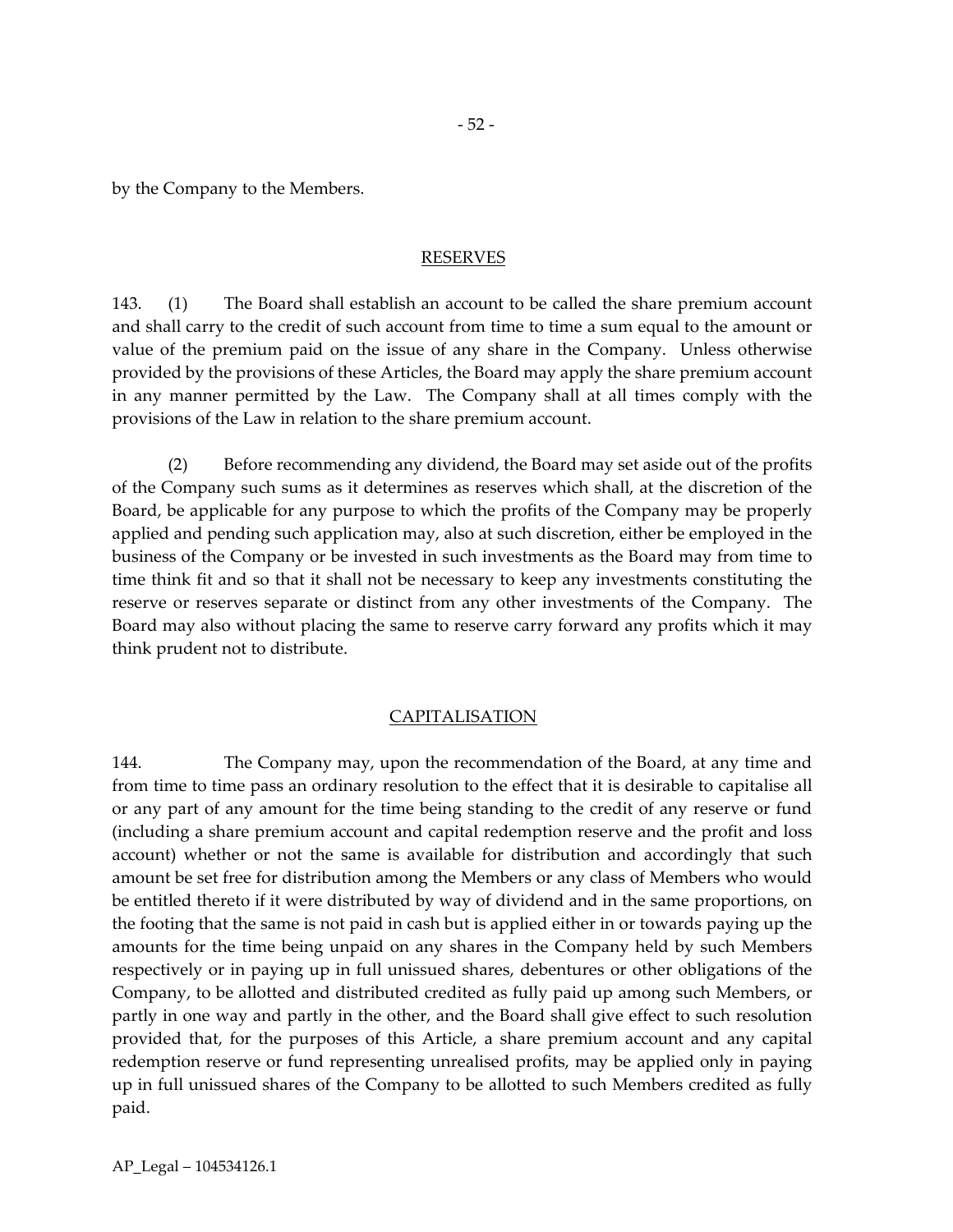145. The Board may settle, as it considers appropriate, any difficulty arising in regard to any distribution under the last preceding Article and in particular may issue certificates in respect of fractions of shares or authorise any person to sell and transfer any fractions or may resolve that the distribution should be as nearly as may be practicable in the correct proportion but not exactly so or may ignore fractions altogether, and may determine that cash payments shall be made to any Members in order to adjust the rights of all parties, as may seem expedient to the Board. The Board may appoint any person to sign on behalf of the persons entitled to participate in the distribution any contract necessary or desirable for giving effect thereto and such appointment shall be effective and binding upon the Members.

#### SUBSCRIPTION RIGHTS RESERVE

146. The following provisions shall have effect to the extent that they are not prohibited by and are in compliance with the Law:

(1) If, so long as any of the rights attached to any warrants issued by the Company to subscribe for shares of the Company shall remain exercisable, the Company does any act or engages in any transaction which, as a result of any adjustments to the subscription price in accordance with the provisions of the conditions of the warrants, would reduce the subscription price to below the par value of a share, then the following provisions shall apply:

- (a) as from the date of such act or transaction the Company shall establish and thereafter (subject as provided in this Article) maintain in accordance with the provisions of this Article a reserve (the "Subscription Rights Reserve") the amount of which shall at no time be less than the sum which for the time being would be required to be capitalised and applied in paying up in full the nominal amount of the additional shares required to be issued and allotted credited as fully paid pursuant to sub- paragraph (c) below on the exercise in full of all the subscription rights outstanding and shall apply the Subscription Rights Reserve in paying up such additional shares in full as and when the same are allotted;
- (b) the Subscription Rights Reserve shall not be used for any purpose other than that specified above unless all other reserves of the Company (other than share premium account) have been extinguished and will then only be used to make good losses of the Company if and so far as is required by law;
- (c) upon the exercise of all or any of the subscription rights represented by any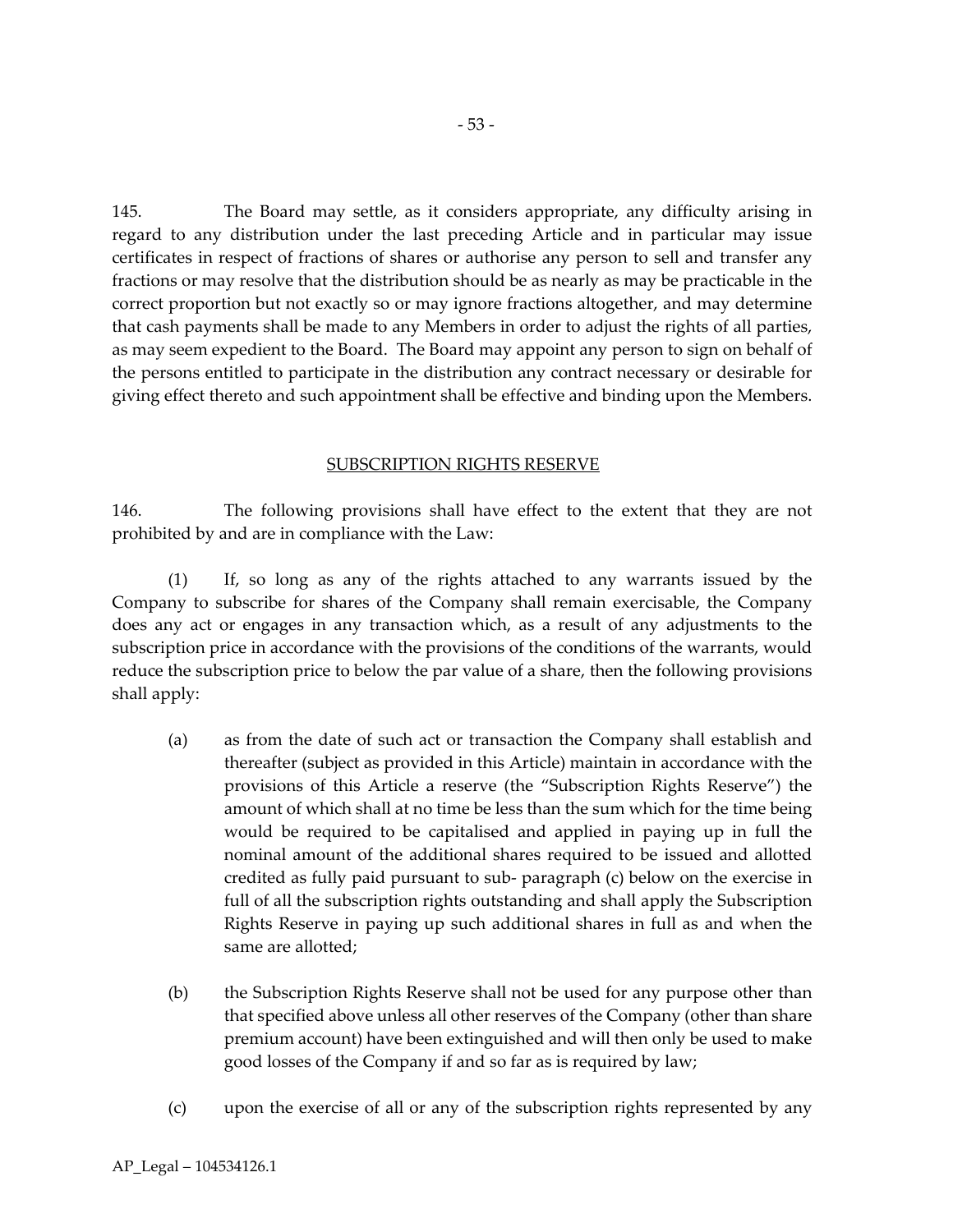warrant, the relevant subscription rights shall be exercisable in respect of a nominal amount of shares equal to the amount in cash which the holder of such warrant is required to pay on exercise of the subscription rights represented thereby (or, as the case may be the relevant portion thereof in the event of a partial exercise of the subscription rights) and, in addition, there shall be allotted in respect of such subscription rights to the exercising warrantholder, credited as fully paid, such additional nominal amount of shares as is equal to the difference between:

- (i) the said amount in cash which the holder of such warrant is required to pay on exercise of the subscription rights represented thereby (or, as the case may be, the relevant portion thereof in the event of a partial exercise of the subscription rights); and
- (ii) the nominal amount of shares in respect of which such subscription rights would have been exercisable having regard to the provisions of the conditions of the warrants, had it been possible for such subscription rights to represent the right to subscribe for shares at less than par and immediately upon such exercise so much of the sum standing to the credit of the Subscription Rights Reserve as is required to pay up in full such additional nominal amount of shares shall be capitalised and applied in paying up in full such additional nominal amount of shares which shall forthwith be allotted credited as fully paid to the exercising warrantholders; and
- (d) if, upon the exercise of the subscription rights represented by any warrant, the amount standing to the credit of the Subscription Rights Reserve is not sufficient to pay up in full such additional nominal amount of shares equal to such difference as aforesaid to which the exercising warrantholder is entitled, the Board shall apply any profits or reserves then or thereafter becoming available (including, to the extent permitted by law, share premium account) for such purpose until such additional nominal amount of shares is paid up and allotted as aforesaid and until then no dividend or other distribution shall be paid or made on the fully paid shares of the Company then in issue. Pending such payment and allotment, the exercising warrantholder shall be issued by the Company with a certificate evidencing his right to the allotment of such additional nominal amount of shares. The rights represented by any such certificate shall be in registered form and shall be transferable in whole or in part in units of one share in the like manner as the shares for the time being are transferable, and the Company shall make such arrangements in relation to the maintenance of a register therefor and other matters in relation thereto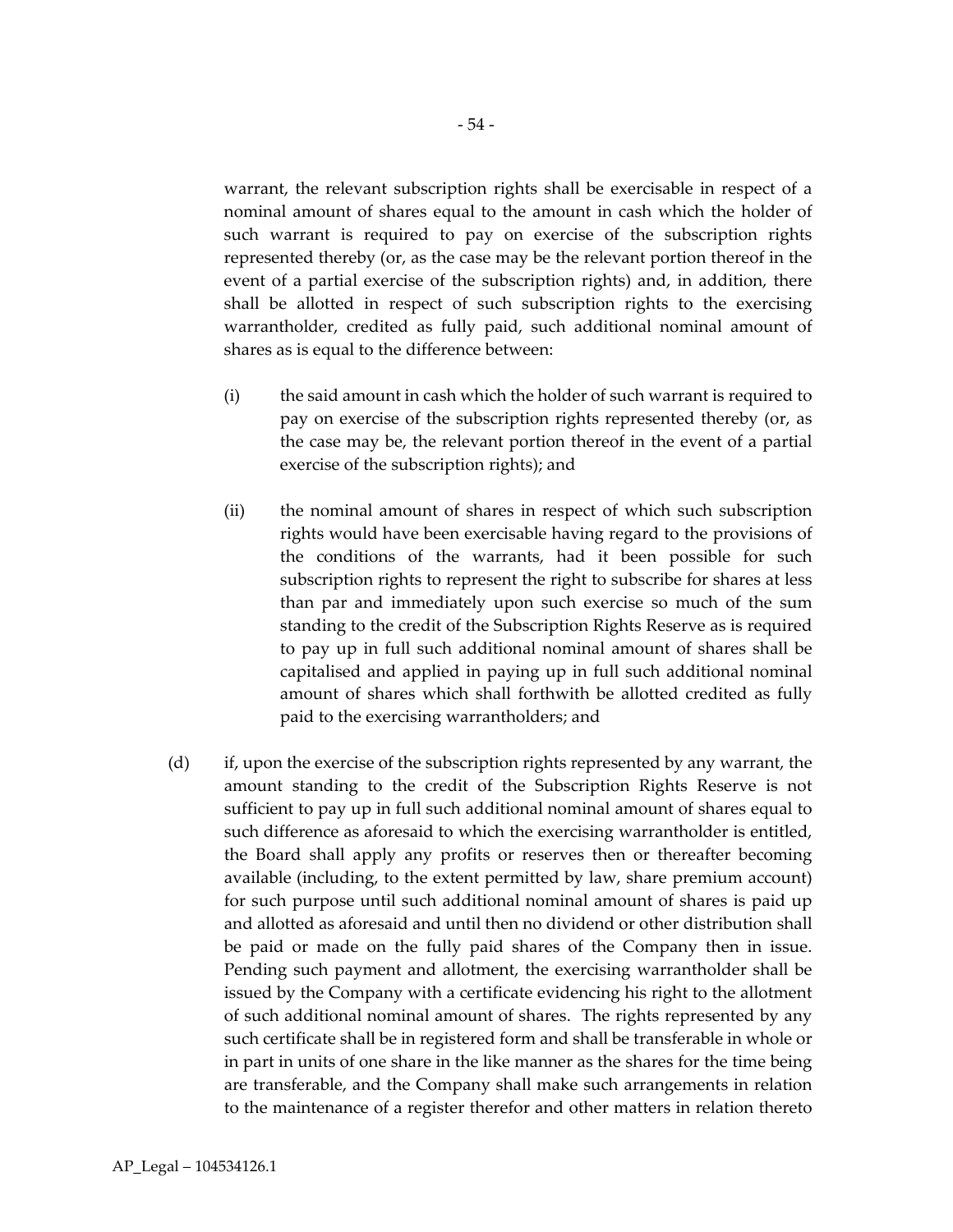as the Board may think fit and adequate particulars thereof shall be made known to each relevant exercising warrantholder upon the issue of such certificate.

(2) Shares allotted pursuant to the provisions of this Article shall rank *pari passu* in all respects with the other shares allotted on the relevant exercise of the subscription rights represented by the warrant concerned. Notwithstanding anything contained in paragraph (1) of this Article, no fraction of any share shall be allotted on exercise of the subscription rights.

(3) The provision of this Article as to the establishment and maintenance of the Subscription Rights Reserve shall not be altered or added to in any way which would vary or abrogate, or which would have the effect of varying or abrogating the provisions for the benefit of any warrantholder or class of warrantholders under this Article without the sanction of a special resolution of such warrantholders or class of warrantholders.

(4) A certificate or report by the auditors for the time being of the Company as to whether or not the Subscription Rights Reserve is required to be established and maintained and if so the amount thereof so required to be established and maintained, as to the purposes for which the Subscription Rights Reserve has been used, as to the extent to which it has been used to make good losses of the Company, as to the additional nominal amount of shares required to be allotted to exercising warrantholders credited as fully paid, and as to any other matter concerning the Subscription Rights Reserve shall (in the absence of manifest error) be conclusive and binding upon the Company and all warrantholders and shareholders.

# ACCOUNTING RECORDS

147. The Board shall cause true accounts to be kept of the sums of money received and expended by the Company, and the matters in respect of which such receipt and expenditure take place, and of the property, assets, credits and liabilities of the Company and of all other matters required by the Law or necessary to give a true and fair view of the Company's affairs and to explain its transactions. App. 13B 4(1)

148. The accounting records shall be kept at the Office or, at such other place or places as the Board decides and shall always be open to inspection by the Directors. No Member (other than a Director) shall have any right of inspecting any accounting record or book or document of the Company except as conferred by law or authorised by the Board or the Company in general meeting.

149. Subject to Article 150, a printed copy of the Directors' report, accompanied by App. 3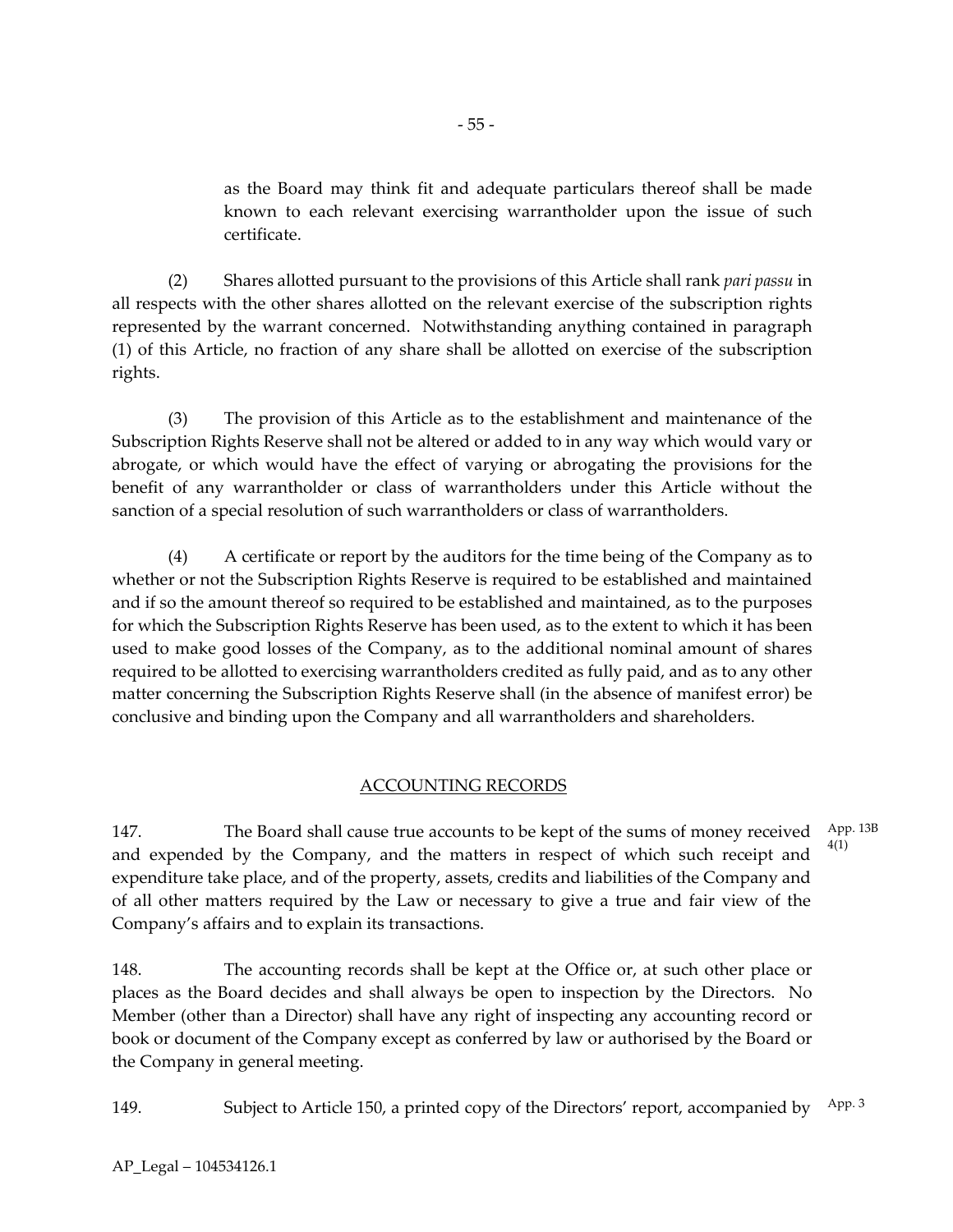the balance sheet and profit and loss account, including every document required by law to be annexed thereto, made up to the end of the applicable financial year and containing a summary of the assets and liabilities of the Company under convenient heads and a statement of income and expenditure, together with a copy of the Auditors' report, shall be sent to each person entitled thereto at least twenty-one (21) days before the date of the general meeting and at the same time as the notice of annual general meeting and laid before the Company at the annual general meeting held in accordance with Article 56 provided that this Article shall not require a copy of those documents to be sent to any person whose address the Company is not aware or to more than one of the joint holders of any shares or debentures. 4(2)

150. Subject to due compliance with all applicable Statutes, rules and regulations, including, without limitation, the rules of the Designated Stock Exchange, and to obtaining all necessary consents, if any, required thereunder, the requirements of Article 149 shall be deemed satisfied in relation to any person by sending to the person in any manner not prohibited by the Statutes, summarised financial statements derived from the Company's annual accounts and the directors' report which shall be in the form and containing the information required by applicable laws and regulations, provided that any person who is otherwise entitled to the annual financial statements of the Company and the directors' report thereon may, if he so requires by notice in writing served on the Company, demand that the Company sends to him, in addition to summarised financial statements, a complete printed copy of the Company's annual financial statement and the directors' report thereon.

151. The requirement to send to a person referred to in Article 149 the documents referred to in that article or a summary financial report in accordance with Article 150 shall be deemed satisfied where, in accordance with all applicable Statutes, rules and regulations, including, without limitation, the rules of the Designated Stock Exchange, the Company publishes copies of the documents referred to in Article 149 and, if applicable, a summary financial report complying with Article 150, on the Company's computer network or in any other permitted manner (including by sending any form of electronic communication), and that person has agreed or is deemed to have agreed to treat the publication or receipt of such documents in such manner as discharging the Company's obligation to send to him a copy of such documents.

#### AUDIT

152. (1) At the annual general meeting or at a subsequent extraordinary general meeting in each year, the Members shall appoint an auditor to audit the accounts of the Company and such auditor shall hold office until the next annual general meeting. Such auditor may be a Member but no Director or officer or employee of the Company shall, 5

App. 13B 3(3)

App. 13B 4(2)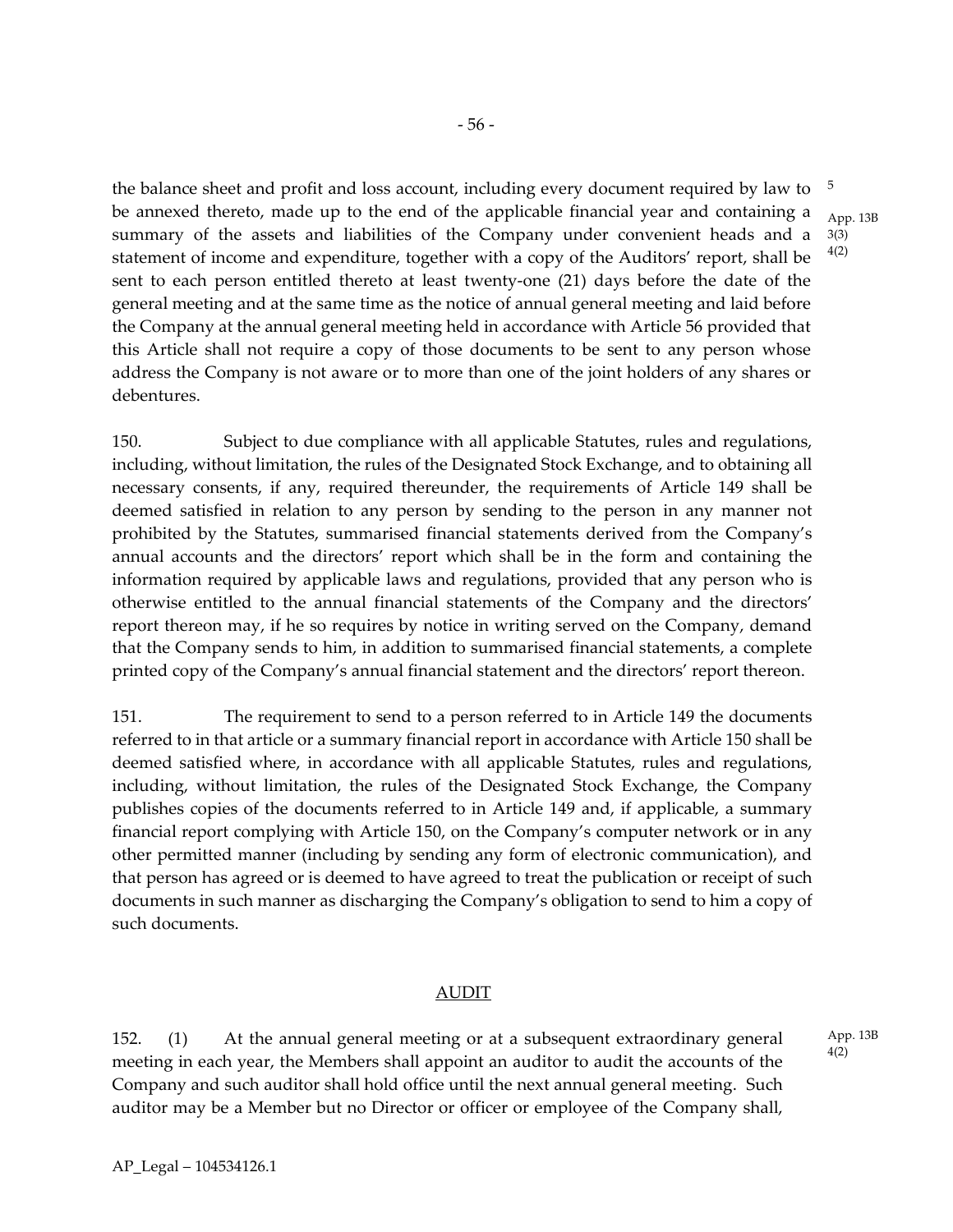during his continuance in office, be eligible to act as an auditor of the Company.

(2) The Members may, at any general meeting convened and held in accordance with these Articles, by special resolution remove the Auditor at any time before the expiration of his term of office and shall by ordinary resolution at that meeting appoint another Auditor in his stead for the remainder of his term.

153. Subject to the Law the accounts of the Company shall be audited at least once in every year. App. 13B 4(2)

154. The remuneration of the Auditor shall be fixed by the Company in general meeting or in such manner as the Members may determine.

155. If the office of auditor becomes vacant by the resignation or death of the Auditor, or by his becoming incapable of acting by reason of illness or other disability at a time when his services are required, the Directors shall fill the vacancy and fix the remuneration of the Auditor so appointed.

156. The Auditor shall at all reasonable times have access to all books kept by the Company and to all accounts and vouchers relating thereto; and he may call on the Directors or officers of the Company for any information in their possession relating to the books or affairs of the Company.

157. The statement of income and expenditure and the balance sheet provided for by these Articles shall be examined by the Auditor and compared by him with the books, accounts and vouchers relating thereto; and he shall make a written report thereon stating whether such statement and balance sheet are drawn up so as to present fairly the financial position of the Company and the results of its operations for the period under review and, in case information shall have been called for from Directors or officers of the Company, whether the same has been furnished and has been satisfactory. The financial statements of the Company shall be audited by the Auditor in accordance with generally accepted auditing standards. The Auditor shall make a written report thereon in accordance with generally accepted auditing standards and the report of the Auditor shall be submitted to the Members in general meeting. The generally accepted auditing standards referred to herein may be those of a country or jurisdiction other than the Cayman Islands. If so, the financial statements and the report of the Auditor should disclose this fact and name such country or jurisdiction.

#### **NOTICES**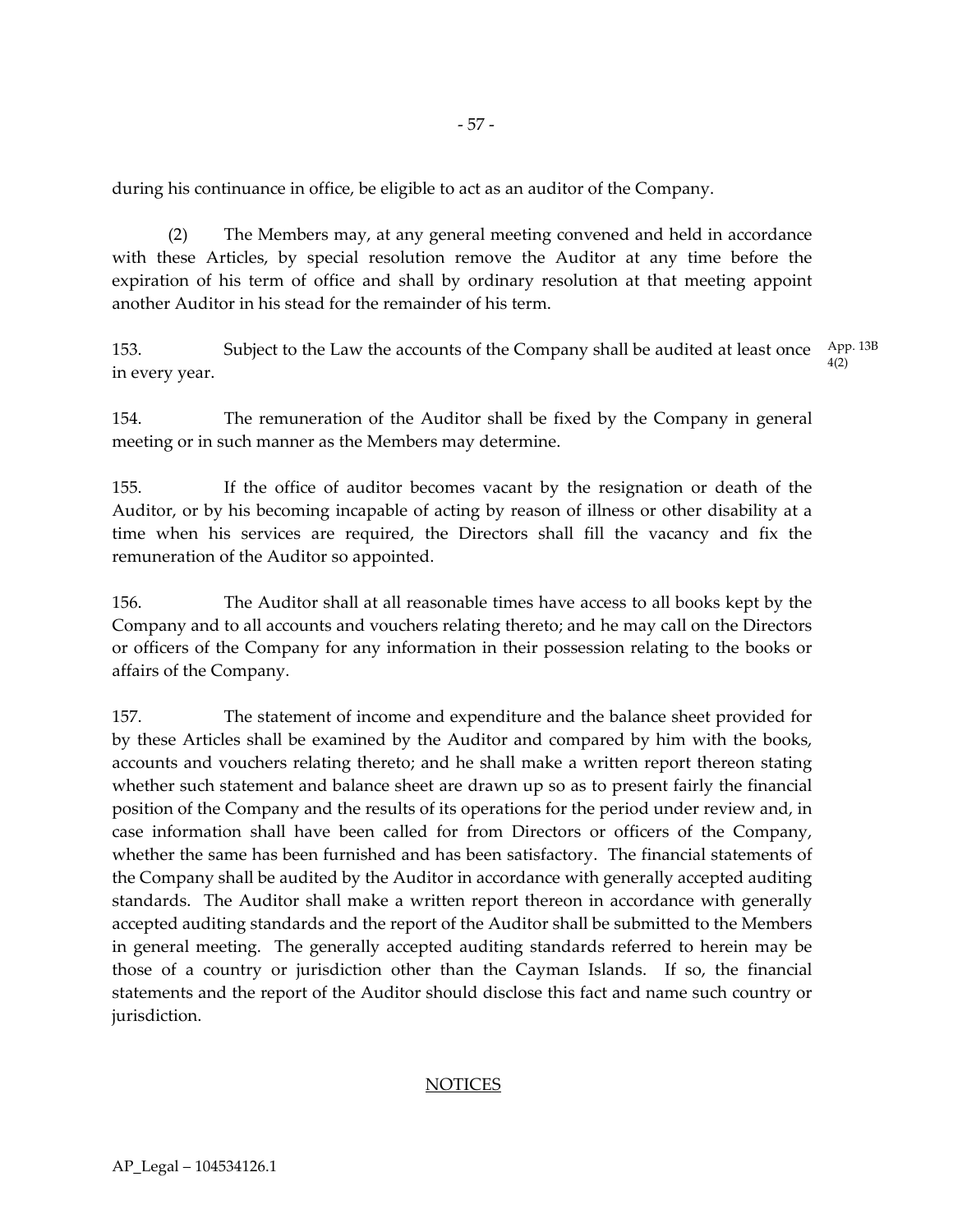158. Any Notice or document (including any "corporate communication" within the meaning ascribed thereto under the rules of the Designated Stock Exchange), whether or not, to be given or issued under these Articles from the Company to a Member shall be in 7(3) writing or by cable, telex or facsimile transmission message or other form of electronic transmission or communication and any such Notice and document may be served or delivered by the Company on or to any Member either personally or by sending it through the post in a prepaid envelope addressed to such Member at his registered address as appearing in the Register or at any other address supplied by him to the Company for the purpose or, as the case may be, by transmitting it to any such address or transmitting it to any telex or facsimile transmission number or electronic number or address or website supplied by him to the Company for the giving of Notice to him or which the person transmitting the notice reasonably and bona fide believes at the relevant time will result in the Notice being duly received by the Member or may also be served by advertisement in appropriate newspapers in accordance with the requirements of the Designated Stock Exchange or, to the extent permitted by the applicable laws, by placing it on the Company's website or the website of the Designated Stock Exchange, and giving to the member a notice stating that the notice or other document is available there (a "notice of availability"). The notice of availability may be given to the Member by any of the means set out above other than by posting it on a website. In the case of joint holders of a share all notices shall be given to that one of the joint holders whose name stands first in the Register and notice so given shall be deemed a sufficient service on or delivery to all the joint holders. App. 3 7(1) 7(2)

#### 159. Any Notice or other document:

- (a) if served or delivered by post, shall where appropriate be sent by airmail and shall be deemed to have been served or delivered on the day following that on which the envelope containing the same, properly prepaid and addressed, is put into the post; in proving such service or delivery it shall be sufficient to prove that the envelope or wrapper containing the notice or document was properly addressed and put into the post and a certificate in writing signed by the Secretary or other officer of the Company or other person appointed by the Board that the envelope or wrapper containing the Notice or other document was so addressed and put into the post shall be conclusive evidence thereof;
- (b) if sent by electronic communication, shall be deemed to be given on the day on which it is transmitted from the server of the Company or its agent. A Notice placed on the Company's website or the website of the Designated Stock Exchange, is deemed given by the Company to a Member on the day following that on which a notice of availability is deemed served on the Member;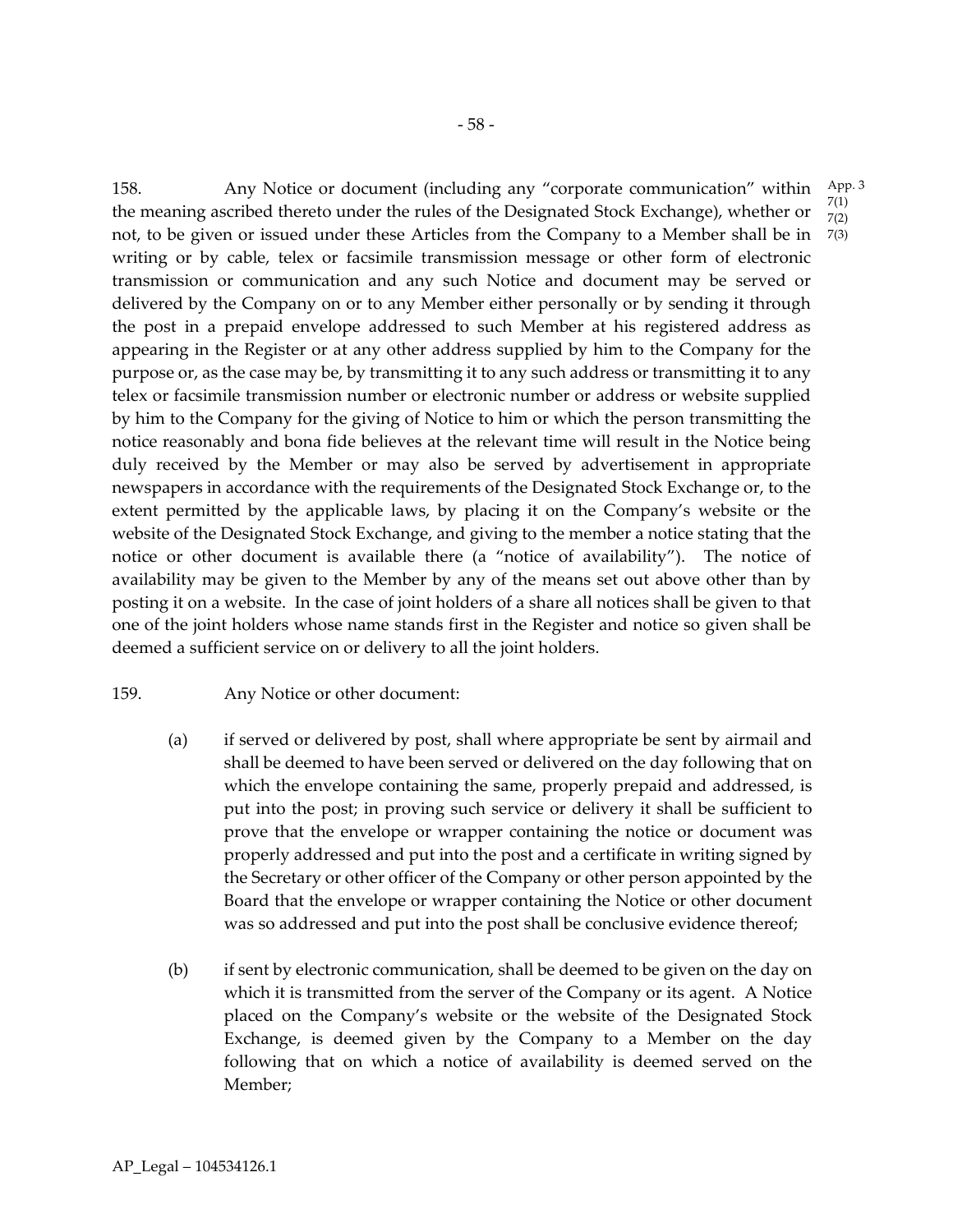- (c) if served or delivered in any other manner contemplated by these Articles, shall be deemed to have been served or delivered at the time of personal service or delivery or, as the case may be, at the time of the relevant despatch or transmission; and in proving such service or delivery a certificate in writing signed by the Secretary or other officer of the Company or other person appointed by the Board as to the act and time of such service, delivery, despatch or transmission shall be conclusive evidence thereof; and
- (d) may be given to a Member either in the English language or the Chinese language, subject to due compliance with all applicable Statutes, rules and regulations.

160. (1) Any Notice or other document delivered or sent by post to or left at the registered address of any Member in pursuance of these Articles shall, notwithstanding that such Member is then dead or bankrupt or that any other event has occurred, and whether or not the Company has notice of the death or bankruptcy or other event, be deemed to have been duly served or delivered in respect of any share registered in the name of such Member as sole or joint holder unless his name shall, at the time of the service or delivery of the Notice or document, have been removed from the Register as the holder of the share, and such service or delivery shall for all purposes be deemed a sufficient service or delivery of such Notice or document on all persons interested (whether jointly with or as claiming through or under him) in the share.

(2) A Notice may be given by the Company to the person entitled to a share in consequence of the death, mental disorder or bankruptcy of a Member by sending it through the post in a prepaid letter, envelope or wrapper addressed to him by name, or by the title of representative of the deceased, or trustee of the bankrupt, or by any like description, at the address, if any, supplied for the purpose by the person claiming to be so entitled, or (until such an address has been so supplied) by giving the notice in any manner in which the same might have been given if the death, mental disorder or bankruptcy had not occurred.

(3) Any person who by operation of law, transfer or other means whatsoever shall become entitled to any share shall be bound by every Notice in respect of such share which prior to his name and address being entered on the Register shall have been duly given to the person from whom he derives his title to such share.

#### SIGNATURES

161. For the purposes of these Articles, a facsimile or electronic transmission message purporting to come from a holder of shares or, as the case may be, a Director or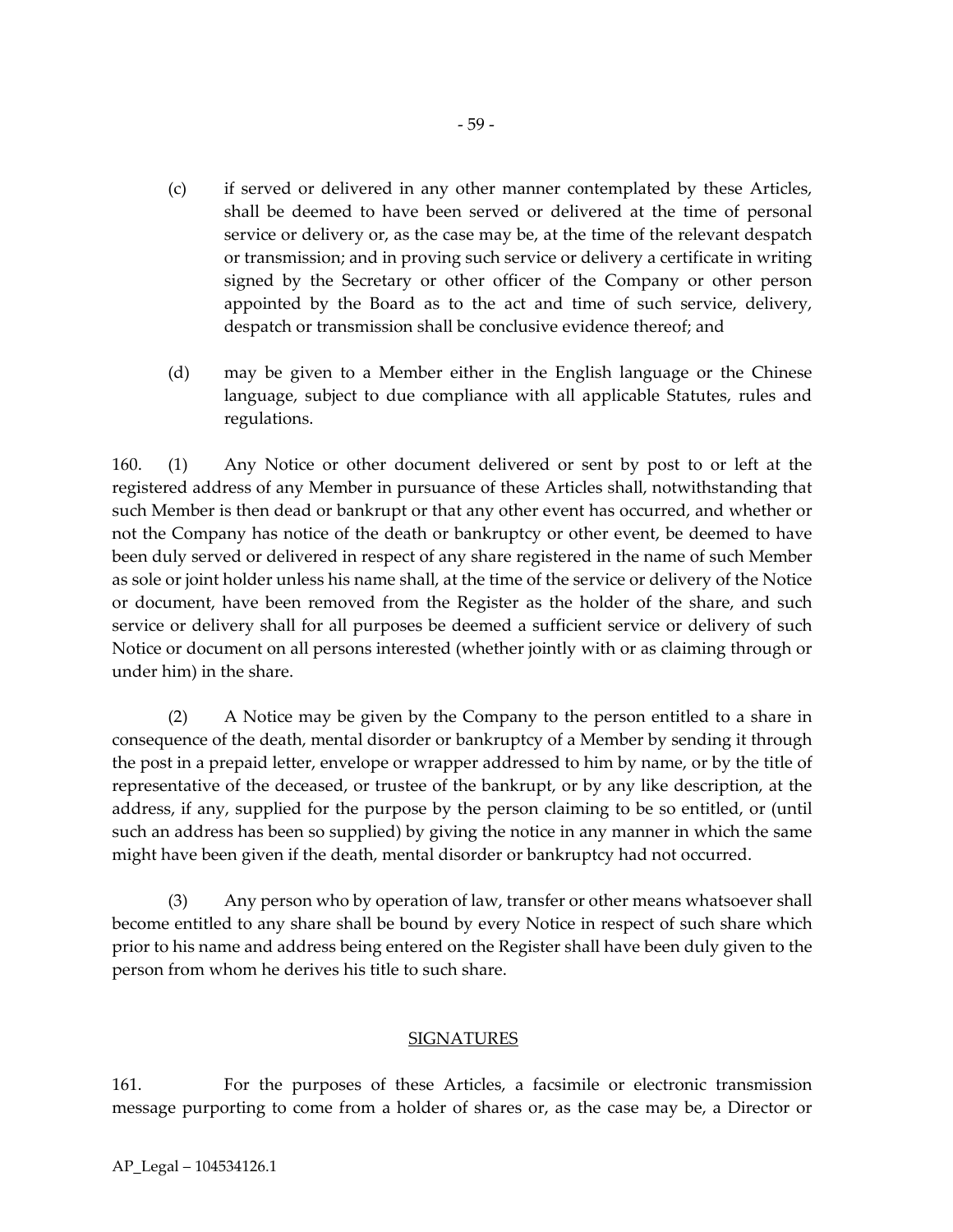alternate Director, or, in the case of a corporation which is a holder of shares from a director or the secretary thereof or a duly appointed attorney or duly authorised representative thereof for it and on its behalf, shall in the absence of express evidence to the contrary available to the person relying thereon at the relevant time be deemed to be a document or instrument in writing signed by such holder or Director or alternate Director in the terms in which it is received.

## WINDING UP

162. (1) The Board shall have power in the name and on behalf of the Company to present a petition to the court for the Company to be wound up.

(2) A resolution that the Company be wound up by the court or be wound up voluntarily shall be a special resolution.

163. (1) Subject to any special rights, privileges or restrictions as to the distribution of available surplus assets on liquidation for the time being attached to any class or classes of shares (i) if the Company shall be wound up and the assets available for distribution amongst the Members shall be more than sufficient to repay the whole of the capital paid up at the commencement of the winding up, the excess shall be distributed *pari passu* amongst such members in proportion to the amount paid up on the shares held by them respectively and (ii) if the Company shall be wound up and the assets available for distribution amongst the Members as such shall be insufficient to repay the whole of the paid-up capital such assets shall be distributed so that, as nearly as may be, the losses shall be borne by the Members in proportion to the capital paid up, or which ought to have been paid up, at the commencement of the winding up on the shares held by them respectively.

(2) If the Company shall be wound up (whether the liquidation is voluntary or by the court) the liquidator may, with the authority of a special resolution and any other sanction required by the Law, divide among the Members in specie or kind the whole or any part of the assets of the Company and whether or not the assets shall consist of properties of one kind or shall consist of properties to be divided as aforesaid of different kinds, and may for such purpose set such value as he deems fair upon any one or more class or classes of property and may determine how such division shall be carried out as between the Members or different classes of Members. The liquidator may, with the like authority, vest any part of the assets in trustees upon such trusts for the benefit of the Members as the liquidator with the like authority shall think fit, and the liquidation of the Company may be closed and the Company dissolved, but so that no contributory shall be compelled to accept any shares or other property in respect of which there is a liability.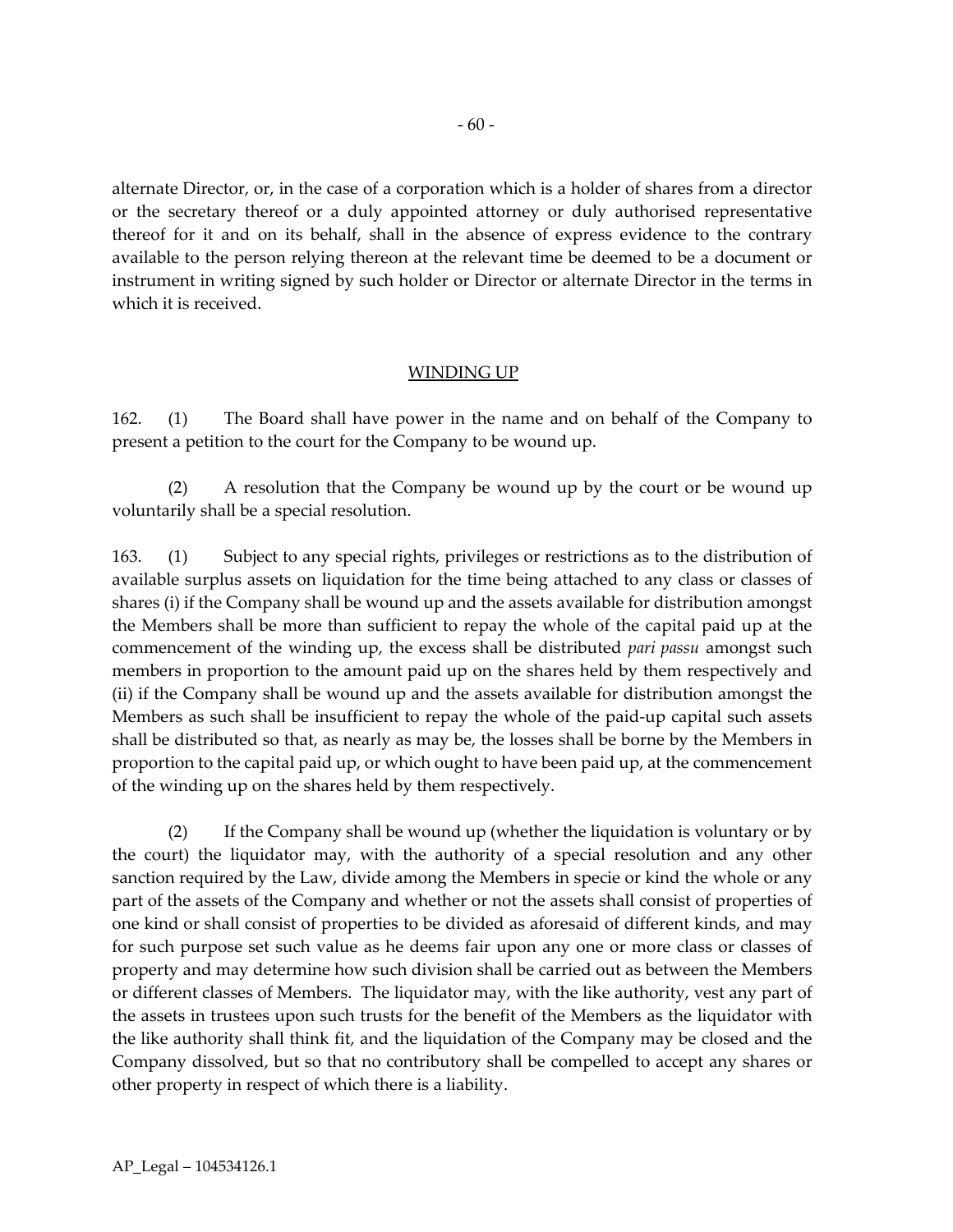(3) In the event of winding-up of the Company in Hong Kong, every Member who is not for the time being in Hong Kong shall be bound, within fourteen (14) days after the passing of an effective resolution to wind up the Company voluntarily, or the making of an order for the winding-up of the Company, to serve notice in writing on the Company appointing some person resident in Hong Kong and stating that person's full name, address and occupation upon whom all summonses, notices, process, orders and judgements in relation to or under the winding-up of the Company may be served, and in default of such nomination the liquidator of the Company shall be at liberty on behalf of such Member to appoint some such person, and service upon any such appointee, whether appointed by the Member or the liquidator, shall be deemed to be good personal service on such Member for all purposes, and, where the liquidator makes any such appointment, he shall with all convenient speed give notice thereof to such Member by advertisement as he shall deem appropriate or by a registered letter sent through the post and addressed to such Member at his address as appearing in the register, and such notice shall be deemed to be service on the day following that on which the advertisement first appears or the letter is posted.

#### INDEMNITY

164. (1) The Directors, Secretary and other officers and every Auditor for the time being of the Company and the liquidator or trustees (if any) for the time being acting in relation to any of the affairs of the Company and everyone of them, and everyone of their heirs, executors and administrators, shall be indemnified and secured harmless out of the assets and profits of the Company from and against all actions, costs, charges, losses, damages and expenses which they or any of them, their or any of their heirs, executors or administrators, shall or may incur or sustain by or by reason of any act done, concurred in or omitted in or about the execution of their duty, or supposed duty, in their respective offices or trusts; and none of them shall be answerable for the acts, receipts, neglects or defaults of the other or others of them or for joining in any receipts for the sake of conformity, or for any bankers or other persons with whom any moneys or effects belonging to the Company shall or may be lodged or deposited for safe custody, or for insufficiency or deficiency of any security upon which any moneys of or belonging to the Company shall be placed out on or invested, or for any other loss, misfortune or damage which may happen in the execution of their respective offices or trusts, or in relation thereto; PROVIDED THAT this indemnity shall not extend to any matter in respect of any fraud or dishonesty which may attach to any of said persons.

(2) Each Member agrees to waive any claim or right of action he might have, whether individually or by or in the right of the Company, against any Director on account of any action taken by such Director, or the failure of such Director to take any action in the performance of his duties with or for the Company; PROVIDED THAT such waiver shall not